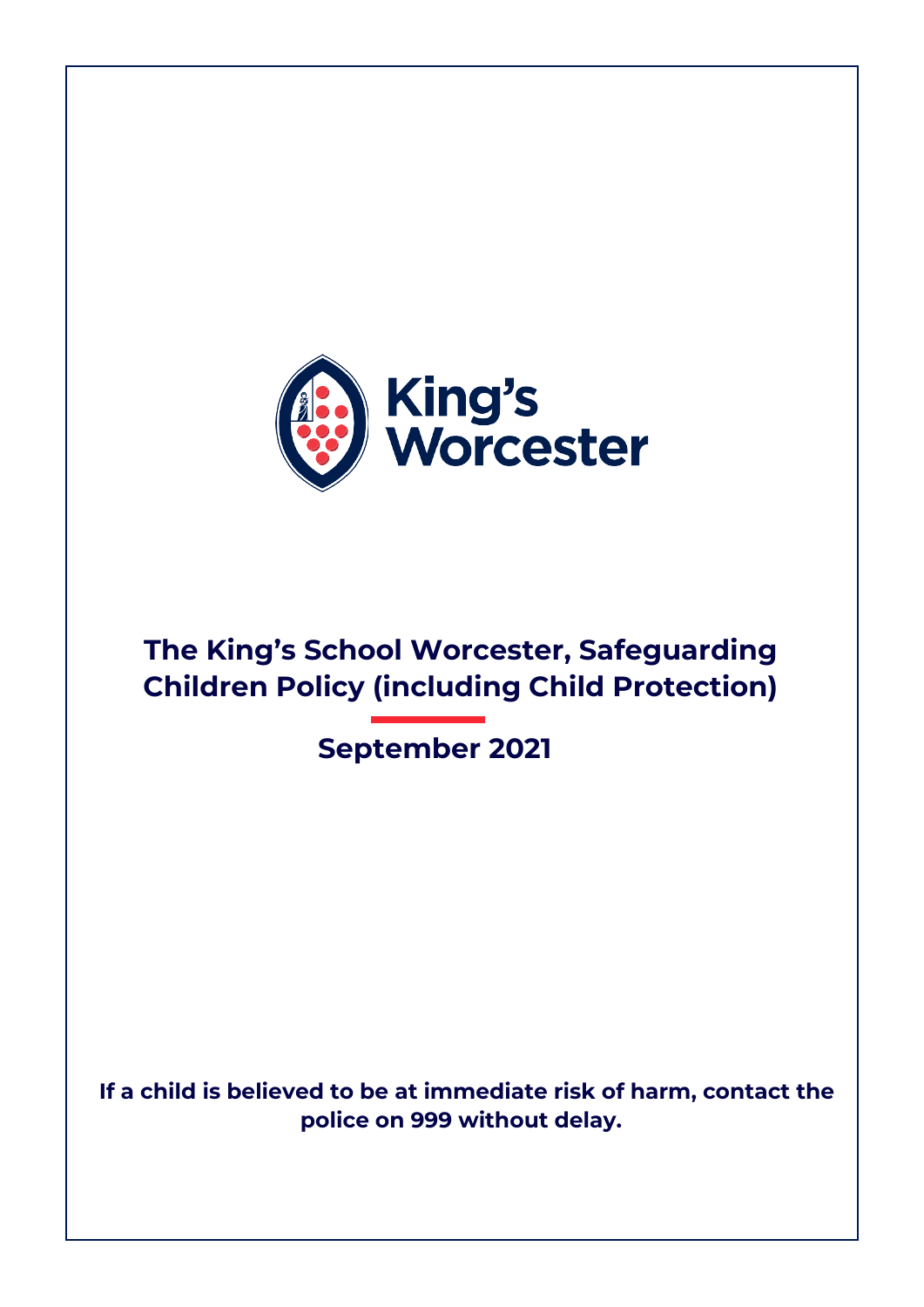

#### **Chair of Governors:** Mrs Pat Preston **Safeguarding Governors**: Mrs Jane Jarvis and Mrs Carolyn Pike

#### **Headmaster**: Gareth Doodes

#### **Designated Safeguarding Lead (DSL) and Child Sexual Exploitation (CSE) Lead:**

| For the Senior School                       | Jonathan Ricketts (Senior Deputy/Deputy Head Pastoral)                                                         |
|---------------------------------------------|----------------------------------------------------------------------------------------------------------------|
| For King's St Alban's                       | Richard Chapman (Head)                                                                                         |
| For King's Hawford                          | Jennie Phillips (Head)                                                                                         |
| For King's Hawford<br>For King's St Alban's | Anna Kingston - Early years Safeguarding Lead (EYSL)<br>Richard Chapman – Early years Safeguarding Lead (EYSL) |

#### **Deputy Designated Safeguarding Lead** (DDSL):

| For the Senior School | Alice Fellows               |
|-----------------------|-----------------------------|
| For King's St Alban's | Lisa Kilby (Assistant Head) |
| For King's Hawford    | Carolyn Knight              |

DDSLs will cover for the DSL in the event of illness such as the DSL having to isolate as a result of Covid 19.

#### **Prevent Single Point of Contact (SPOC)/Designated Teacher for Children in Care:**

| For the Senior School | Jonathan Ricketts (Senior Deputy/Deputy Head - Pastoral) |
|-----------------------|----------------------------------------------------------|
| For King's St Alban's | Richard Chapman (Head)                                   |
| For King's Hawford    | Jennie Phillips (Head)                                   |

Date of Full Governing Body Review: November 2021

The Staff listed above have specific roles in safeguarding the pupils at King's but all adults have a responsibility to safeguard children and the ability to make a referral is not limited to Senior Staff, though the DSL should be informed if a referral is made.

#### **If anyone has any concerns regarding the welfare or safety of a child, they are able to make referral to Children's Services (using the number listed below) or, in the event of an emergency, the police on 999.**

#### **FAQ Index**

What staff should do if they have concerns about a child? *see page 7* What staff should do if a child is in danger or at risk of harm? *see page 8* What staff should do if a child is seen as at risk of radicalisation? *see page 8* What staff should do if they discover an act of Female Genital Mutilation (FGM)? *see page 9* What staff should do if they have concerns that children are at risk from or involved with serious violent crime? *see page 9* How should staff respond to an incident of nudes and semi-nudes being shared by pupils? *see page 9* What staff should do if a child goes missing from education? *see page 10*

What staff should do if a child needs a social worker (Children in Need and Child Protection Plans)? *see page 11*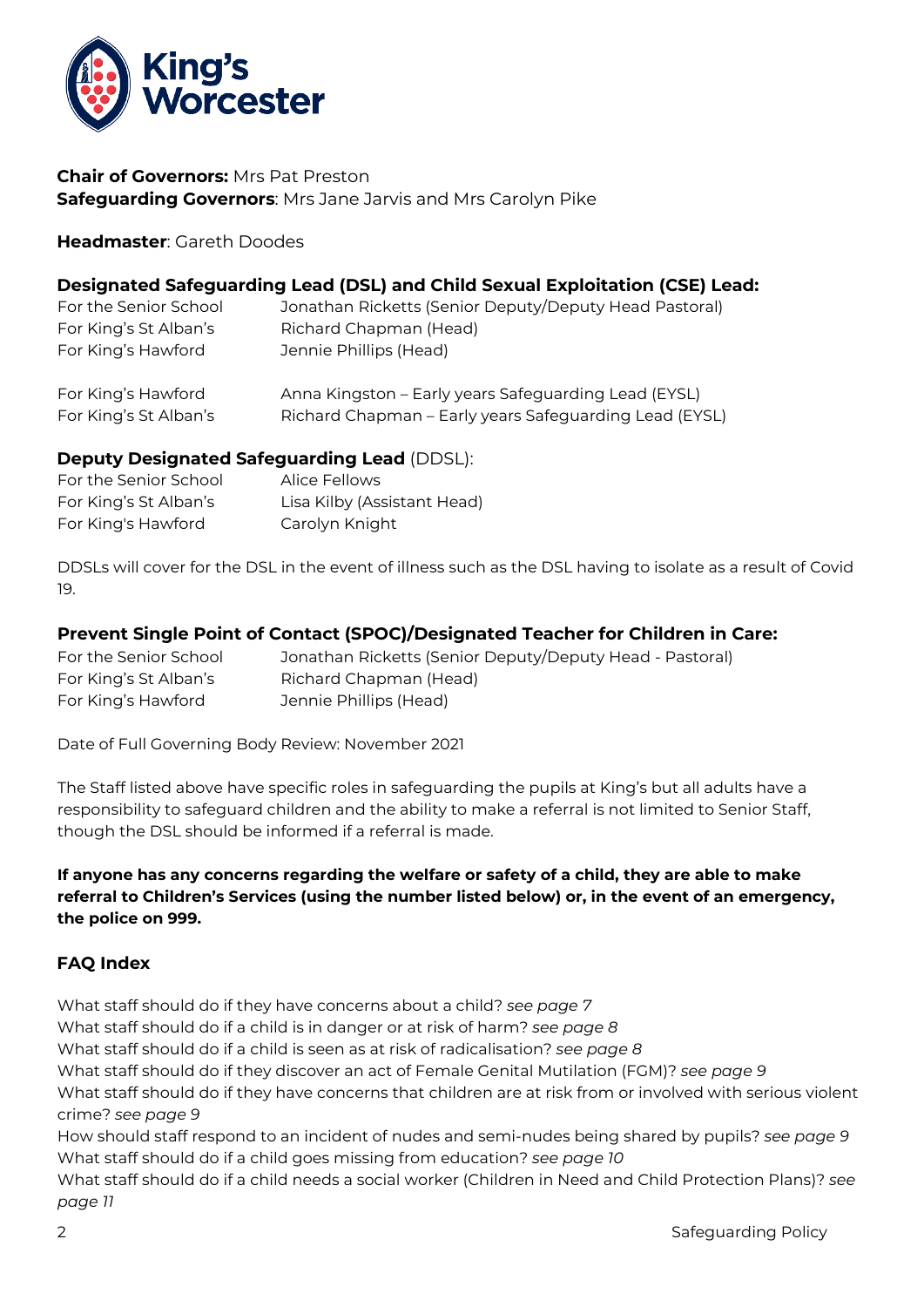

What staff should do if a child requires mental health support? *see page 11* What staff should do if they have safeguarding concerns about another staff member? *see page 11* What staff should do it they have concerns about safeguarding practices in the school? *see page 12*

### **External Contacts**

#### **Children's Services**

Family Front Door 01905 822666 (by e-mail) childrensteam@worcestershire.gov.uk

To submit an online Cause for Concern notification log onto: **<http://www.worcestershire.gov.uk/childrenssocialcare>**

Out of Hours Emergency Duty Team 01905 768020

**Police Public Protection Unit**: 24hrs non-emergency 101 Emergency 999

**LADO** (Local Authority Designated Officer) – 01905 843311

#### **NSPCC Helpline 0808 800 5000**

**NSPCC Whistleblowing advice**: 0800 028 028/ help@nspcc.org.uk

**NSPCC** Report Abuse in Education Advice Line: 0800 136663/ help@nspcc.org.uk

#### **Channel/Prevent contacts**:

01386 591835 / 07736 084701 01386 591816 / 07772 904013 01386 591825 / 07890 746662

prevent@warwickshireandwestmercia.pnn.police.uk

Channel Referral information can be found [here.](https://www.worcestershire.gov.uk/downloads/file/7583/prevention_of_extremism_and_radicalisation_-_referral_process)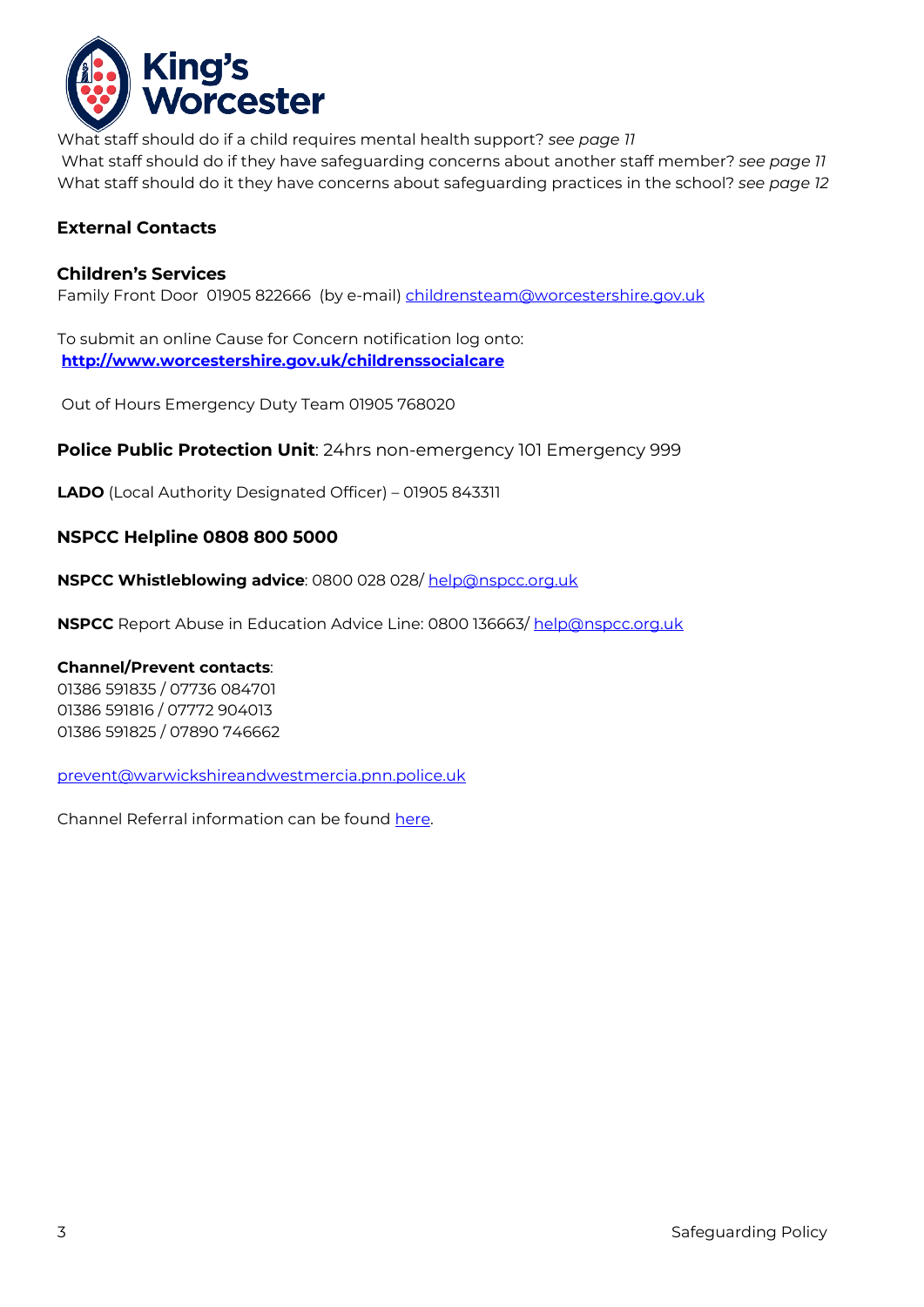

### **POLICY STATEMENT**

This policy applies to The King's School, Worcester which includes both King's St Albans, Kings Hawford, and the EYFS settingat King's St Alban's and King's Hawford. This policy is reviewed and updated annually (as a minimum) and is available on the school website.

This policy has regard to the following guidance and advice:

**[Keeping Children Safe in Education \(September 2021\) \("](https://www.gov.uk/government/publications/keeping-children-safe-in-education--2)***[KCSIE"](https://www.gov.uk/government/publications/keeping-children-safe-in-education--2)***[\)](https://www.gov.uk/government/publications/keeping-children-safe-in-education--2)**

- [Disqualification under the Childcare Act 2006 \(August 2018\)](https://www.gov.uk/government/publications/disqualification-under-the-childcare-act-2006/disqualification-under-the-childcare-act-2006)
- What to do if you're worried [a child is being abused: advice for practitioners \(March](https://www.gov.uk/government/publications/what-to-do-if-youre-worried-a-child-is-being-abused--2) [2015\)](https://www.gov.uk/government/publications/what-to-do-if-youre-worried-a-child-is-being-abused--2)
- [Sexual Violence and Sexual Harassment Between Children in Schools and Colleges advice](https://assets.publishing.service.gov.uk/government/uploads/system/uploads/attachment_data/file/1007260/Keeping_children_safe_in_education_2021.pdf)  [\(September 2021\) \("SVSH"\)](https://assets.publishing.service.gov.uk/government/uploads/system/uploads/attachment_data/file/1007260/Keeping_children_safe_in_education_2021.pdf)

#### **[Working Together to Safeguard Children \(2018\)](https://www.gov.uk/government/publications/working-together-to-safeguard-children--2) ("WT")**

• [Information sharing: advice for practitioners providing safeguarding services \(July](https://www.gov.uk/government/publications/safeguarding-practitioners-information-sharing-advice) [2018\)](https://www.gov.uk/government/publications/safeguarding-practitioners-information-sharing-advice)

#### **Revised Prevent Duty Guidance for England and Wales (April 2021)**

[The Prevent Duty: Departmental advice for schools and child care providers \(June](https://www.gov.uk/government/publications/protecting-children-from-radicalisation-the-prevent-duty) [2015\)](https://www.gov.uk/government/publications/protecting-children-from-radicalisation-the-prevent-duty) [The use of social media for on-line radicalisation \(July 2015\)](https://www.gov.uk/government/publications/the-use-of-social-media-for-online-radicalisation)

[Relationships education, relationships and sex education \(RSE\) and health education \(July 2020\)](https://www.gov.uk/government/publications/relationships-education-relationships-and-sex-education-rse-and-health-education)

[The DDCMS / UKIS guidance "Sharing nudes and semi-nudes: advice for education settings working](https://www.gov.uk/government/publications/sharing-nudes-and-semi-nudes-advice-for-education-settings-working-with-children-and-young-people)  [with children and young people" \(December 2020\)](https://www.gov.uk/government/publications/sharing-nudes-and-semi-nudes-advice-for-education-settings-working-with-children-and-young-people)

[The Charity Commission guidance Safeguarding and protecting people for charities and trustees](https://charitycommission.blog.gov.uk/2019/10/22/safeguarding-and-protecting-people-for-charities-and-trustees-updates-to-guidance/)  [\(October 2019\)](https://charitycommission.blog.gov.uk/2019/10/22/safeguarding-and-protecting-people-for-charities-and-trustees-updates-to-guidance/)

This policy also takes into account the procedures and practice of Worcestershire Local Authority as part of the inter-agency safeguarding procedures set up by the Worcestershire Safeguarding Children Partnership (WCSP).

The King's School, Worcester adheres to child protection procedures that have been agreed locally through the [Safeguarding Worcestershire.](https://www.safeguardingworcestershire.org.uk/)

Where we identify children and families in need of support, we will carry out our responsibilities in accordance with the [West Mercia Consortium inter-agency procedures](https://westmidlands.procedures.org.uk/) [a](https://westmidlands.procedures.org.uk/)nd the [WSCP Levels](http://www.worcestershire.gov.uk/downloads/file/7962/levels_of_need_guidance_formerly_threshold_guidance) [of Need](http://www.worcestershire.gov.uk/downloads/file/7962/levels_of_need_guidance_formerly_threshold_guidance)  [Guidance](http://www.worcestershire.gov.uk/downloads/file/7962/levels_of_need_guidance_formerly_threshold_guidance)**[.](http://www.worcestershire.gov.uk/downloads/file/7962/levels_of_need_guidance_formerly_threshold_guidance)**

### **Concerns About A Child**

The school has a duty to consider at all times the best interests of the pupil and take action to enable all pupils to achieve the best outcomes. Safeguarding and promoting the welfare of children is everyone's responsibility. The school adopts a 'whole school' approach to safeguarding, ensuring safeguarding and child protection are at the forefront and underpin all relevant aspects of process and policy

4 Safeguarding Policy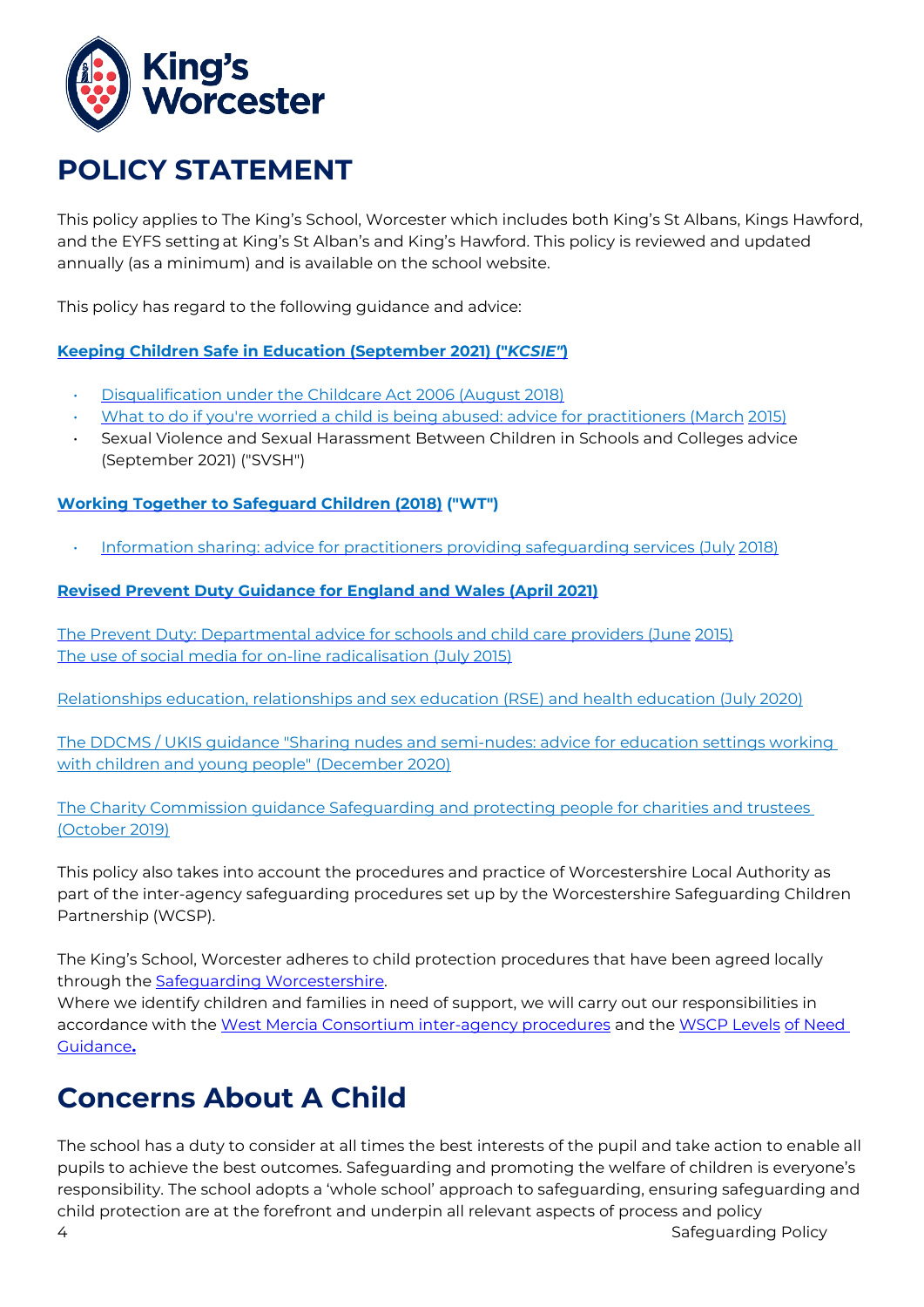

Parents are encouraged to raise any concerns directly with the school, if necessary using this safeguarding policy for concerns about the safety and/or welfare of children. Parents may also contact the **ISI** directly if they wish.

The school has arrangements for listening to children and providing early help. Pupils are able to speak to House/Form staff at any time, raise complaints or concerns via our pupil's worries or concerns policy and ask for help via Firefly. Details of the school's Early Help provision can be found in the school's Early Help Statement on the school's website.

### **Definitions of safeguarding and types and signs of abuse**

Safeguarding and promoting the welfare of children is defined as protecting children from maltreatment; preventing impairment of children's mental and physical health or development; ensuring that children grow up in circumstances consistent with the provision of safe and effective care; and taking action to enable all children to have the best outcomes.

Abuse is a form of maltreatment of a child. Somebody may abuse or neglect a child by inflicting harm or by failing to act to prevent harm. Children may be abused in a family or in an institutional or community setting by those known to them or, more rarely, by others (e.g. via the internet). Abuse can take place wholly online, or technology may be used to facilitate offline abuse. They may be abused by an adult or adults or by another child or children. Abuse can be:

- physical abuse
- emotional abuse
- sexual abuse and/or
- neglect.

Staff are referred to Appendix 1 of this policy for further detail of the types of abuse and possible signs of abuse, as well as further information regarding specific safeguarding issues such as child criminal and/or sexual exploitation.

### **Procedures For Dealing With Concerns About A Child**

If staff suspect or hear an allegation or complaint of abuse or neglect from a child or any third party, they must act immediately and follow the relevant procedure below. Staff should not assume that somebody else will act and share information that might be critical in keeping children safe.

The guidance, *Information Sharing: Advice for Practitioners Providing Safeguarding Services to Children, Young People, Parents and Carers* supports staff who have to make decisions about sharing information. Fears regarding sharing information under the Data Protection Act 2018 and the UK GDPR should not be allowed to stand in the way of the need to safeguard and promote the welfare and protect the safety of children, and neither the DPA 2018 or the UK GDPR prevent the sharing of information for the purposes of keeping children safe. If in doubt about what information can and should be shared, staff should speak to the Designated Safeguarding Lead ("DSL").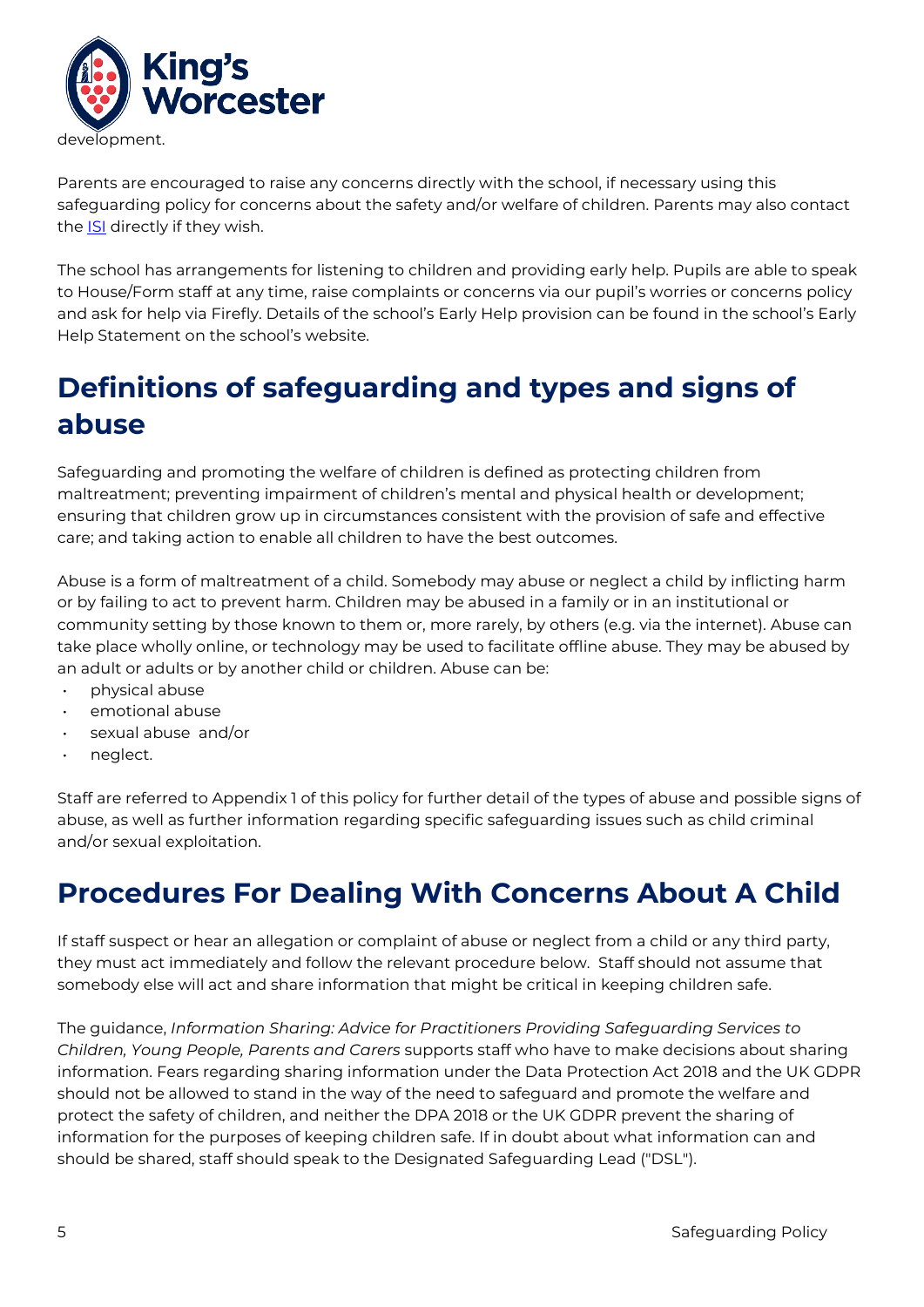

Whilst receiving a disclosure, all staff should:

- listen carefully
- avoid asking leading questions
- reassure the individual that the allegation/complaint will be taken seriously and that they will be supported and kept safe
- ensure that the individual is not made to feel ashamed for making the report or given the impression that they are creating a problem by making the report
- not guarantee absolute confidentiality (as this may ultimately not be in the best interests of the child) and explain that the information needs to be passed to the appropriate person who will ensure that the correct action is taken.

All concerns, discussions, and decisions (together with reasons) made under these procedures should be recorded in writing. The record should include a clear and comprehensive summary of the concern, details of how the concern was followed up and resolved and a note of any action taken, the decision reached and the outcome. The record should include the date, time and place of the conversation and detail of what was said and done by whom and in whose presence and signed by the person making it. The information should be kept confidential and stored securely, ensuring that the file is only accessible to those who need to see it, and is shared in accordance with the guidance set out in Parts one and two of *KCSIE*.

Where the allegation relates to harmful sexual behaviours, if possible, the disclosure should be managed with two members of staff present (preferably one of them being the DSL or their deputy).

Where there is a safeguarding concern, the school will ensure the pupil's wishes and feelings are listened to when determining what action to take and what services to provide. This is particularly important in the context of harmful behaviours, such as sexual harassment and sexual violence. The school manages this by ensuring that there are systems in place, that are well promoted, easily understood and easily accessible for children to confidently report abuse, knowing their concerns will be treated seriously, and knowing they can safely express their views and give feedback. The school operates its processes with the best interests of the pupil/s at their heart.

### **Contextual Safeguarding**

Safeguarding incidents and/or behaviours can be associated with factors outside the school and can occur between children outside school. All staff, but especially the DSL and any

deputies, should consider the context within which such incidents and/or behaviours occur. The school will as part of the wider assessment of children, consider whether environmental factors are present in a child's life that are a threat to their safety and/or welfare. The school will share as much information with Children's Social Care as possible as part of the referral

process to enable consideration of all the available evidence and the full context of any abuse.

### **Early Help**

Any child may benefit from early help, but all staff should be particularly alert to the potential need for early help for a child who:

- Is disabled or has certain health conditions and has specific additional needs
- Has special educational needs (whether or not they have a statutory education, health, and care plan)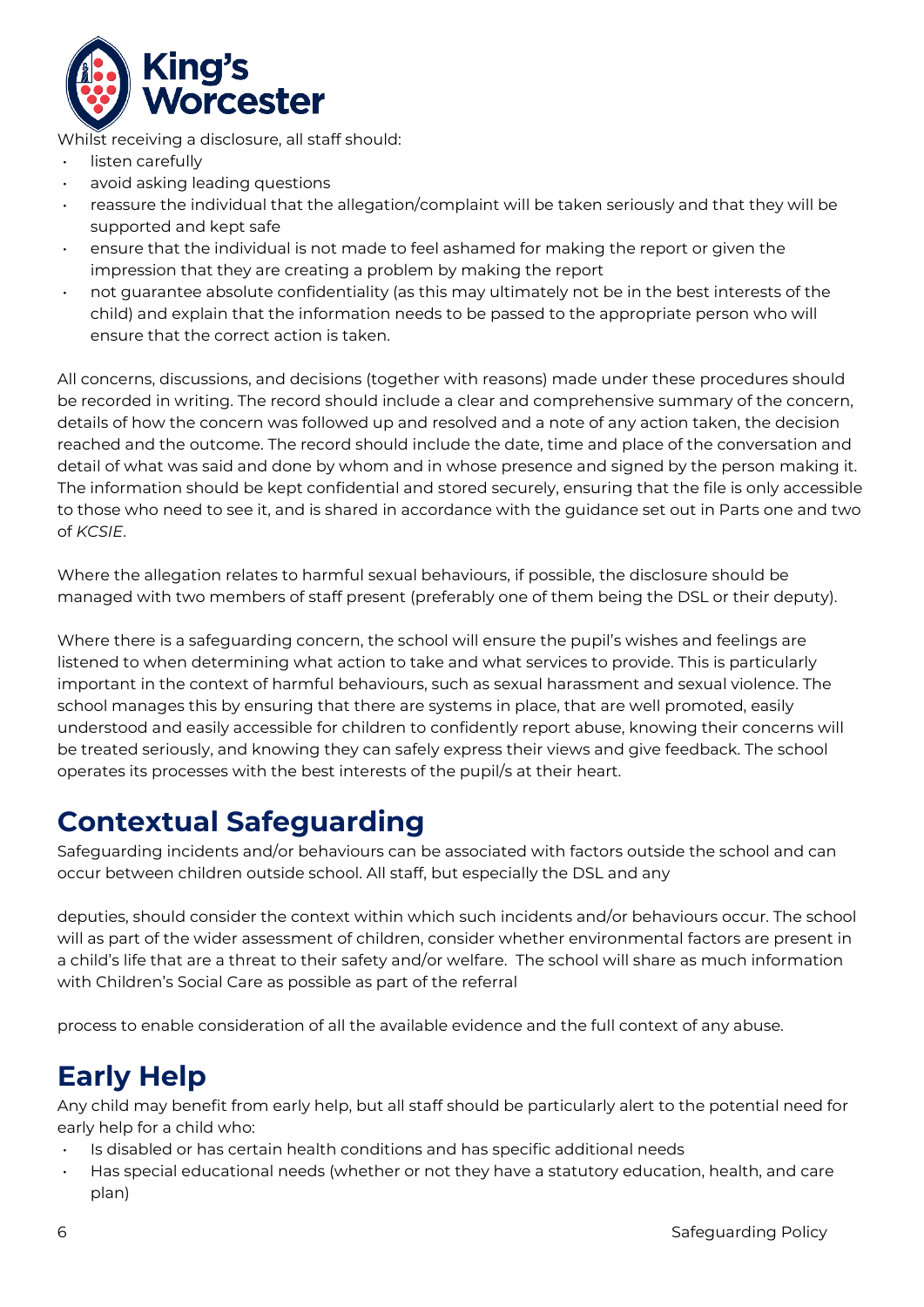

- Has a mental health need
- Is a young carer
- Is showing signs of being drawn in to anti-social or criminal behaviour, including gang involvement and association with organised crime groups or county lines
- Is frequently missing/goes missing from care or from home
- Is misusing drugs or alcohol themselves
- Is at risk of modern slavery, trafficking, or sexual or criminal exploitation
- Is in a family circumstance presenting challenges for the child, such as substance abuse, adult mental health problems or domestic abuse
- Has returned home to their family from care
- Is showing early signs of abuse and/or neglect
- Is at risk of being radicalised or exploited
- Has a family member in prison, or is affected by parental offending;
- Is experiencing, or is at risk of experiencing family ostracism
- Is at risk of 'honour'-based abuse such as Female Genital Mutilation or Forced Marriage;
- Is a privately fostered child; and
- Is persistently absent from education, including persistent absences for part of the school day.

Early help means providing support as soon as a problem emerges at any point in a child's life, from the foundation years through to the teenage years.

In the first instance, staff who consider that a pupil may benefit from early help should discuss this with the school's DSL. The DSL will consider the appropriate action to take in accordance with the WCSP referral threshold document. The DSL will support staff in liaising with external agencies and professionals in an inter-agency assessment, as appropriate. If early help is appropriate, the matter will be kept under review and consideration given to a referral to children's social care if the pupil's situation does not appear to be improving.

### **What staff should do if they have concerns about a child?**

If staff (including governors, supply staff, agency staff and volunteers) have any concerns about a child (as opposed to a child being in immediate danger), they should, where possible, speak with the school's DSL to agree a course of action, although staff can make a direct referral to children's social care. As set out above, staff should not assume that somebody else

will take action and share information that might be critical in keeping children safe; they should maintain an attitude of "it could happen here". If anyone other than the DSL makes a referral, they should inform the DSL as soon as possible that a referral has been made. If a child's situation does not appear to be improving, the DSL should press children's social care for reconsideration. Staff should challenge any inaction and follow this up with the DSL and children's social care as appropriate. All concerns, discussions and decisions made and the reasons for those decisions should be recorded in writing.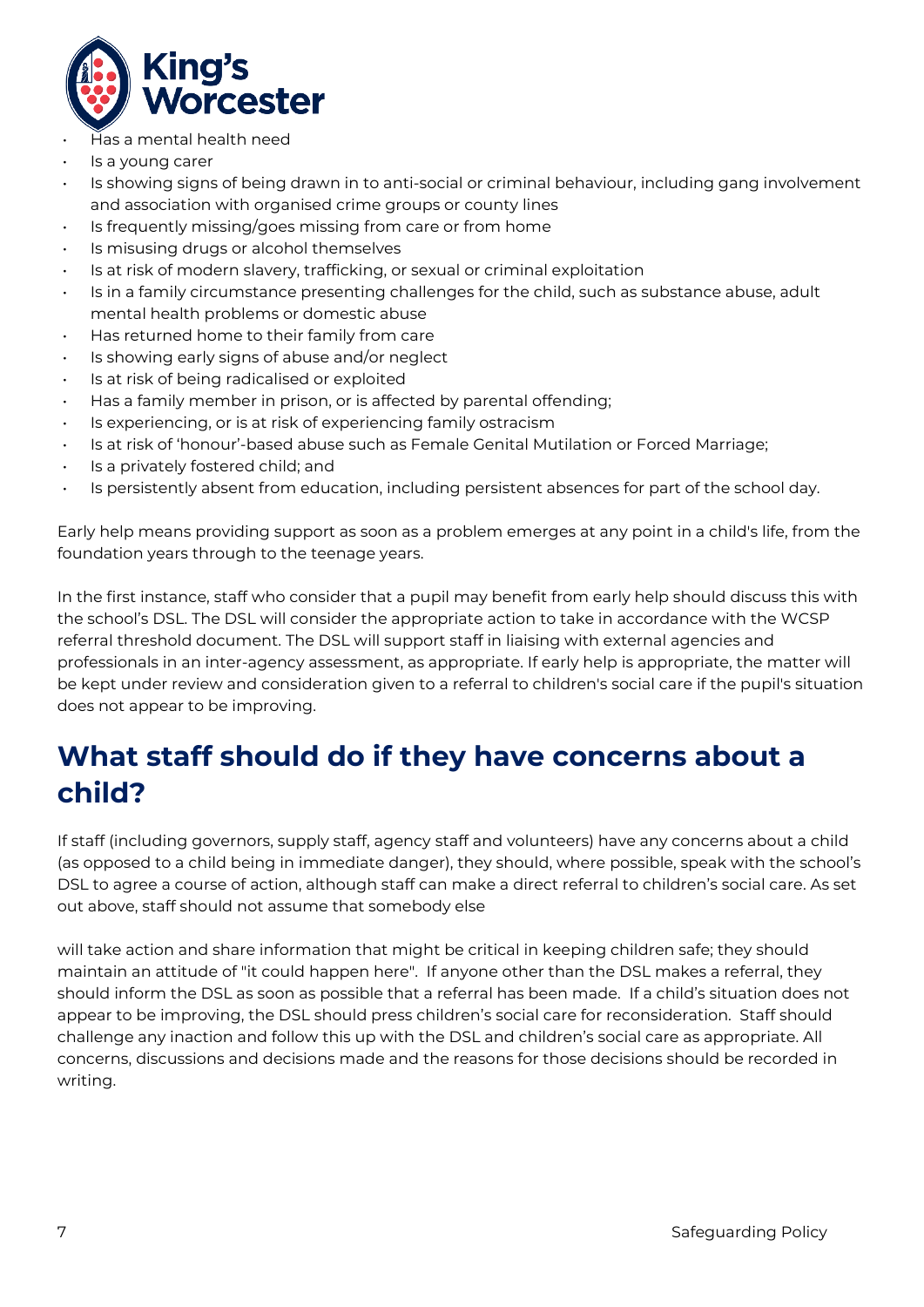

# **What staff should do if a child is in danger or at risk of harm?**

If staff (including governors, supply staff, agency staff and volunteers) believe that a child is in immediate danger or at risk of harm, they should make an immediate referral to children's social care and/or the Police. Anyone can make a referral. Any such referral must be made immediately and in any event within 24 hours (one working day) of staff being aware of the risk. Parental consent is not needed for referrals to statutory agencies such as the police and children's social care. If anyone other than the DSL makes a referral, they should inform the DSL as soon as possible that a referral has been made. The local authority social worker should acknowledge receipt to the referrer within 24 hours and make a decision about the next steps and type of response required. Staff should challenge any inaction and follow this up with the DSL and children's social care as appropriate. All concerns, discussions and decisions made and the reasons for those decisions should be recorded in writing.

### **What staff should do if a child is seen as at risk of radicalisation?**

Staff should follow the school's normal referral processes when there are concerns about children who may be at risk of being drawn into terrorism, as set out above. This may include a Prevent referral or referral to children's social care depending on the level of risk. However, if staff have concerns that there is an immediate/significant risk of a child being drawn into terrorism they must call 999. Advice and support can also be sought from children's social care. If a referral to Channel is required, [this procedure](https://www.worcestershire.gov.uk/downloads/file/7583/prevention_of_extremism_and_radicalisation_-_referral_process) will be used.

The school, in recognition that pupils may be at risk of being drawn into terrorism or other forms of extremism, carries out appropriate risk assessments (following consultation with local partners, such as the Police) of the potential risk in the local area. Such risk assessments are discussed with the Head and DSL and governors to ensure the school's safeguarding arrangements are sufficiently robust to help prevent and protect children from being drawn into terrorism and are regularly revised.

Statutory guidance on the Prevent duty, which explains schools' duties under the Counter Terrorism and Security Act 2015 with respect to protecting people from the risk of radicalisation and extremism is available here:

#### [West Midlands procedures:](https://westmidlands.procedures.org.uk/) [WCF levels of need guidance:](http://www.worcestershire.gov.uk/downloads/file/7962/levels_of_need_guidance_formerly_threshold_guidance)

The school has regard to the DfE statutory guidance 'Relationships education, relationships and sex education (RSE) and health education' June 2019 by including opportunities in the curriculum, specifically through PSHE and ICT, for children to develop the skills they need to recognise and stay safe from abuse and to know who they should turn to for help.

Safeguarding arrangements take into account the procedures and practice of the local authority and the Worcestershire Safeguarding Children Partnership (WCSP) and the school

will operate safeguarding in line with locally agreed inter-agency procedures.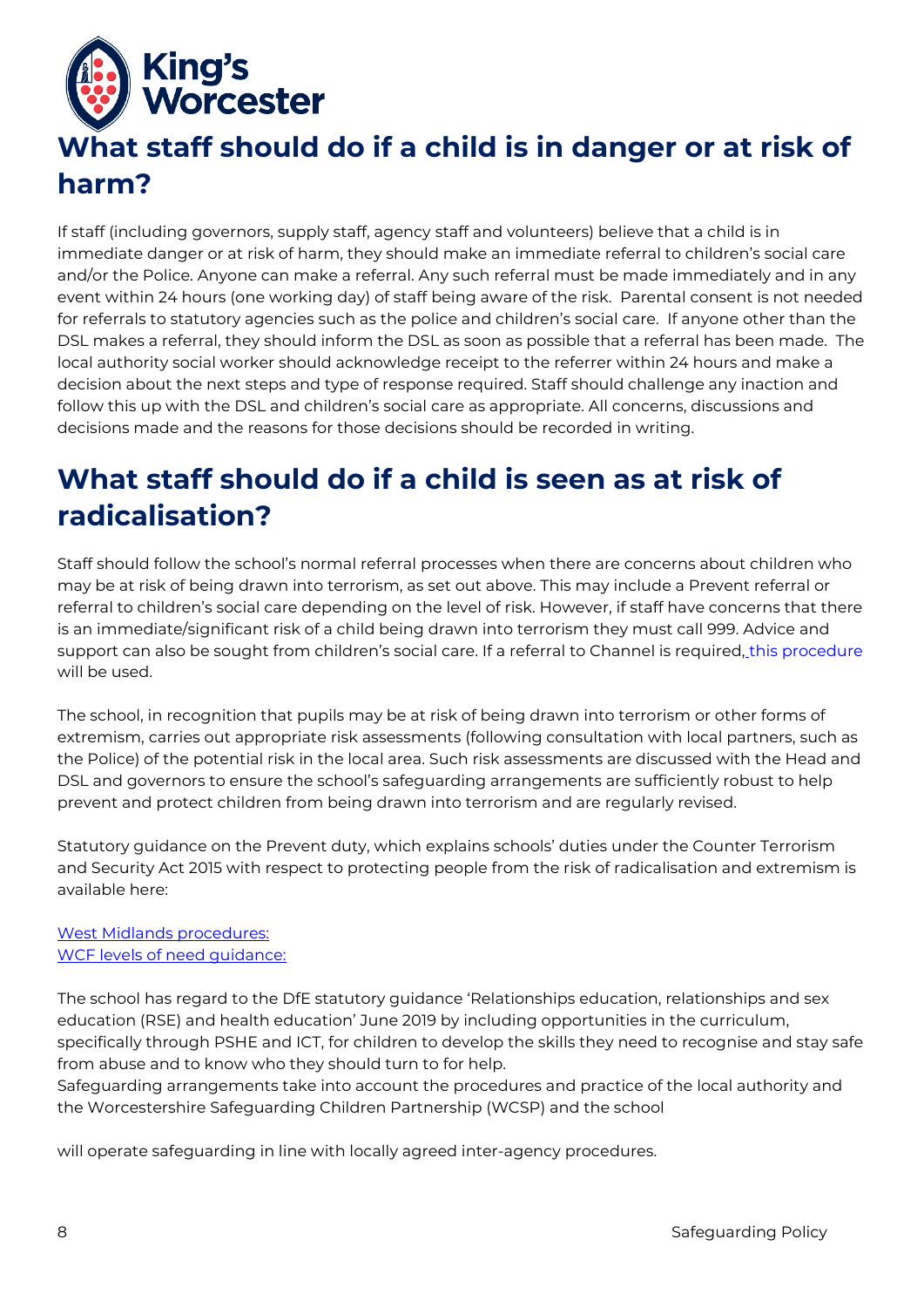

## **What staff should do if they discover an act of Female Genital Mutilation (FGM)?**

Staff must report to the Police cases where they discover that an act of FGM appears to have been carried out. Unless the member of staff has a good reason not to, they should still consider and discuss any such case with the DSL and involve children's social care as appropriate. Staff are referred to Appendix 1 of this policy for the procedure to be followed where they suspect that a pupil may be at risk of FGM.

### **What staff should do if they have concerns that children are at risk from or involved with serious violent crime?**

All staff should be aware of indicators which may signal that children are at risk from or are involved with serious violent crime. These may include increased absence from school, a change in friendships or relationships with older individuals or groups, a significant decline in performance, signs of self-harm or a significant change in wellbeing, signs of assault or unexplained injuries.

If staff have any concerns about a child (as opposed to a child being in immediate danger), they should, where possible, speak with the school's DSL to agree a course of action, although staff can make a direct referral to children's social care.

#### **How should staff respond to an incident of nudes and semi-nudes being shared by pupils?**

All members of staff in an education setting have a duty to recognise and refer any incidents involving nudes and semi-nudes and will be equipped with the necessary safeguarding training and support to enable them to recognise concerns.

For this purpose, 'sharing nudes/semi-nudes' means the sending or posting of nude or semi-nude images, videos, or live streams by children under the age of 18 online. This could be via social media (including Snapchat), gaming platforms, chat apps (including WhatsApp and iMessage) or forums. It could also involve sharing between devices via services like Apple's AirDrop which works offline. The sharing of nudes and semi-nudes may happen publicly online, in 1:1 messaging or via group chats and/or via closed social media accounts. The images, videos or live streams may include more than one child.

Any direct disclosure by a child will be taken seriously and staff will ensure the child is feeling comfortable and will only ask appropriate and sensitive questions, in order to minimise further distress or trauma to them.

If staff are notified or become aware of an incident of nudes or semi-nudes being shared by a

pupil or of a pupil, they should refer the incident to the DSL as soon as possible. The DSL will follow the DDMSC / UKIS guidance "*Sharing nudes and semi-nudes: advice for education settings working with children and young people*" (December 2020) when responding to a report of sharing nudes and/or semi-nudes. This may include: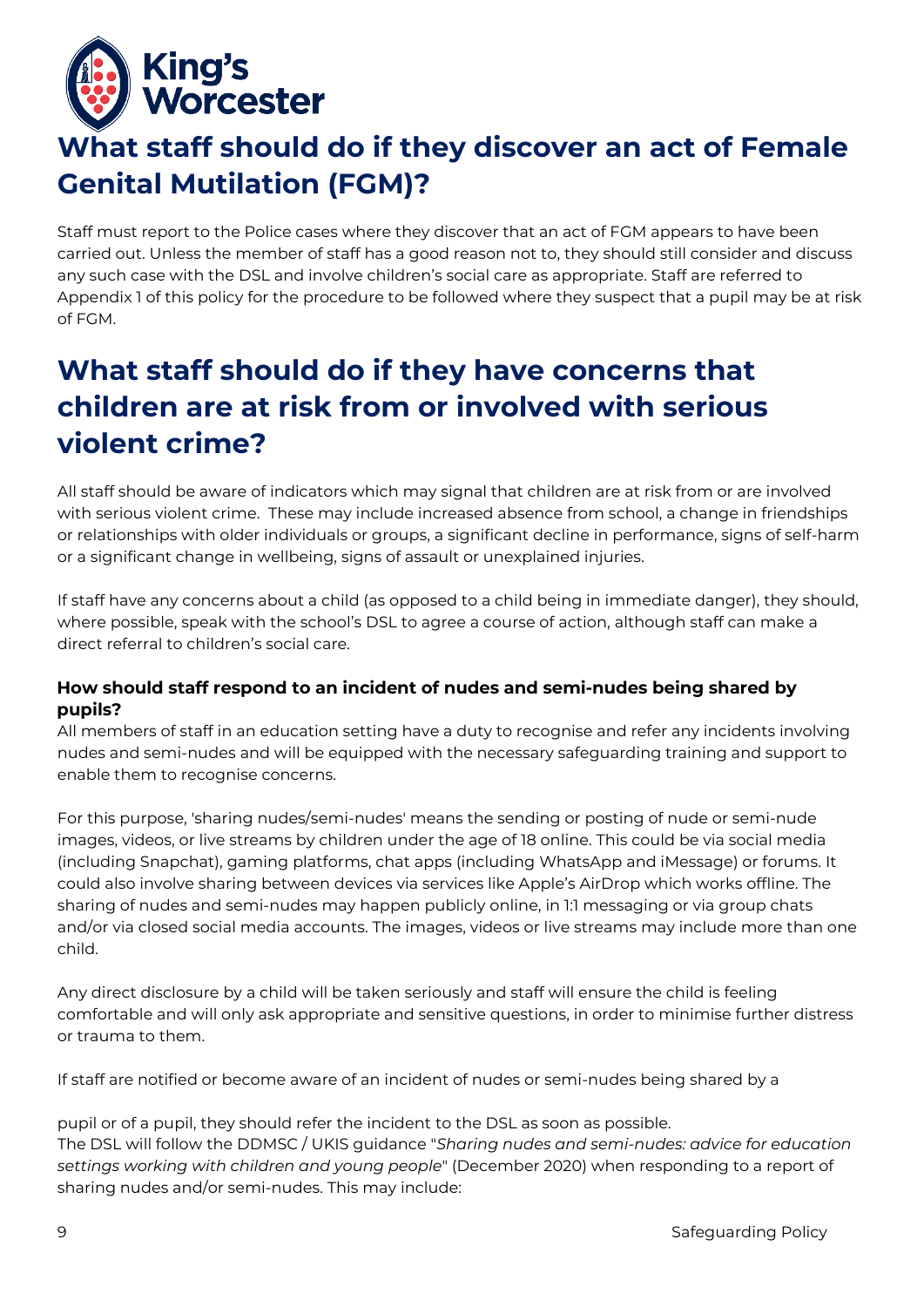

- Holding an initial review meeting with appropriate staff. This may include the staff member(s) who heard the disclosure and the safeguarding or leadership team who deal with safeguarding concerns.
- Carrying out interviews with the children involved (if appropriate).
- Informing parents and carers at an early stage and keeping them involved in the process in order to best support the pupil unless there is good reason to believe that involving them would put the child at risk of harm. Any decision not to inform them should be made in conjunction with other services such as children's social care and/or the police, who would take the lead in deciding when they should be informed.
- Carrying out a risk assessment to determine whether there is a concern that a child has been harmed or is at risk of immediate harm at any point in the process.
- If not, the incident can be handled in school in accordance with the "sharing nudes" guidance and the school's Child Protection and Behaviour policies.
- If it is determined that there is a risk of harm, the DSL must make a referral to children's social care and/or the police immediately.

All incidents relating to nudes and semi-nudes being shared need to be recorded, whether they have been referred externally or not. All schools must record the reason for not reporting incidents externally and ensure it is signed off by the Head. Records will be kept in line with statutory requirements set out in *KCSIE* and local safeguarding procedures. No copies of imagery will be taken or retained.

#### **The key consideration is for staff not to view or forward illegal images of a child.**

This guidance does not apply to the sharing of images of children under 18 by an adult over 18 as this constitutes child sexual abuse. In the event that staff become aware of such an incident, they should notify the DSL immediately, who should always inform the Police as a matter of urgency.

### **What staff should do if a child goes missing from education?**

Children who go missing from education, particularly persistently, can be a vital warning sign to a range of safeguarding issues, including abuse, neglect, sexual abuse and child sexual and/or criminal exploitation. It is therefore important that the school's response to such absence supports identifying such abuse and helps prevent the risk of them going missing in the future. The school's procedures for unauthorised absence and for dealing with children who go missing from education can be found in the Attendance Policy and Missing Pupil Policy which are to be used for searching for, and if necessary, reporting, any pupil missing from education. Further detail can also be found at Appendix 1 of this policy.

Where reasonably possible, the school will hold more than one emergency contact number for each pupil to provide the school with additional options to make contact with a responsible adult particularly when a child missing from education is also identified as a welfare and/or safeguarding concern. The school will report to the Family Front Door (FFD) a pupil who fails to attend school regularly or has been absent from school without the school's permission for a continuous period of 10 school days or more. More detail can be found here.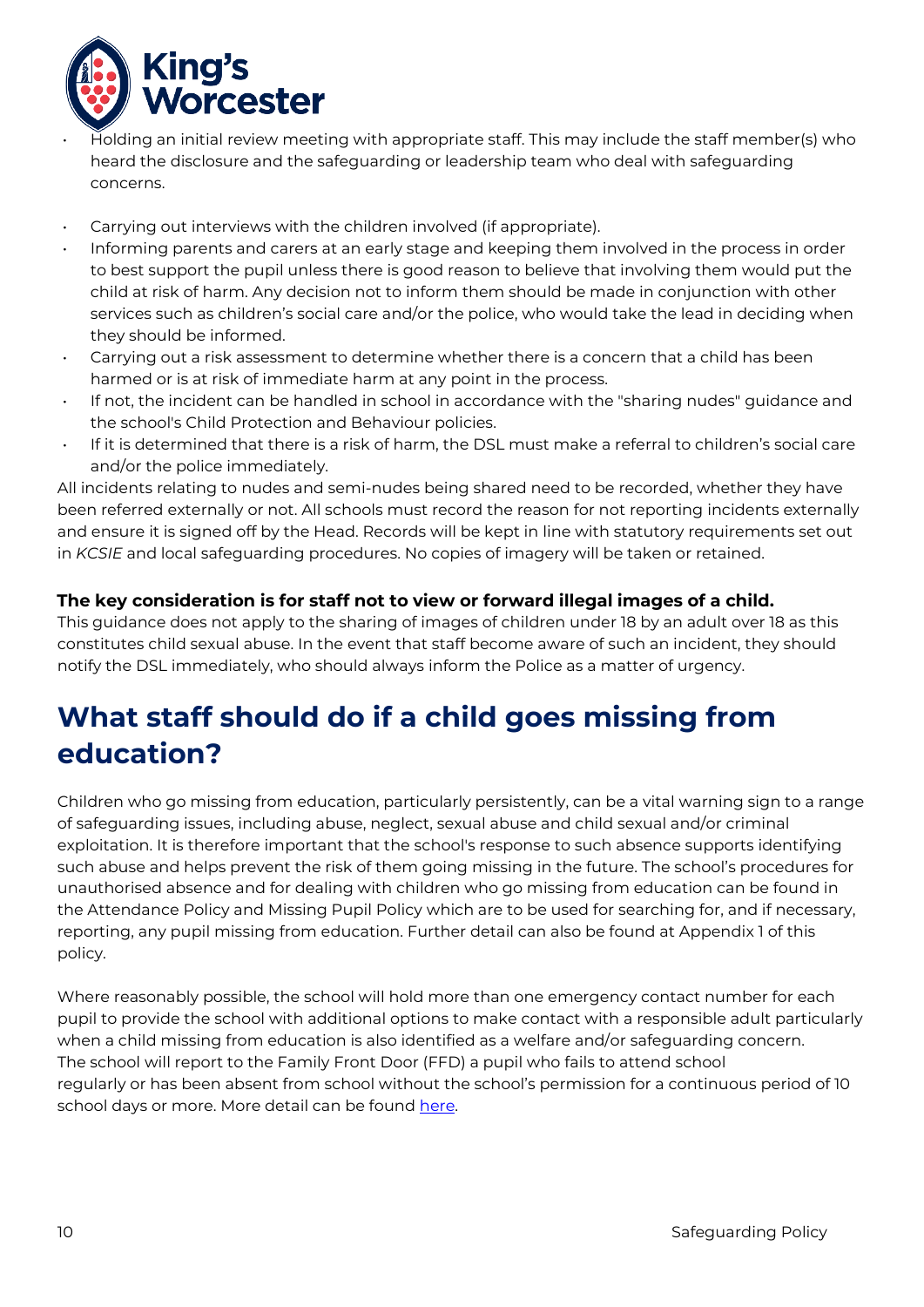

## **What staff should do if a child needs a social worker (Children in Need and Child Protection Plans)?**

Children may need a social worker due to safeguarding or welfare needs. Children may need this help due to abuse, neglect and complex family circumstances. A child's experiences of

adversity and trauma can leave them vulnerable to further harm, as well as educationally disadvantaged in facing barriers to attendance, learning, behaviour and mental health.

Local authorities should share the fact a child has a social worker, and the DSL should hold and use this information so that decisions can be made in the best interests of the child's safety, welfare and educational outcomes. This should be considered as a matter of routine.

Where children need a social worker, this should inform decisions about safeguarding (for example, responding to unauthorised absence or missing education where there are known safeguarding risks) and about promoting welfare (for example, considering the provision of pastoral and/or academic support, alongside action by statutory services).

### **What staff should do if a child requires mental health support?**

The school has an important role to play in supporting the mental health and wellbeing of its pupils. Mental health problems can, in some cases, be an indicator that a child has suffered or is at risk of suffering abuse, neglect or exploitation. The school aims to prevent health problems by promoting resilience as part of a whole school approach to social and emotional wellbeing of our pupils (please see the Wellbeing policy for further information). Staff should contact the DSL if they are concerned about a pupil.

Staff can access a range of advice to help them identify children in need of extra mental health support, this includes working with external agencies. More information can be found in the DfE *Mental Health and Behaviour in Schools* guidance. Public Health England has produced a range of resources to support school teachers to promote positive health, wellbeing, and resilience among young people.

## **What staff should do if they have safeguarding concerns about another staff member?**

If staff have safeguarding concerns about another staff member (including supply staff, agency staff, volunteers and contractors), then this should be referred to the Head. Where there are concerns about the Head, this should be referred to the Chair of Governors. In the event of allegations of abuse being made against the Head, staff are referred to the procedures below regarding managing allegations of abuse against staff (including supply staff, agency staff, volunteers, and contractors) and refer the matter directly to the designated officer(s) at the Worcestershire LADOs.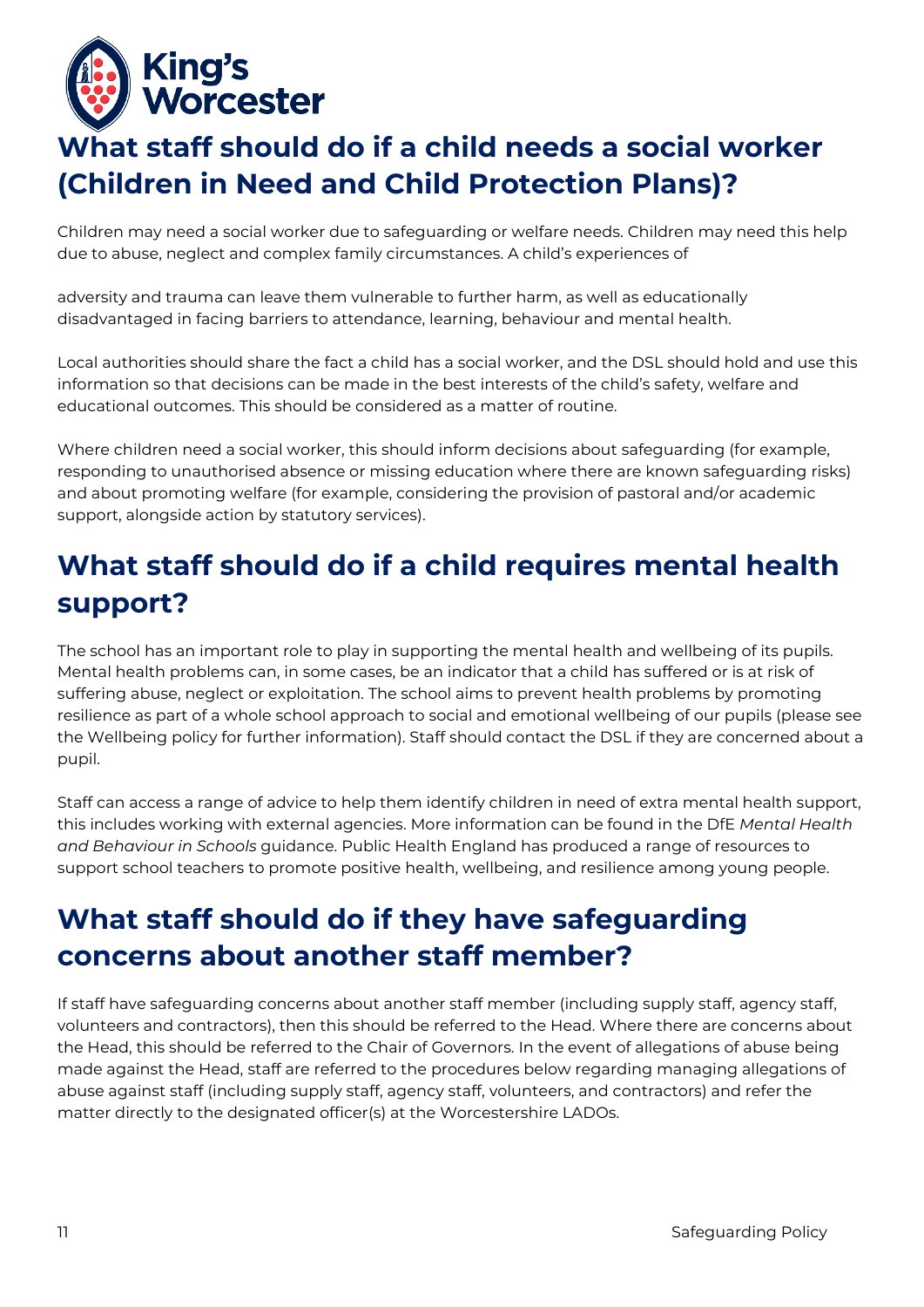

## **What staff should do it they have concerns about safeguarding practices in the school?**

The school aims to ensure there is a culture of safety and raising concerns and an attitude of 'it could happen here'. Where staff have concerns about poor or unsafe practices and potential failures in the school's safeguarding systems, these should be raised in accordance with the school's whistleblowing procedures which can be found in the whistleblowing policy. There will be no disciplinary action taken against a member of staff for making such a report provided that it is done in good faith. If staff and volunteers feel unable to raise an issue with the school or feel that their genuine concerns are not being addressed, they may use other whistleblowing channels, such as the NSPCC whistleblowing advice line. Contact details for the NSPCC helpline can be found on the Key Contacts page at the start of this policy.

# **Arrangements For Dealing With Peer-On-Peer Allegations (Including Child On Child Sexual Violnece And Harassment)**

Peer on peer abuse is abuse by one or more children against another child. It can be standalone or as part of wider abuse and can happen both inside and outside of school, and online. It can manifest itself in many ways and can include abuse within intimate partner relationships, bullying (including cyber bullying, prejudice-based and discriminatory bullying), abuse within intimate partner relationships between peers, physical abuse (such as hitting, kicking, shaking, biting, hair pulling, or otherwise causing physical harm), initiation/hazing type violence and rituals, upskirting, sexting, consensual and non-consensual sharing of nudes and/or semi-nudes, sexual assault, gender-based issues, sexual behaviours including child on child sexual violence and sexual harassment, causing someone to engage in sexual activity without consent, such as forcing someone to strip, touch themselves sexually, or to engage in sexual activity with a third party.

These arrangements apply to all reports and concerns of peer on peer abuse, whether they have happened in school or outside of it, and/or online. Abuse that occurs online or outside of school should not be downplayed and should be treated equally seriously.

Staff will address inappropriate behaviour (even if it appears to be relatively innocuous) to help prevent problematic, abusive and/or violent behaviour in the future. Abusive comments and interactions should never be passed off or dismissed as "banter" or "part of growing up". Nor will harmful sexual behaviours, including sexual comments, remarks or jokes and online sexual harassment, be dismissed as the same or "just having a laugh" or "boys being boys". Staff will also challenge physical behaviours (that are potentially criminal in nature), such as grabbing bottoms, breasts and genitalia, pulling down trousers, flicking bras and lifting up skirts. Dismissing or tolerating such behaviours risks normalising them.

The school acknowledges that even if there have been no reported cases of peer on peer abuse in relation to pupils within the school, such abuse may still be taking place and is simply not being reported. The school will ensure that children are aware of how they can report abuse, and that they are aware of the procedures that the chool will follow once a report has been made. These procedures will be well promoted and in a format that is easily accessible and easily understood by children.

12 Safeguarding Policy and the United States of the States of the States of the States of the States of the States of the States of the States of the States of the States of the States of the States of the States of the St The school recognises that a child is likely to disclose an allegation to someone they trust: this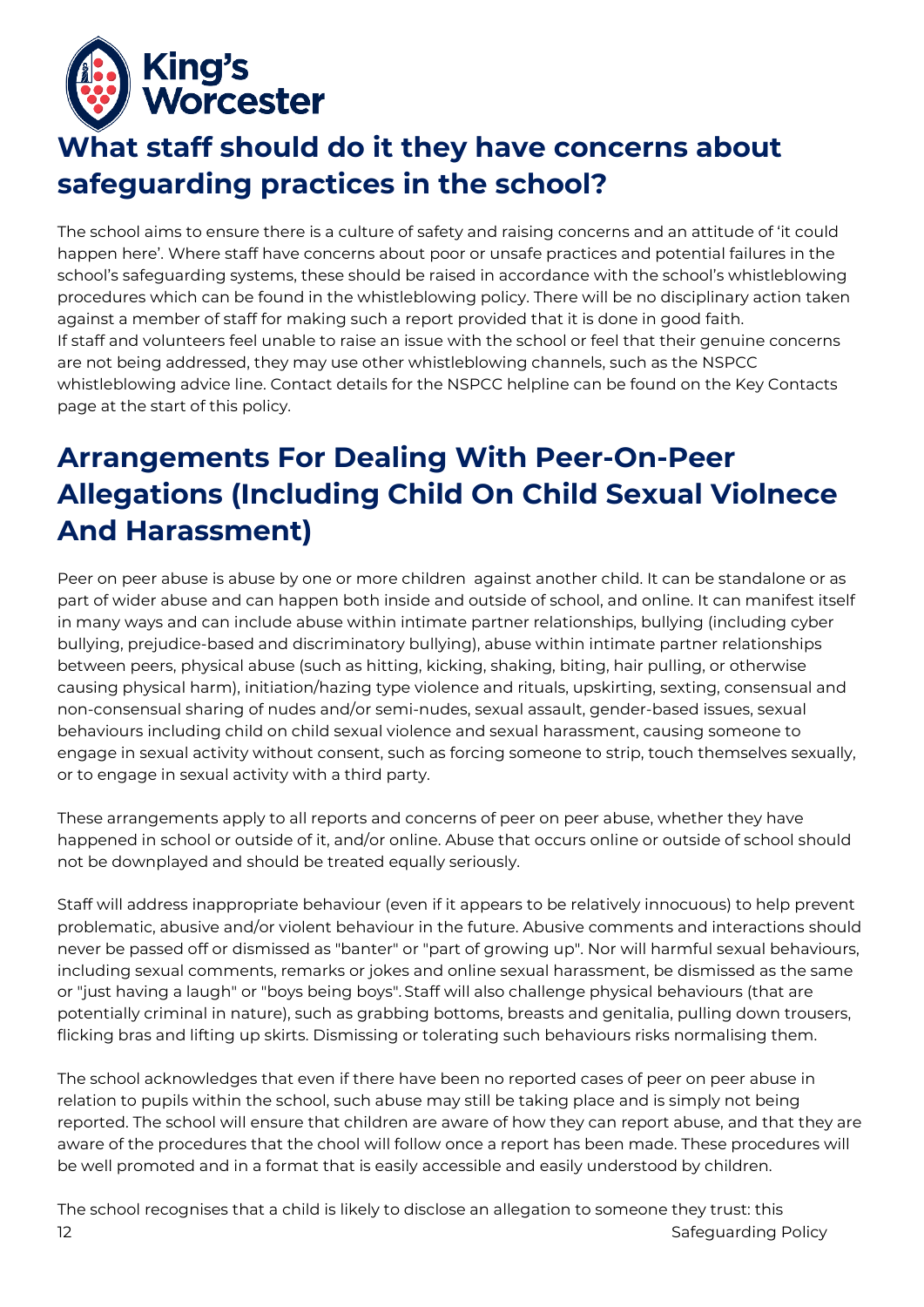

could be any member of staff. By making such a disclosure the pupil is likely to feel that the member of staff is in a position of trust. The school also recognises that children may not find it easy to tell staff about their abuse verbally and that instead they may show signs or act in ways they hope adults will notice and react to. It is also recognised that an incident may come to a member of staff's attention through a report of a friend, or by overhearing conversations. It is therefore important that all staff are clear on the school's policy and procedures with regards to peer on peer abuse, and can recognise the indicators and signs of peer on peer abuse and know how to identify it and how to respond to reports. Resources can be found in KCSiE 2021

The school recognises that a first disclosure to a trusted adult may only be the first incident reported. It is not necessarily representative of a singular incident. Staff will take all reports of abuse seriously regardless of how long it has taken for the child to come forward. Staff will act immediately and will support the child when they raise a concern.

The school recognises that children with special educational needs and disabilities (SEND) or certain health conditions can face additional safeguarding challenges and may be more prone to peer-on-peer group isolation or bullying (including prejudice-based bullying) than other children. The school will implement extra pastoral support for those children and offer counselling where appropriate. The school also recognises that certain children may face additional barriers to reporting an incident of abuse because of their vulnerability, disability, sex, ethnicity and/or sexual orientation.

Where an issue of pupil behaviour or bullying gives 'reasonable cause to suspect that a child is suffering, or is likely to suffer, harm', staff should follow the proceduresbelow rather than the school's Anti-Bullying and Behaviour policies:

A pupil against whom an allegation of abuse has been made may be suspended from the school during the investigation. The school will take advice from WCSP on the investigation of such allegations and will take all appropriate action to ensure the safety and welfare of all pupils involved including the alleged victim(s) and perpetrator(s). If it is necessary for a pupil to be interviewed by the Police in relation to allegations of abuse, the school will ensure that, subject to the advice of the WCSP, parents are informed as soon as possible and that the pupils involved are supported during the interview by an appropriate adult and until the investigation is completed. Confidentiality will be an important consideration for the school and advice will be sought as necessary from the WCSP and/ or the Police as appropriate. The school will have regard to the procedures set out in *KCSIE* and the *SVSH* at all times.

Police may be informed of any harmful sexual behaviours which are potentially criminal in nature, such as grabbing bottoms, breasts and genitalia. Rape, assault by penetration and sexual assaults will be passed to the police. Where a report has been made to the police, the School will consult the police and agree what information can be disclosed to staff and others, in particular, the alleged perpetrator(s) and their parents or carers. If the DSL decides to make a referral to children's social care and/or a report to the police against a victim's wishes, the reasons should be explained to the pupil and appropriate specialist support offered. The DSL may also decide that the children involved may benefit from early help, and may make the necessary referral in accordance with the WCSP referral process. The school will follow the DDMSC / UKIS guidance "Sharing nudes and semi-nudes: advice for education settings working with children and young people" (December 2020) when responding to an allegation that nudes and/or semi-nudes have been shared.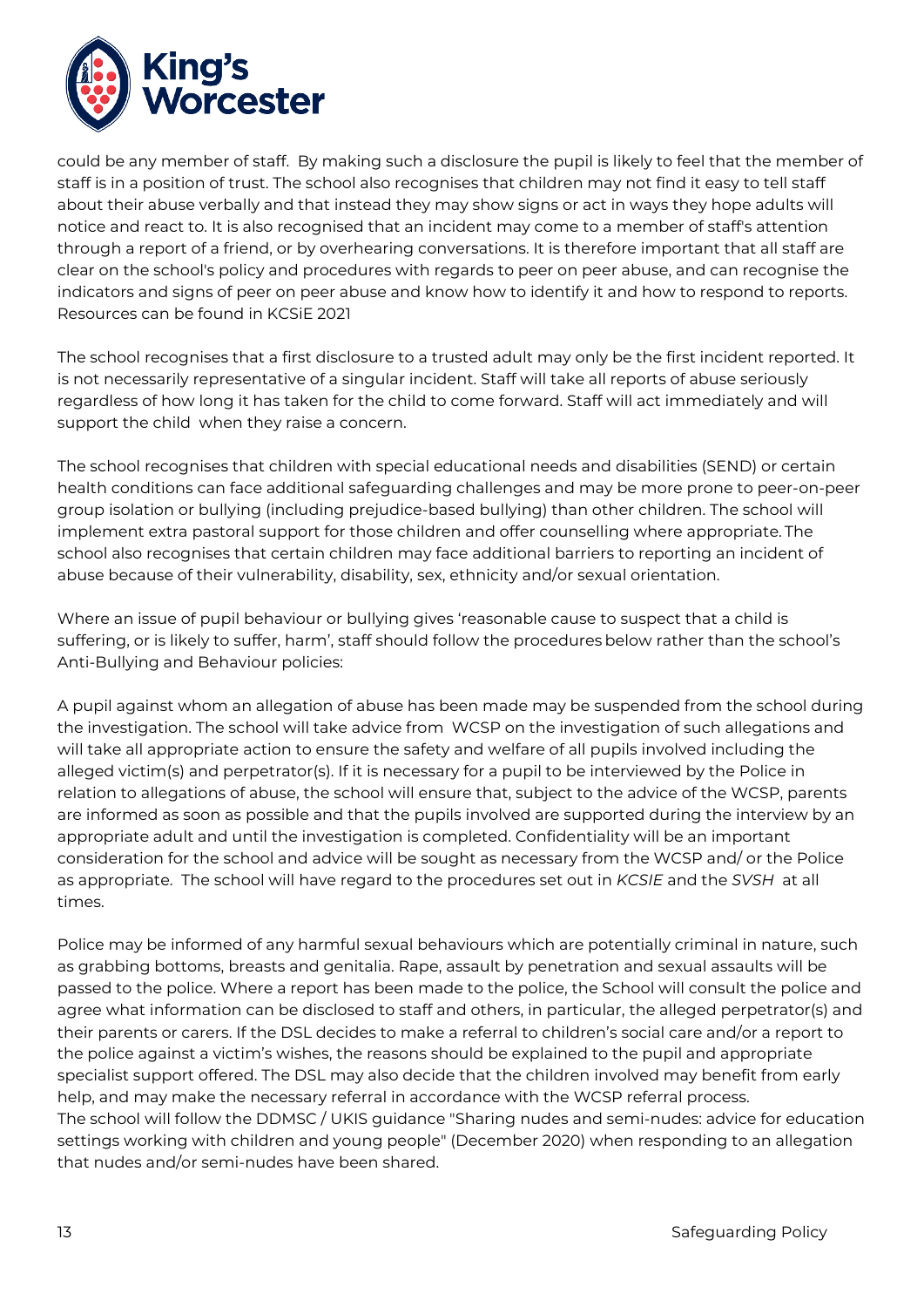

In the event of disclosures about peer-on-peer abuse, all children involved (both victim and perpetrator) will be treated as being at risk, and safeguarding procedures in accordance with this policy will be followed. Victims will be supported by pastoral staff/school counselling and support from external agencies will be sought, as appropriate.

When there has been a report of sexual violence, the DSL will make an immediate risk and needs assessment. Where there has been a report of sexual harassment, the need for a risk assessment should be considered on a case-by-case basis. The risk and needs assessment should consider: the victim;

- whether there may have been other victims
- the alleged perpetrator(s) and
- all the other children (and, if appropriate, staff) at the school especially any actions that are appropriate to protect them from the alleged perpetrator(s), or from future harms.

Risk assessments will be recorded (written or electronic) and kept under review. In relation to a report of sexual violence or sexual harassment, the DSL (and indeed all staff) will reassure any victim that they are being taken seriously and that they will be supported and kept safe. The victim will never be made to feel ashamed for making a report nor will they be given the impression that they are creating a problem by reporting sexual violence or sexual harassment; nor would a victim ever be made to feel ashamed for making a report or have their experience minimised. The School will consider the age and the developmental stage of the victim, the nature of the allegations and the potential risk of further abuse. The school acknowledges that, by the very nature of sexual violence and sexual harassment, a power imbalance is likely to have been created between the victim and alleged perpetrator(s). The DSL will consider the risks posed to pupils and put adequate measures in place to protect them and keep them safe and to ensure their educational attainment is not adversely affected as far as is possible. This may include careful consideration of the proximity of the victim and alleged perpetrator and considerations regarding shared classes, sharing school premises (including during any before or after school-based activities), and school transport. The school will also consider the risks posed to the victim from other health needs, including physical, mental and sexual health problems, as well as unwanted pregnancy which may arise as a result of the incident, and will consider recommending additional support.

The school will keep a written record of all concerns, discussions and decisions made.

The school will reflect on reported concerns, including the decisions made and actions taken, in order to identify any patterns of concerning, problematic of inappropriate behaviour which may indicate an unacceptable culture, or any weaknesses in the school's safeguarding system which may require additional training or amendments to relevant policies. Where a pattern is identified the school will decide on an appropriate course of action.

In the event that a report is proven to be false, unsubstantiated, unfounded or malicious, the DSL will consider whether the child and/or the person who has made the allegation is in need of help or may have been abused by someone else and this is a cry for help. In such circumstances, a referral to children's social care may be appropriate. If a report is shown to be deliberately invented or malicious, the Head will consider whether any disciplinary action is appropriate against the individual who made it in accordance with the school's behaviour policy.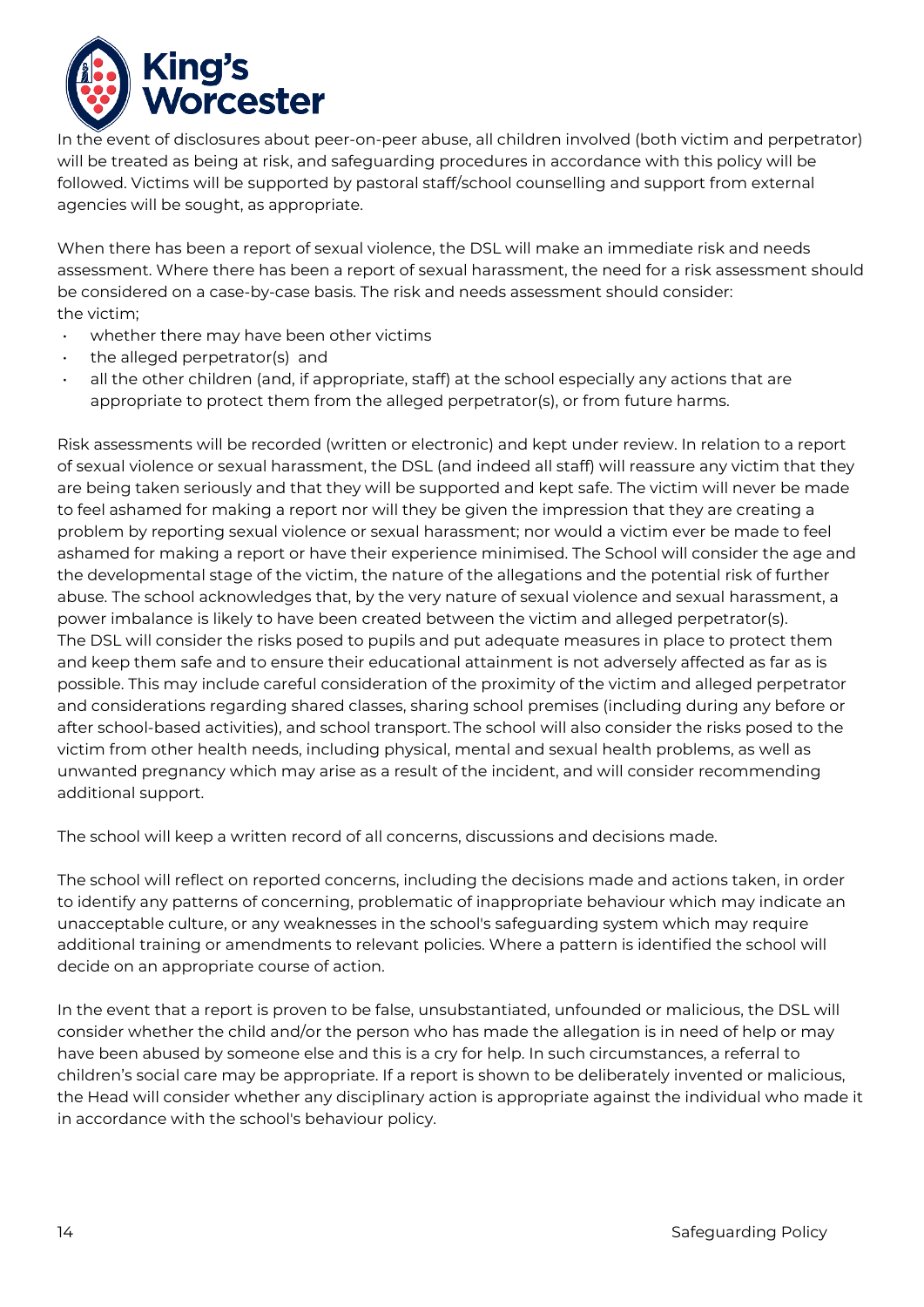

## **Arrangements For Dealing With Safeguarding Concerns Or Allegations Of Abuse About Teachers And Other Staff (Including The Head, Governors, Supply Staff And Volunteers)**

The school's procedures for managing allegations against staff (including supply staff, volunteers and contractors who are currently working in the school whether in a paid or unpaid capacity follows DfE statutory guidance and WCSP arrangements and applies when staff (including volunteers) have (or are alleged to have):

- Behaved in a way that has harmed a pupil, or may have harmed a child; and/or
- Possibly committed a criminal offence against or related to a child; and/or
- Behaved towards a child or children in a way that indicated that they may pose a risk of harm if they were to work regularly or closely with children; and/or
- Behaved or may have behaved in a way that indicates they may not be suitable to work with children, including behaviour that may have happened outside of school.

Allegations that do not meet the above harms test should be dealt with using the school's procedure for handling low level concerns set out below.

Allegations against a teacher who is no longer teaching should be referred to the Police. Historical (nonrecent) allegations of abuse relating to an individual believed to be still teaching or working with children should be referred to the Police and also the LADO.

Non-recent allegations made by a child will be reported to the LADO in line with the local authority's procedures for dealing with non-recent allegations. The LADO will coordinate with children social care and the Police.

If an allegation is made against anyone working with children in the school, before contacting the LADO, the school may conduct a basic enquiry in line with local procedures to establish the facts in order to determine whether there appears to be any foundation to the allegation. The school should not undertake their own investigation of the allegation/s without prior consultation with the Local Authority 'designated officer' or, in the most serious cases, the Police, so as not to jeopardise statutory investigations. In borderline cases, the school may discuss informally with the 'designated officer' on a no-names basis.

When dealing with allegations about a staff member the school will apply common sense and judgment, deal with allegations quickly, fairly and consistently and will support the person subject to the allegation.

• Concerns including allegations which appear to meet the above reporting criteria are to be reported straight away to the 'case manager' who is the Head (or to the DSL in their absence). If an allegation is reported to the DSL, the DSL will keep the Head informed. Where the Head or DSL is absent or is the subject of the allegation or concern, reports should be made to the Chair of Governors. Where the Head is the subject of the allegation or concern, the Head must not be informed of the allegation prior to contact with the Chair of Governors and designated officer. However, staff may consider discussing any concerns with the DSL and make may any referral via them.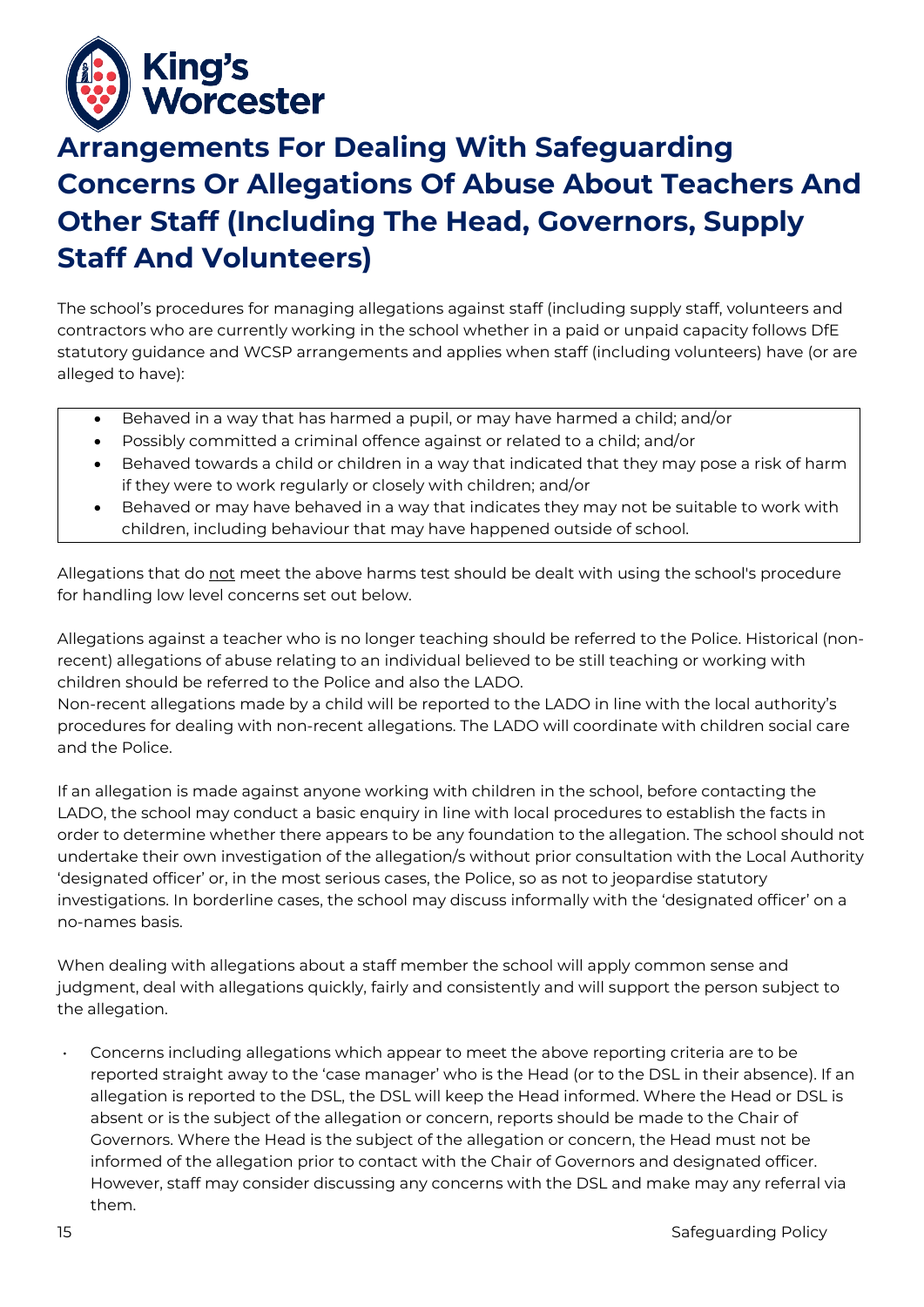

• The case manager should immediately discuss the allegation with the designated officer and consider the nature, content and context of the allegation and agree a course of action including any involvement of the Police. (Where the case manager deems there to be an

immediate risk to children or there is evidence of a possible criminal offence, or it is an emergency situation, the case manager should contact children's social care and as appropriate the Police immediately.) All discussions should be recorded in writing, and any communication with both the individual and the parents of the child(ren) agreed. The designated officer should be informed within one working day of all allegations that come to the school's attention and appear to meet the criteria or that are made directly to the Police and/or children's social care. The DSL is responsible for ensuring the child is not at risk.

- Where the case manager is concerned about the welfare of other children in the community, or the member of staff's family, they will discuss these concerns with the designated officer and make a risk assessment of the situation. It may be necessary for the designated officer to make a referral to children's social care.
- When to inform the individual who is the subject of the allegation will be considered on a case by case basis and with guidance from the designated officer, and if appropriate, the police and/or children's social care. Subject to any objection, the case manager will ensure that the individual who is subject of the allegation is informed as soon as possible and given an explanation of the likely course or action. The case manager will appoint a named representative to keep the individual informed of the progress of the case and will consider what other support is appropriate for the individual.
- The case manager should give careful consideration as to whether the circumstances of the case warrant suspension from contact with children at the school or whether alternative arrangements should be put in place until the allegation is resolved. The following alternative arrangements should be considered by the case manager before suspending a member of staff:
	- o redeployment within the School so that the individual does not have direct contact with the child or children concerned;
	- o providing an assistant to be present when the individual has contact with children;
	- o redeploying to alternative work in the School so the individual does not have unsupervised access to children;
	- o moving the child or children to classes where they will not come into contact with the member of staff, but this decision should only be made if it is in the best interest of the child or children concerned and takes accounts of their views. It should be made making it clear that this is not a punishment and parents have been consulted; or,
	- $\circ$  temporarily redeploying the member of staff to another role in a different location, for example to an alternative school where available.

These alternatives allow time for an informed decision regarding the suspension, this will, however, depend upon the nature of the allegation.

• Suspension should not be an automatic response when an allegation is reported. It should be considered only in cases where there is cause to suspect a child or other children at the school is/are at risk of harm, or the allegation is so serious that it might be grounds for dismissal. The case manager will take appropriate professional advice and will give due weight to the views of the designated officer, WT and KCSIE when making a decision about suspension (including with respect to considering alternatives). Where the individual is suspended, the case manager will confirm the decision within one working day, and will ensure they know who their point of contact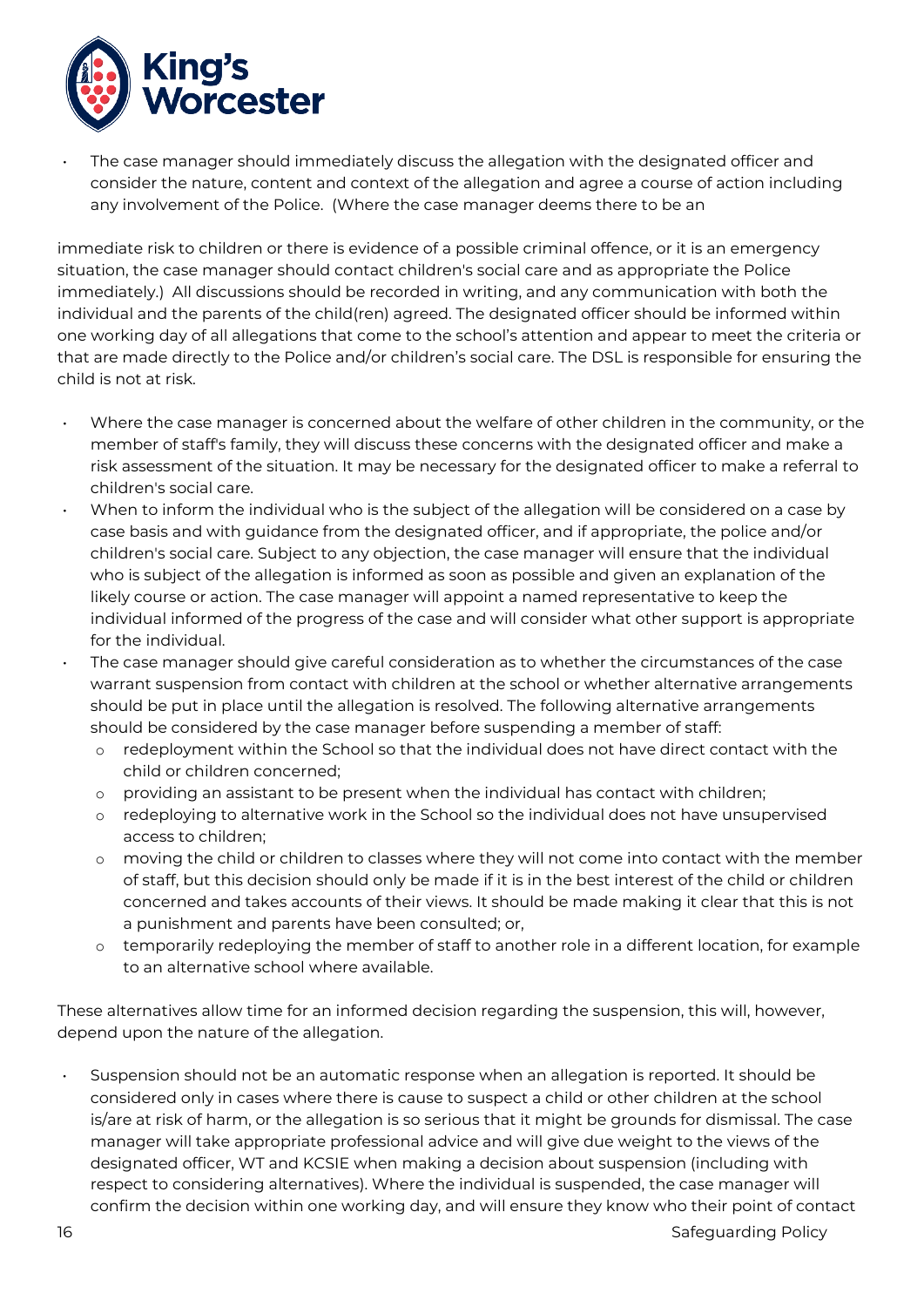

is in the school and shall provide them with their contact details. The case manager will also record the rationale and justification for the suspension, including what alternatives were considered and why they were rejected.

• Where further enquiries are required to enable a decision about how to proceed, the designated officer and case manager should discuss how and by whom the investigation will be undertaken. In straightforward cases, the investigation should usually be undertaken by a senior member of staff at the school. Where there is lack of resource, or the nature or complexity of the

allegation requires it, an independent investigator may be appointed to undertake the investigation.

- The case manager will ensure that parents are informed as soon as possible and kept informed about progress of the case, subject to any advice from children's social care or the Police. Parents and others will be made aware that there are restrictions on publishing information which may lead to the identification of the teacher subject to the allegation.
- The case manager will monitor the progress of cases to ensure they are dealt with as quickly as possible in a thorough and fair process. The outcome of the investigation of an allegation will record whether it is substantiated (sufficient evidence to prove it), unsubstantiated (insufficient evidence either to prove or disprove it), false (sufficient evidence to disprove it), malicious (sufficient evidence to disprove it and that there has been a deliberate act to deceive or cause harm to the person subject of the allegation) or unfounded (to reflect cases where there is no evidence or proper basis which supports the allegation being made).

Reviews are conducted at fortnightly or monthly intervals, depending on the complexity of the case. The first review will take place no alter than four weeks after the initial assessment and subsequent review dates will be set at the review meeting.

- The case manager will discuss with the designated officer whether a referral to the Disclosure and Barring Service or Teaching Regulation Agency should be made where an allegation is substantiated and the person is dismissed or the school ceases to use their services, or the person resigns or otherwise ceases to provide their services. The school has a legal obligation to report promptly to the Disclosure and Barring Service any person (whether employed, contracted, a volunteer or a student) who has harmed, or poses a risk of harm, to a child, or if there is reason to believe the member of staff has committed one of a number of listed offences, and who has been removed from working (paid or unpaid) in regulated activity, or would have been removed had they not left. Further, or in the alternative, if an investigation leads to the dismissal or resignation prior to dismissal of a member of teaching staff specifically, the school must consider making a referral to the Teaching Regulation Agency and a prohibition order may be appropriate (because that teacher has displayed unacceptable professional conduct, conduct that may bring the profession into disrepute or a conviction at any time for a relevant offence).
- On conclusion of the case, the case manager should review the circumstances of the case with the designated officer to determine whether there are any improvements to be made to the school's safeguarding procedures or practices to help prevent similar events in the future.

The school has a duty of care to its staff, and whilst the welfare of a child is paramount, the school must offer appropriate welfare support to the adult subject to the investigation and potentially their family. The school will also make every reasonable effort to maintain confidentiality and guard against unwanted publicity whilst an allegation is being investigated or considered. Information will also not ordinarily be shared with other staff or with children or parents who are not directly involved in the investigation.

Where initial discussions lead to no further action, the case manager and the designated officer should record the decision and justification for it and agree on what information should be put in writing to the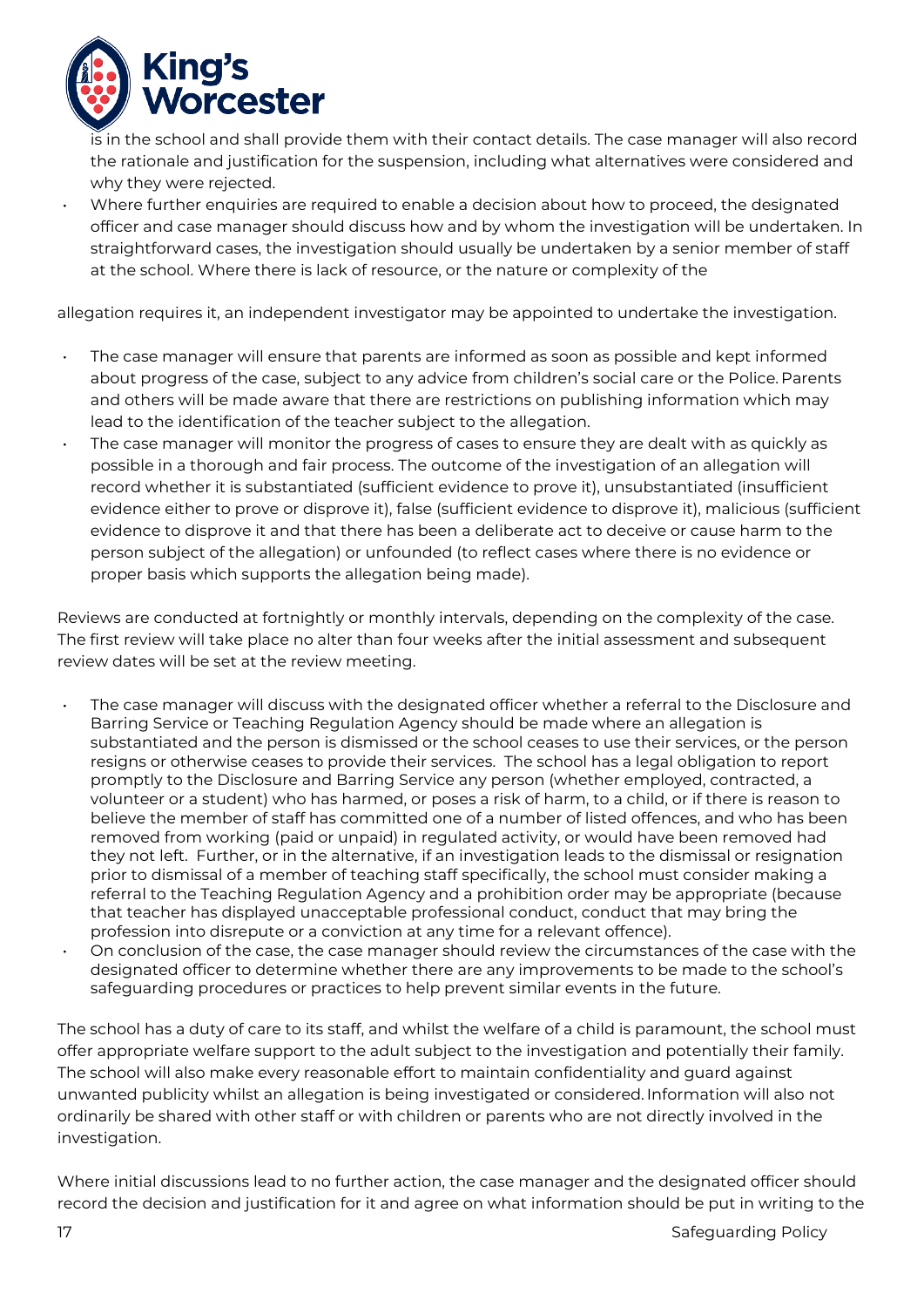

individual concerned, and by whom.

Allegations found to be malicious or false will be removed from the individual's personnel records unless the individual gives consent for retention of the information. In all other

circumstances a written record will be made of the decision and retained on the individual's personnel file in accordance with *KCSIE* and a copy will only be provided to the individual concerned. Schools have an obligation to preserve records which contain information about

allegations of sexual abuse for the duration of the inquiry in accordance with the guidelines of the Independent Inquiry into Child Sexual Abuse ("IICSA")). All other records should be retained until the accused has reached pension age, or for a period of 10 years from the date of the allegation, whichever is longer.

Allegations proven to be false, unsubstantiated, unfounded or malicious will not be included in employer references. If an allegation is shown to be deliberately invented or malicious, the DSL should consider whether the child and/or the person who has made the allegation is in need of help or may have been abused by someone else and this is a cry for help. In such circumstances, a referral to children's social care may be appropriate. If a report is shown to be deliberately invented or malicious, the Head will consider whether any disciplinary action is appropriate against a pupil or member of staff who made it in accordance with the school's behaviour policy; or whether the Police should be asked to consider if action might be appropriate against the person responsible even if they are not a pupil.

In all cases where there are concerns or allegations of abuse, the school will make a serious incident report to the Charity Commission whenever the Commission's guidelines deem it appropriate to do so.

### **Arrangements For Dealing With Safeguarding Concerns Or Allegations Of Abuse About Supply Teachers And Contracted Staff**

The school's procedures for managing allegations against staff above also apply to staff not directly employed by the school, for example, supply teachers provided by an employment agency or business ('the agency'). The school will usually take the lead but agencies should be fully involved (because they have their own policies and procedures) and co-operate with any enquiries from the LADO, police and/or children's social care.

In no circumstances will the school decide to cease to use a supply teacher due to safeguarding concerns, without finding out the facts and liaising with the LADO to determine a suitable outcome. The school will discuss with the agency (or agencies where the supply teacher is working across a number of schools) whether it is appropriate to suspend the supply teacher, or redeploy them to another part of the school, whilst they carry out their investigation.

The school will advise supply teachers being investigated to contact their trade union representative if they have one, or a colleague for support. The allegations management meeting which is often arranged by the LADO should address issues such as information sharing, to ensure that any previous concerns or allegations known to the agency are taken into account by the school during the investigation.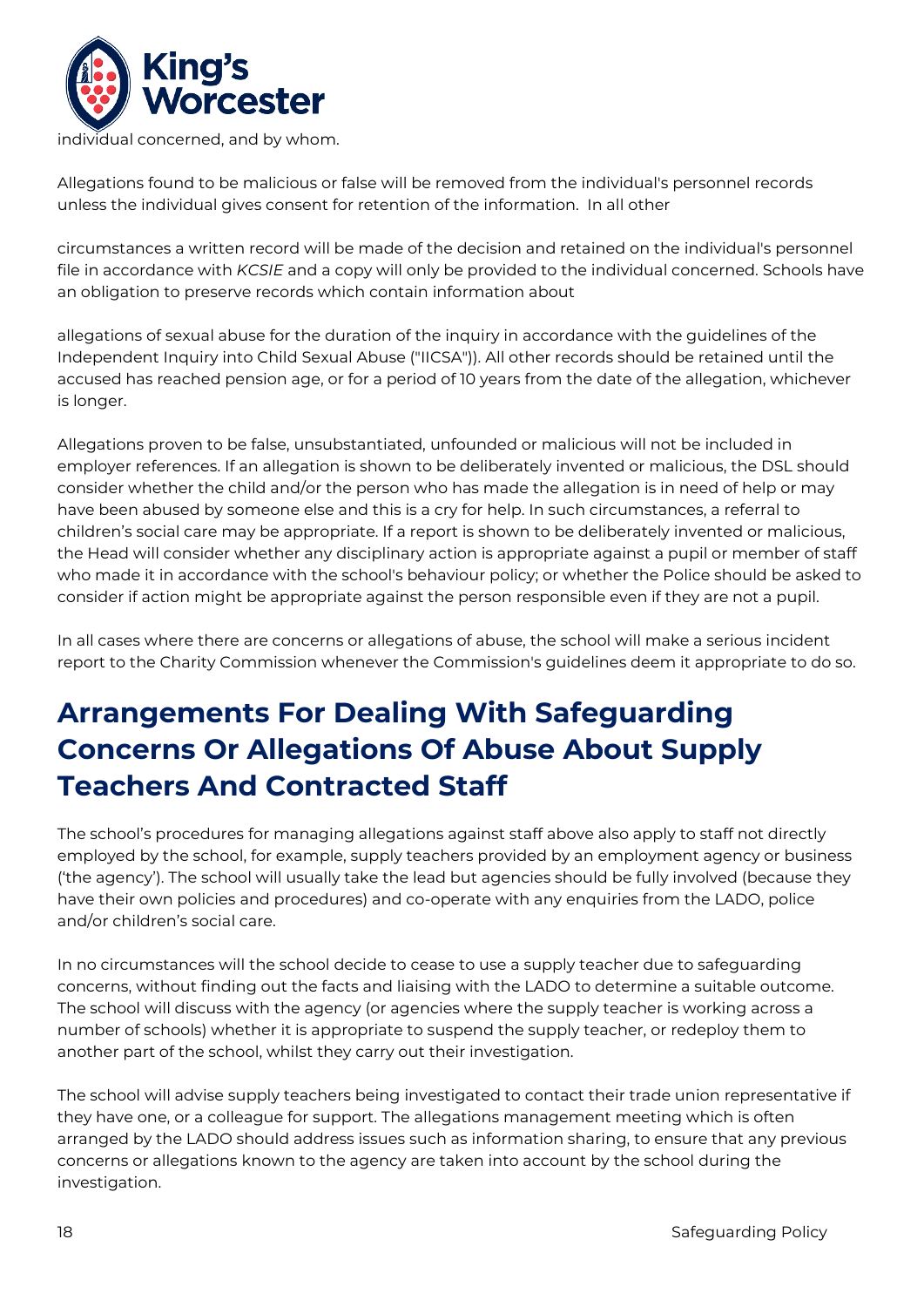

When using an agency, the school should inform the agency of its process for managing allegations. This should include inviting the agency's human resource manager or equivalent to meetings and keeping them up to date with information about its policies.

Where the agency dismisses or ceases to use the services of a teacher because of serious misconduct, or might have dismissed them or ceased to use their services had they not left first, the school must consider whether to refer the case to the Secretary of State (via the Teaching Regulation Agency).

# **Arrangements For Dealing With Low Level Concerns Or Allegations (I.E. That Do Not Meet The 'Harms Test') About Teachers And Other Staff (Including The Head, Governors, Supply Staff, Volunteers And Contractors)**

A low-level concern is any concern that an adult working in or on behalf of the school or college may have acted in a way that:

- is inconsistent with the staff code of conduct, including inappropriate conduct outside of work; and
- does not meet the allegations threshold or is otherwise not considered serious enough to consider a referral to the LADO.

A 'low-level' concern does not mean that it is insignificant. A concern may be a low-level concern, no matter how small, even if it does no more than give a sense of unease or a 'nagging doubt'. Such behaviour can exist on a wide spectrum, from the inadvertent or thoughtless, or behaviour that may look to be inappropriate, but might not be in specific circumstances, through to that which is ultimately intended to enable abuse (for example, grooming-type behaviours).

The school takes all concerns about safeguarding seriously and recognises that addressing even lowlevel concerns is important to create and embed a culture of openness, trust and transparency in which the school's values and expected behaviour of its staff are constantly lived, monitored and reinforced by all staff.

The school's Code of Conduct can be found on Firefly. The aim of the Code of Conduct is to provide clear guidance about the standards of appropriate behaviour and actions of its staff so as to not place pupils or staff at risk of harm or of allegation of harm to a pupil. All staff are expected to comply with the standards contained within this Code of Conduct at all times.

Staff must share all concerns with the Head) without delay so that it can be recorded and dealt with appropriately, sensitively, and proportionately and in a timely manner. Where a low-level concern is raised about the Head, it should be shared with the Chair of Governors.

Staff are also encouraged to self-refer in the event that they have found themselves in a situation which may be misinterpreted, might appear compromising to others, and/or on reflection they believe they have behaved in a way that may be considered to fall below the expected professional standard. All concerns will be handled sensitively and will be dealt with appropriately and proportionately.

If a concern is raised by a third party, the Head will collect as much evidence as possible by speaking to the person who has raised the concern (if known), to the individual involved and any witnesses. The concern will be recorded in accordance with this policy, in the usual way.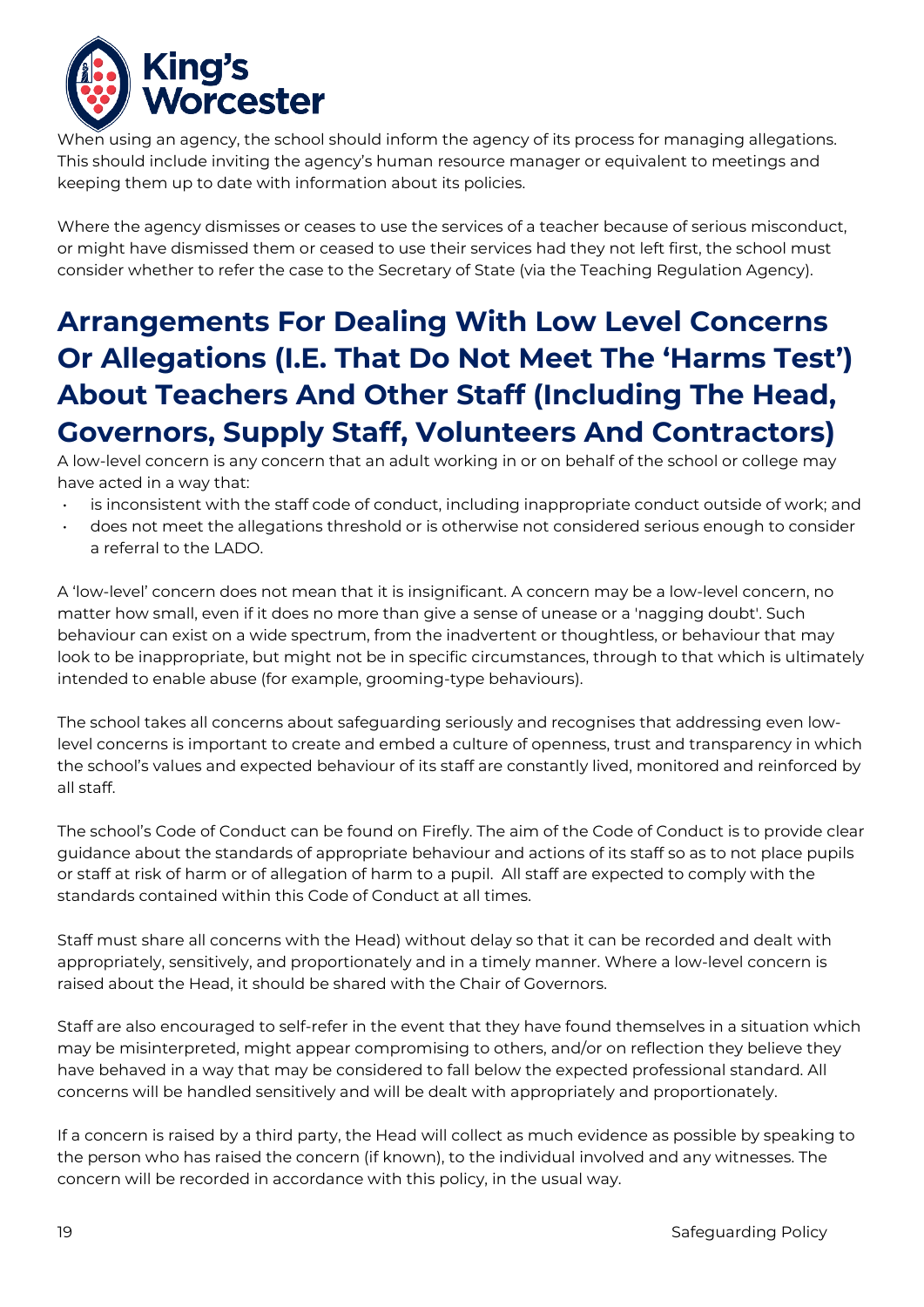

The school will address unprofessional behaviour at an early stage and will support the individual to correct it.

All low-level concerns will be recorded in writing. The record will include details of the concern, the context within which the concern arose, and details of the action taken. The name of the reporting individual should also be included, unless they have asked to remain anonymous, which will be respected as far as reasonably possible. The records will be kept confidential, will be held securely and in compliance with the Data Protection Act 2018 and the UK GDPR at all times. The information will be retained for 10 years or until the individual has left employment, whichever is longer.

Low-level concerns will not be included in references unless they relate to issues which would normally be disclosed, for example, misconduct or poor performance.

The school will also reflect on reported concerns in order to identify any patterns of concerning, problematic of inappropriate behaviour which may indicate a unacceptable culture, or any weaknesses in the school's safeguarding system which may require additional training or modified policies. Where a pattern is identified, the school will decide on a course of action, either through its disciplinary procedures, or, where the pattern moved from a concern to meeting the harms threshold, it will the follow the above procedure and refer the matter to the designated officer.

Where a low-level concern relates to a person employed by a supply agency or a contractor, staff should the individual's employer will be notified about the concern, so that any potential patterns of inappropriate behaviour can be identified.

### **Safer Recruitment**

The school is committed to safer recruitment processes. Members of the teaching and nonteaching staff at the school including part-time staff, temporary and supply staff, and visiting staff, such as musicians and sports coaches are subject to the necessary statutory child protection checks before starting work, for example, right to work checks, additional overseas checks (if necessary), verifying identity, taking up references, checking work history and confirming medical fitness for the role. For most appointments, an enhanced DBS check with 'barred list' information will be appropriate.

A DBS certificate will be obtained from the candidate before or as soon as practicable after appointment. Alternatively, if the applicant has subscribed to it and gives permission, the school may undertake an online update check through the DBS Update Service.

Full details of the school's safer recruitment procedures for checking the suitability of staff, Governors and volunteers to work with children and young people is set out in the school's Recruitment and Selection Policy.

The school's protocols for ensuring that any visiting speakers, whether invited by staff or pupils themselves, are suitable and appropriately supervised is set out in the school's Visiting Speaker Protocol.

The school's procedures for managing contractors attending the school site can be found in the Code of Conduct for Contractors on Firefly.

# **Management Of Safeguarding**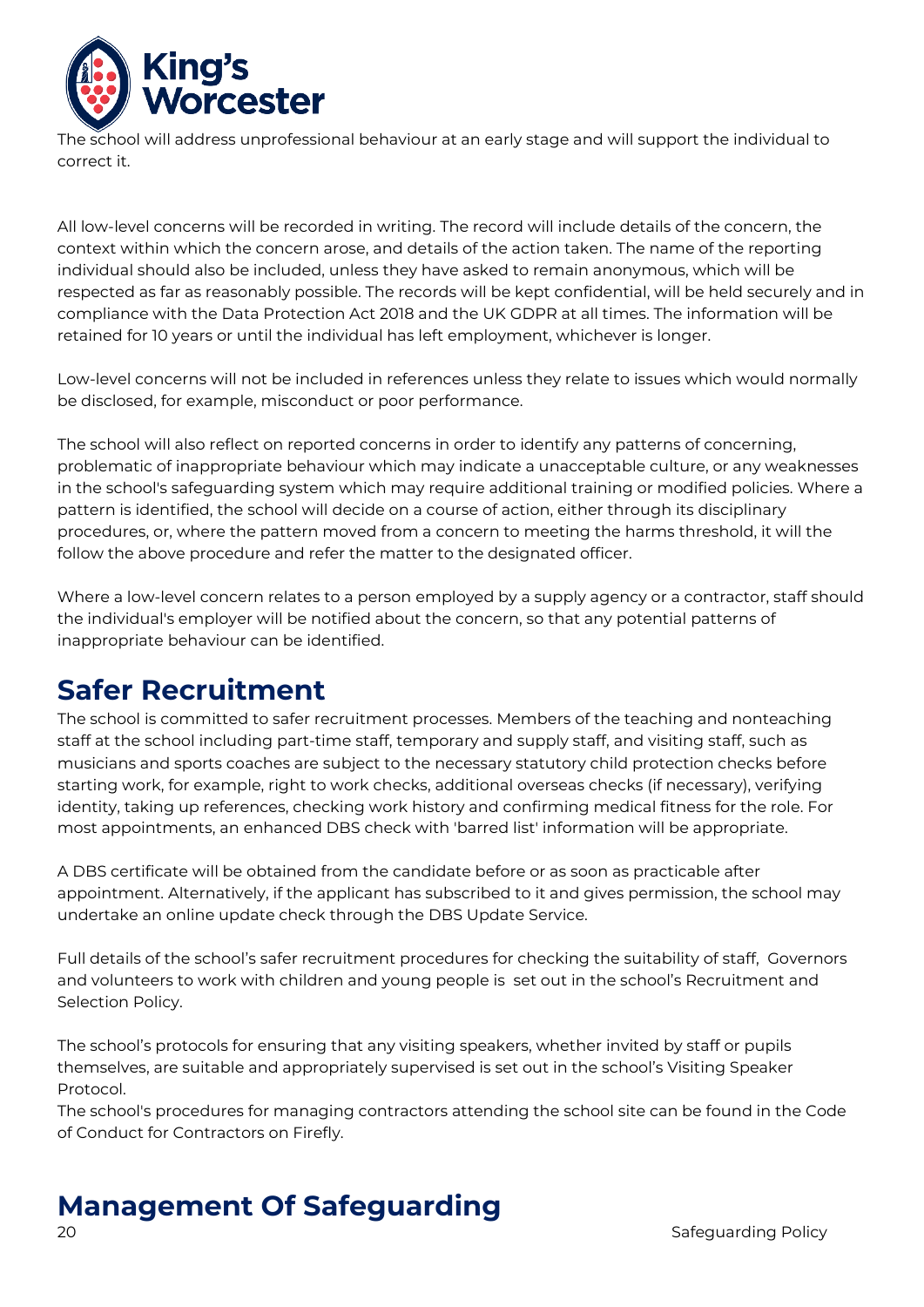

The school's DSLs are members of their school's leadership team.

If the DSL is absent the DDSL is the person to whom reports should be made in the absence of

the DSL. This ensures there is the required cover for the role at all times. The DSL and DDSL's contact details can be found on the Key Contacts page at the start of this policy.

The DSL's role is to take lead responsibility for safeguarding and child protection matters in the school. The DSL's responsibility is to maintain an overview of safeguarding within the school, to open channels of communication with local statutory agencies, refer incidents to third parties (including the local authority children's services, the DBS, Channel and the police) where appropriate, to support staff in carrying out their safeguarding duties and to monitor the effectiveness of the school's policies and procedures in practice. The DSL works with the Governors to review and update the school's safeguarding policy.

Where a pupil leaves the school, including for in-year transfers, the DSL will also ensure their child protection file is transferred to the new school (separately from the main pupil file) as soon as possible and within 5 days for an in-year transfer or within the first 5 days of the start of a new term. The DSL will ensure secure transit and obtain confirmation of receipt. In addition to the child protection file, the DSL should also consider if it would be appropriate to share any additional information with the new school in advance of a child leaving to help them put in place the right support to safeguard this child and to help the child thrive in the school.

The DSL regularly reviews the school's and their own practices and concerns about welfare and safeguarding matters. This includes the personal and professional duty of all staff to report welfare and safeguarding concerns to the DSL, or in the absence of action, directly to local children's services.

During term time, the DSL or a DDSL will always be available during school hours for staff in the school to discuss any safeguarding concerns. If a DSL or DDSL is not available in person, they can be contacted by mobile. For out of hours/out of term activities, staff are made aware of the contact details for the DSL/DDSL.

The DSL or Deputy DSL should liaise with the three safeguarding partners and work with other agencies in line with *WT*. "*NPCC - When to call the police*" can assist the DSL or Deputy DSL understand when they should consider calling the police and what to expect when they do. If the School has questions about any police investigation, it will ask the police The DSL or DDSL will also be responsible for liaising with the senior mental health lead and, where available, the Mental Health Support Team, where safeguarding concerns are linked to mental health

Whilst the Head should ensure that the policies and procedures adopted are understood and followed by all staff, and the Governors are ultimately responsible for ensuring staff are competent, supported and regularly reviewed in relation to safeguarding, the ultimate lead responsibility for safeguarding and child protection remains with the DSL and this responsibility should not be delegated.

Full details of the DSL's role can be found at Annex C of *KCSIE*.

# **Training**

Induction and training are in line with advice from WCSP.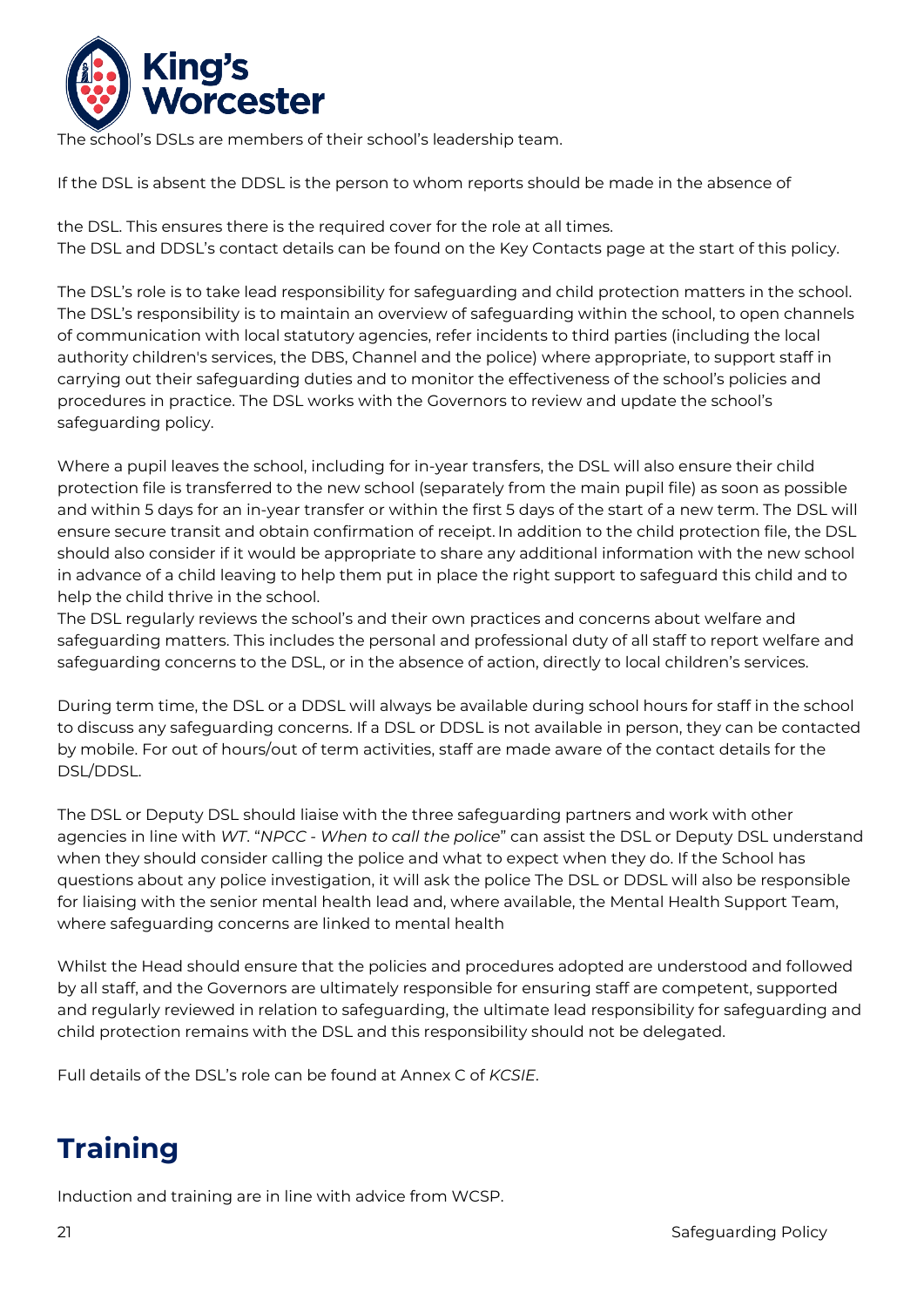

### **All Staff**

All new staff will be provided with induction training that includes

- the child protection policy (including the policy and procedures to deal with peer on peer abuse);
- the role and identity of the DSL and the DDSLs;
- the behaviour policy (including measures to prevent bullying, including cyberbullying, prejudicebased and discriminatory bullying);
- the Code of Conduct including the school's whistleblowing procedure and the acceptable use of technologies policy, staff/pupil relationships and communications including the use of social media
- the safeguarding response to children who go missing from education;
- a copy of Part one of *KCSIE* at least (or, for staff that do not work directly with children, Annex A)
- School leaders and staff who work directly with children will also be required to read Annex B of *KCSIE and Part five of KCSIE*.

Access to the above documents are provided to all staff during induction.

All staff are also required to:

- Read at least Part one of *KCSIE*(or, for staff that do not work directly with children, Annex A) and confirm that they have done so. Each time Part one of *KCSIE* is updated by the Department for Education, staff will be updated on the changes via staff briefings/safeguarding updates.
- Understand key information contained in Part one (or, for staff that do not work directly with children, Annex A) of *KCSIE*. The School will ensure staff understanding by including this in whole school training
- Receive training in safeguarding and child protection regularly, in line with advice from WCSP. Training will include online safety and harmful sexual behaviours (including peer-on-peer sexual violence and harassment). It will also include Prevent awareness training to equip staff to raise concerns appropriately by ensuring all staff have the knowledge and confidence to identify children at risk of being drawn into terrorism; are able to challenge extremist ideas; and know how to refer children and young people for further help.
- Undertake regular informal updates, at least annually, to provide them with relevant skills and knowledge to safeguard children effectively, including online via staff briefings.

# **DSL(s)**

The DSL receives updated child protection training at least every two years to provide them with the knowledge and skills required to carry out the role. This includes local inter-agency working protocols, participation in child protection case conferences, supporting children in need, identifying children at risk of radicalisation, record keeping and promoting a culture of listening to children, training in the WCSP approach to *Prevent* duties and harmful sexual behaviours. Further details of the required training content for the DSL are set out in Annex C of *KCSIE.* 

In addition to their formal training, the DSL's knowledge and skills are updated at least

annually to keep up with any developments relevant to their role. In particular, the school will support the DSL in developing their knowledge and skills to understand the views of children including to encourage a culture of listening to children and taking account of their wishes, as well as having an awareness of the difficulties children may face in approaching staff with a disclosure

The DDSLs are trained to the same level as the DSLs.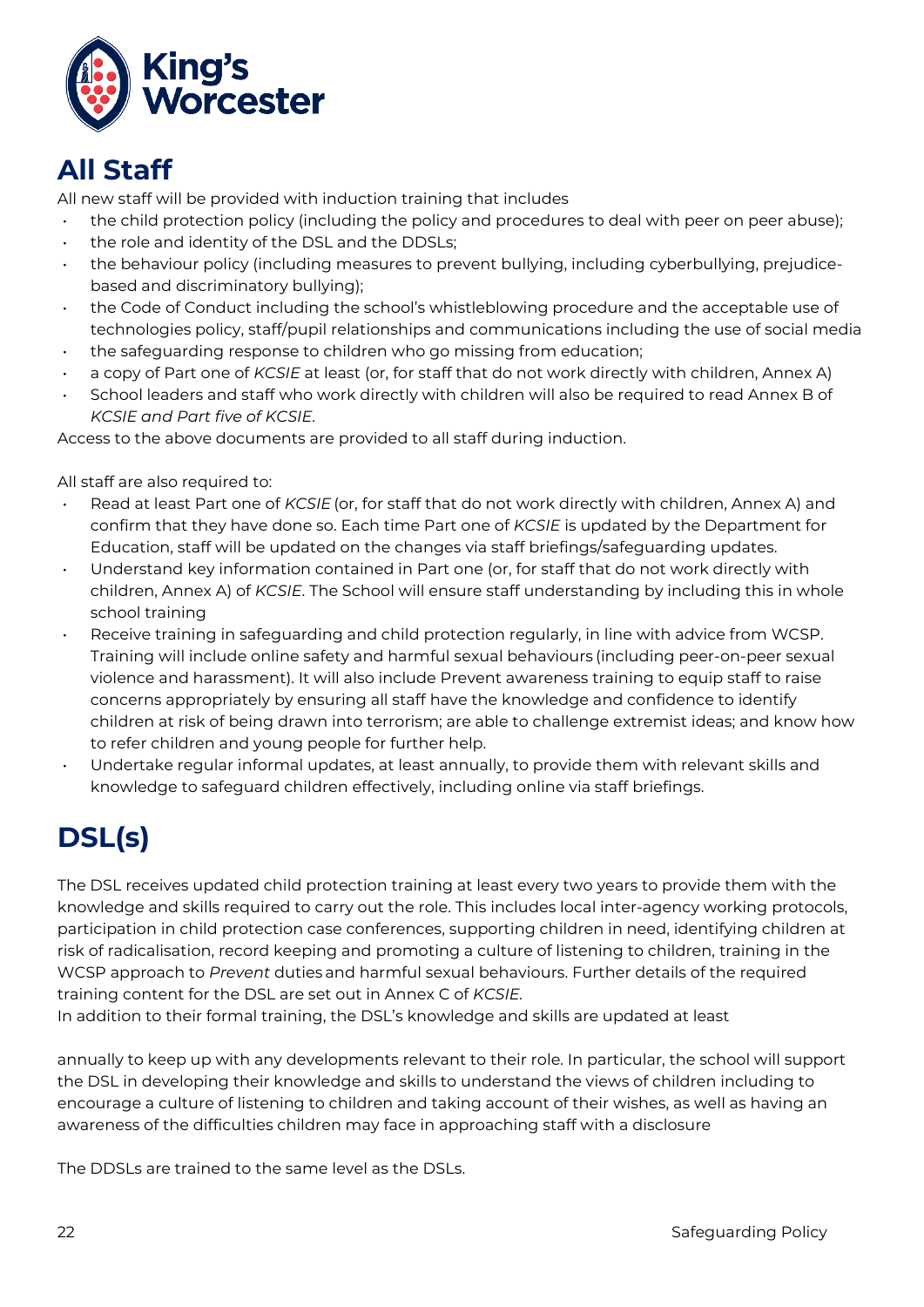

### **Oversight Of Safeguarding, Including Arrangements For Reviewing Policies And Procedures**

Mrs Jane Jarvis and Mrs Carolyn Pike are the board-level leads designated to take a lead in relation to responsibility for the safeguarding arrangements in the school. They are both members of the governing body. The Governors Compliance committee has an overview of safeguarding and a termly report is made to the governing body.

The school considers its obligation to review safeguarding practices a matter of its everyday concerns. A review of the school's child protection policies takes place at least annually, including an update and review of the effectiveness of procedures and their implementation including lessons learnt. And includes termly meetings with the DSL and the board-level leads. The school draws on the expertise of staff, including the DSL(s), in shaping the school's safeguarding arrangements and policies. If there has been a substantiated allegation against a member of staff, the school will work with the Local Authority designated officer to determine whether there are any improvements to be made to the school's procedures or practice to help prevent similar events in the future.

## **The School's Arrangements To Fulfil Other Safeguarding Responsibilities**

#### **Teaching children how to keep safe**

The governing body ensures that all pupils are taught about safeguarding, including online safety, through the curriculum and PSHE to help children to adjust their behaviours, both inside and outside of school, in order to reduce risks and build resilience, including to radicalisation. This includes teaching pupils about the safe use of electronic equipment and the internet and the risks posed by adults or young people, who use the internet and social media to bully, groom, abuse or radicalise other people, especially children, young people and vulnerable adults. The school recognises that a "one size fits all" approach may not be appropriate for all children, and a more personalised or contextualised approach for more vulnerable children, victims of abuse and some SEND children might be needed.

Internet safety (including when children are online at home) is an integral part of the school's ICT curriculum and also embedded in PSHE and RSE schemes of work.

The school has appropriate filters and monitoring systems (SECURUS) in place to safeguard children from potentially harmful and inappropriate material online when using the school's IT system. Such systems aim to reduce the risk of children being exposed to illegal, inappropriate or harmful materials online (content risk); reduce the risk of children being subjected to

harmful online interaction with others including commercial advertising and grooming (contact risk); restrict access to online risks such as online gambling, phishing or financial scams (commerce risk); and help manage online behaviour that can increase a child's likelihood of, or causes, harm for example making, sending and receiving explicit images.

The school recognises however that children have unlimited and unrestricted access to the internet via mobile phone networks (i.e. 3G, 4G and 5G) which means that children may consensually and/or nonconsensually share indecent images, sexually harass their peers via mobile and smart technology, and view and share pornography and other harmful content whilst at school undetected.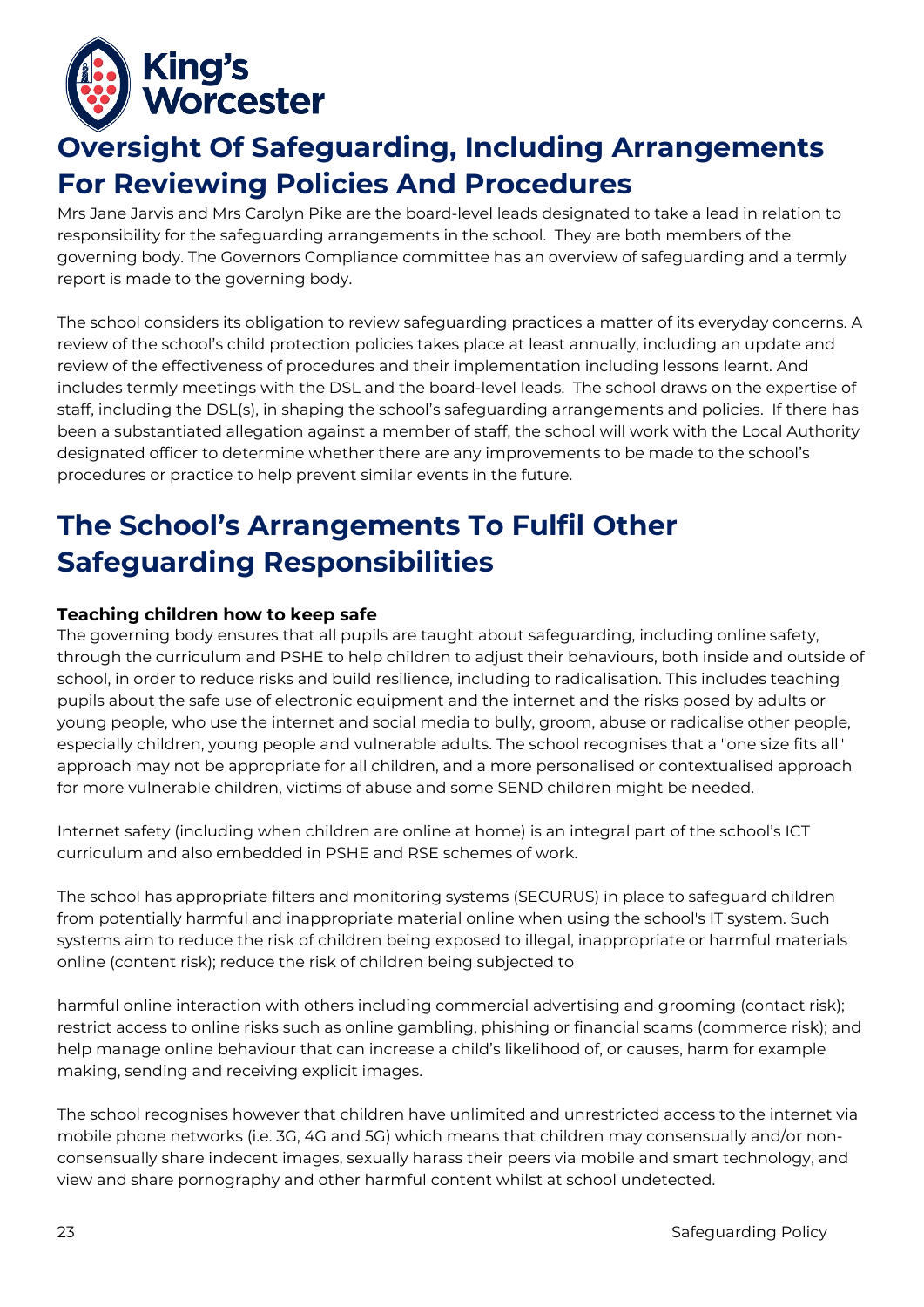

Further detail of the school's approach to online safety can be found in the PSHE scheme of work and school rules. Pupils in L4 to FF are only allowed to use phones with the permission of staff during the school day. The school's IT arrangements ensure that children are safe from terrorist and extremist material when accessing the internet through the school's systems.

#### **Relationships Education AND/OR Relationships and Sex Education (RSE)**

Relationships Education AND/OR RSE was compulsory from September 2020 although the school had flexibility to decide how it discharged its duties within the first year of compulsory teaching. The school will have regard to the DfE's statutory guidance *Relationships Education, Relationships and Sex Education (RSE) and Health Education* when making arrangements for and teaching Relationships Education AND/OR RSE.}

Relationships Education AND/OR RSE will form part of the school's PSHE programme.

### **Looked after children**

The governing body ensures that staff have the skills, knowledge and understanding necessary to keep safe any children on roll who are looked after by a local authority.

The Head of Lower Years is the designated member of staff who has responsibility for their welfare and progress. The school ensures that the designated member of staff receives appropriate training in order to carry out their role.

### **Arrangements for visiting speakers**

The school has clear protocols for ensuring that any visiting speakers are appropriately supervised and suitable. The school's responsibility to pupils is to ensure that they can critically assess the information they receive as to its value to themselves, and that the information is aligned to the ethos and values of the school and British values.

The school is required to undertake a risk assessment before agreeing to a Visiting Speaker

being allowed to attend the school. This will take into account any vetting requirements considered appropriate in the circumstances, and may include a DBS check if relevant.

Visiting speakers will be expected to understand that, where appropriate, their session should actively promote the British values of democracy, the rule of law, individual liberty and mutual respect and tolerance of those with different faiths and beliefs and at no point undermine these.

In some cases, the school may request a copy of the Visiting Speaker's presentation and/or footage in advance of the session being provided.

Visiting Speakers, whilst on the school site, will be supervised by a school employee. The school shall also keep a formal register of visiting speakers.

### **EARLY YEARS PROVISION SAFEGUARDING ARRANGEMENTS**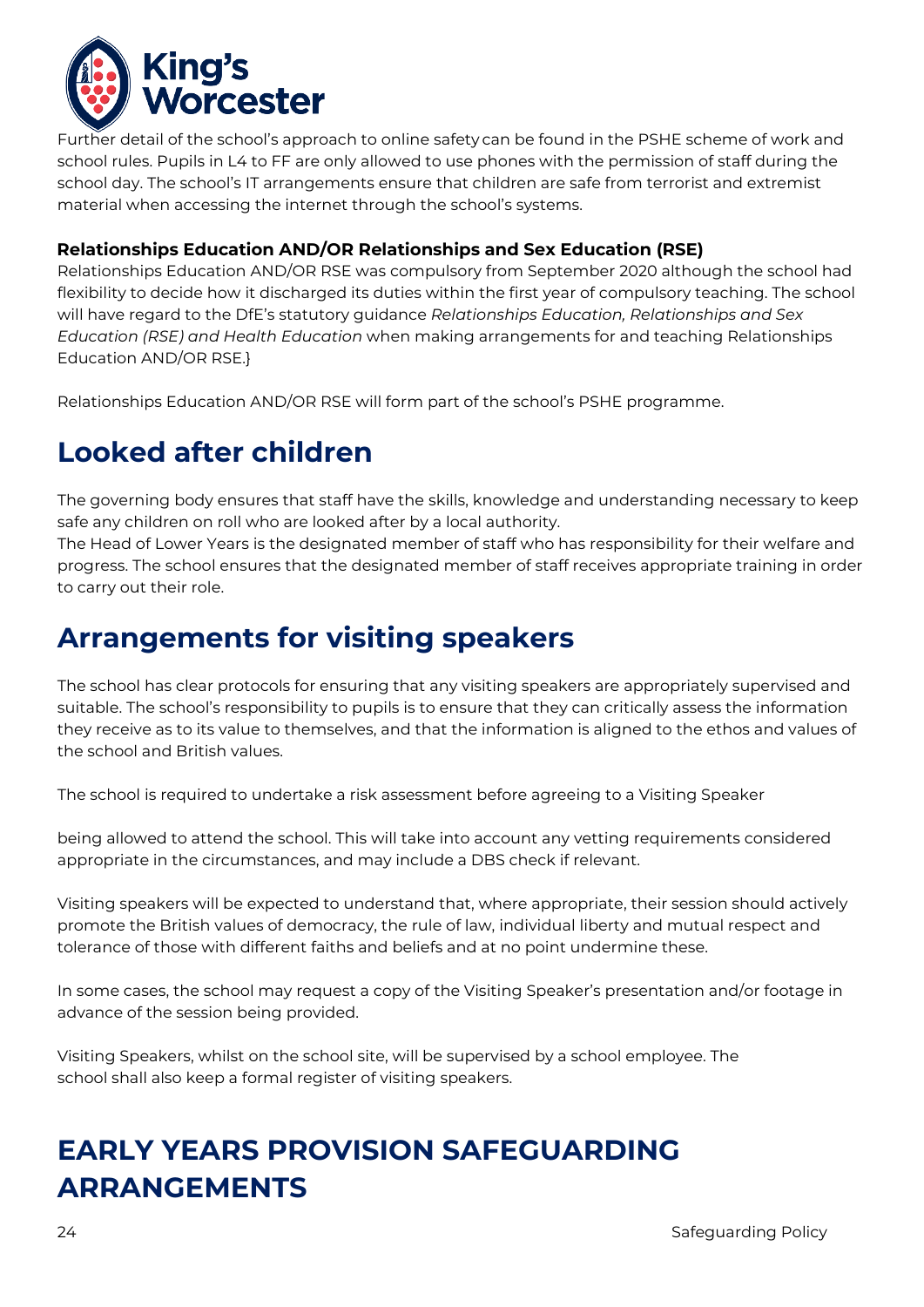

#### **Disqualification from working in childcare**

Where staff work in, or are involved in the management of, the school's early years or provision of care of pupils under the age of eight, the school will take steps to check whether those staff are disqualified under the Childcare Act 2006. These checks will be undertaken pre-appointment, and from time to time during employment. This forms part of the school's safer recruitment practices, further details of which can be found in the school's Recruitment and Selection Policy. The school records all checks of staff employed to work in or manage relevant childcare on the Single Central Register. This includes the date disqualification checks were completed.

Where a member of staff is found to be disqualified or if there is doubt over that issue then, pending resolution, the school will remove them from the work from which they are or may be disqualified. Suspension or dismissal will not be an automatic response; the school will consider if there is scope in principle to redeploy them with other age groups or in other work from which they are not disqualified, subject to assessing the risks and taking advice from the designated officer when appropriate.

#### **Use of mobile phones and cameras**

The welfare and protection of our children is paramount and consideration should always be given to whether the use of photography will place our children at risk. Images may be used to harm children, for example as a preliminary to 'grooming' or by displaying them inappropriately on the internet, particularly social networking sites.

For this reason consent is always sought when photographing children and additional consideration given to photographing vulnerable children, particularly Looked After Children or those known to be fleeing domestic violence. Consent must be sought from those with parental responsibility (this may include the Local Authority in the case of Looked After Children).

KSA and KH allow staff to bring in personal mobile telephones and devices for their own use. Users bringing personal devices into school must ensure there is no inappropriate or illegal content on the device. Personal mobile devices must not be used to photograph or video

children. This restriction applies to the entire setting including EYFS (staff, volunteers, governors and pupils).

All staff must ensure that their mobile telephones/devices are left inside their bag or away from view throughout contact time with children. Mobile phone calls may only be taken at staff breaks or in staff members' own time. If staff have a personal emergency they are free to use the school's phone or make a personal call from their mobile from an appropriate location. If any staff member has a family emergency or similar and is required to keep their mobile phone to hand, the Head should be informed. Staff will need to ensure that the school has up

to date contact information and that staff make their families, children's schools and others aware of emergency work telephone numbers. This is the responsibility of the individual staff member. All parent helpers and volunteers will be requested to follow the same rules as a member of staff while on the premises. Staff may use their phones to make essential calls while on school trips. school cameras are available to take photographs of children; personal equipment must not be used.

#### **DSL for the EYFS**

The school will inform Ofsted of any significant event which is likely to affect the suitability of any person who is in regular contact with children on the premises where childcare is provided. For

25 Safeguarding Policy and the United States of the United States of the States of the States of the United States of the United States of the United States of the United States of the United States of the United States of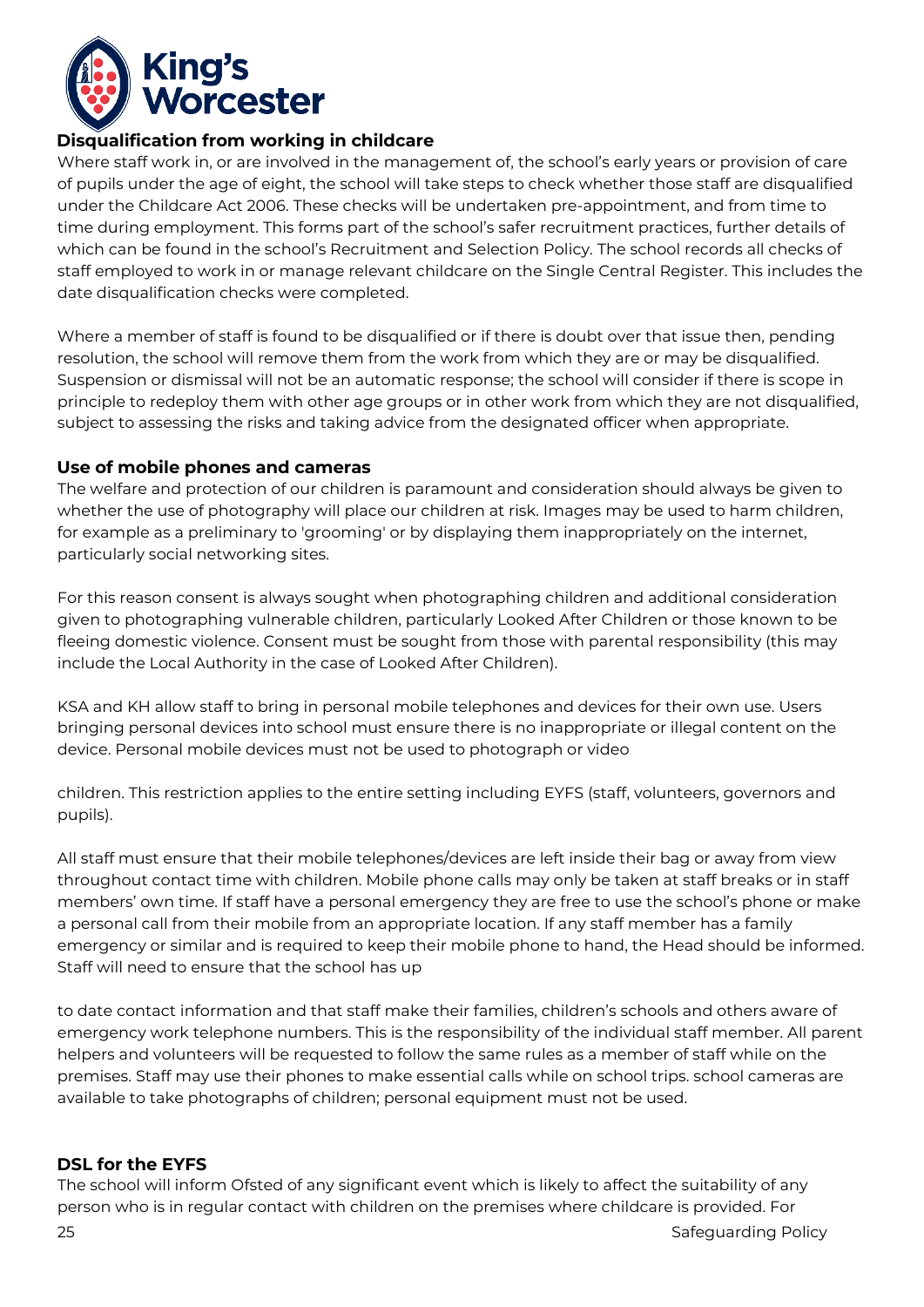

example, where the school is satisfied that a person working in a relevant setting falls within one of the disqualification criteria. Any significant event must be notified to Ofsted as soon as reasonably practicable, but at the latest within 14 days of the date the school became aware (or ought reasonably to have become aware) of it.

The school will notify Ofsted within 14 days of any allegations of serious harm or abuse by any person living, working or looking after children at the premises (whether the allegations relate to harm or abuse committed on the premises or elsewhere).

| <b>Authorised by</b>                | <b>Resolution of the Governors</b>                              |
|-------------------------------------|-----------------------------------------------------------------|
| <b>Signature</b>                    | Parlicoto                                                       |
| <b>Date</b>                         | 10 December 2021                                                |
| <b>Effective date of the Policy</b> | 06 May 2022                                                     |
| <b>Review date</b>                  | 10 January 2023                                                 |
|                                     |                                                                 |
| <b>Circulation</b>                  | Members of Governors/ all staff / parents / pupils [on request] |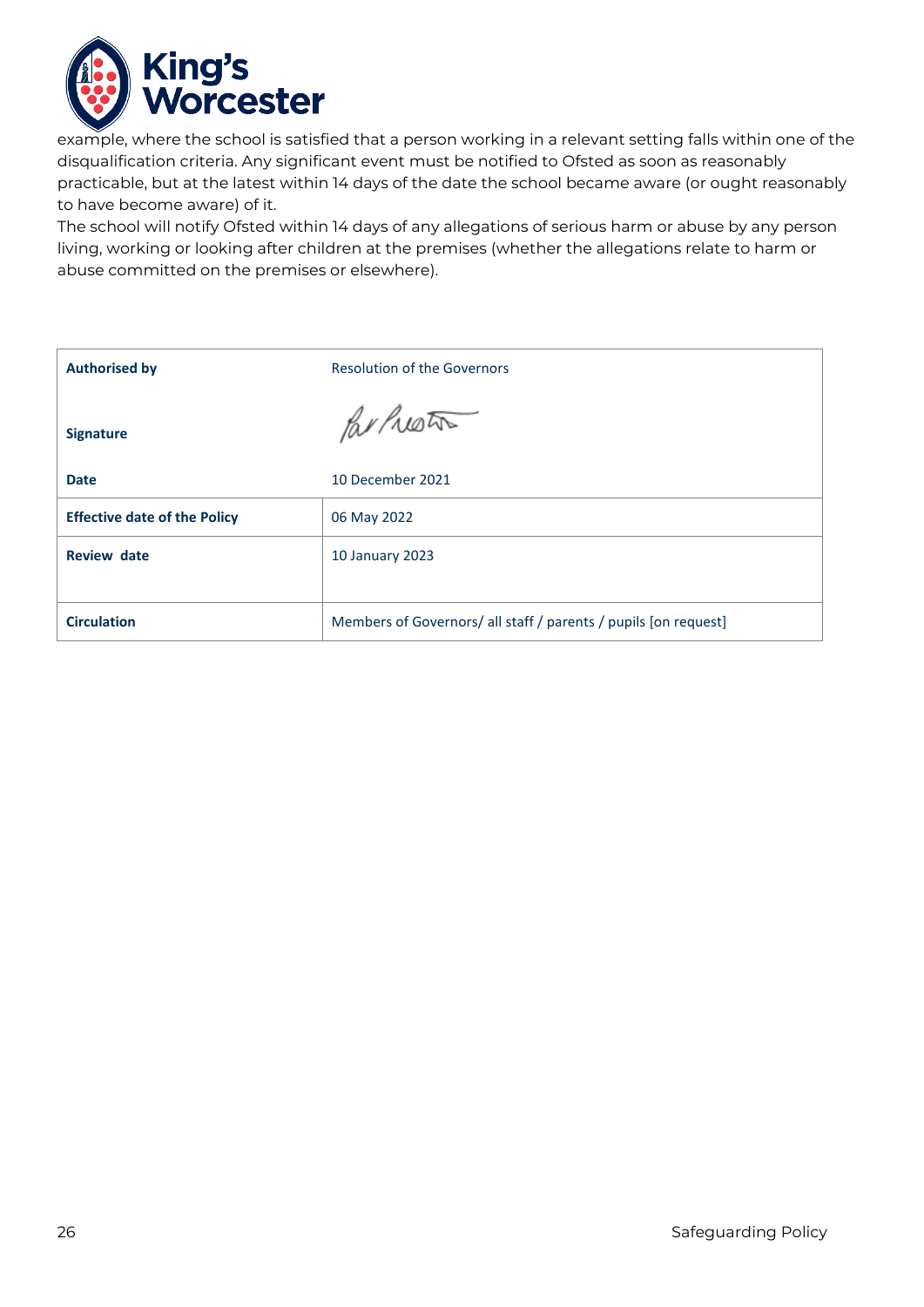

### **APPENDIX 1 –SIGNS AND TYPES OF ABUSE**

All school staff should be aware that abuse, neglect, and safeguarding issues are rarely standalone events and cannot be covered by one definition or one label alone. In most cases, multiple issues will overlap with one another therefore staff should always be vigilant and always raise any concerns with the DSL or DDSL.

All staff should be aware that safeguarding incidents and/or behaviours can be associated with factors outside the school or college and/or can occur between children outside of these environments. All staff, but especially the DSL and deputies, should consider whether children are at risk of abuse or exploitation in situations outside their families. Extra-familial harms take a variety of different forms and children can be vulnerable to multiple harms including (but not limited to) sexual exploitation, criminal exploitation, sexual abuse, serious youth violence and county lines.

All staff should be aware that technology is a significant component in many safeguarding and wellbeing issues and should recognise that children are at risk of abuse online as well as face to face. In many cases abuse will take place concurrently online and in daily life. Staff should be aware that children can also abuse their peers online, this can take the form of abusive, harassing, and misogynistic messages, the non-consensual sharing of indecent images, especially around chat groups, and the sharing of abusive images and pornography, to those who do not want to receive such content.

#### **In all cases, if staff are unsure, they should always speak to the DSL (or deputy).**

**Physical abuse:** a form of abuse which may involve hitting, shaking, throwing, poisoning, burning or scalding, drowning, suffocating or otherwise causing physical harm to a child (including through corporal punishment). Physical harm may also be caused when a parent or carer fabricates the symptoms of, or deliberately induces, illness in a child.

**Emotional abuse:** the persistent emotional maltreatment of a child such as to cause severe and adverse effects on the child's emotional development. It may involve conveying to a child that they are worthless or unloved, inadequate, or valued only insofar as they meet the needs of another person. It may include not giving the child opportunities to express their views, deliberately silencing them or 'making fun' of what they say or how they communicate. It may feature age or developmentally inappropriate expectations being imposed on children. These may include interactions that are beyond a child's developmental capability as well as overprotection and limitation of exploration and learning, or preventing the child participating in normal social interaction. It may involve seeing or hearing the illtreatment of another. It may involve serious bullying (including cyberbullying), causing children frequently to feel frightened or in danger, or the exploitation or corruption of children. Some level of emotional abuse is involved in all types of maltreatment of a child, although it may occur alone.

**Sexual abuse**: involves forcing or enticing a child or young person to take part in sexual activities, not necessarily involving violence, whether or not the child is aware of what is happening. The activities may involve physical contact, including assault by penetration (for example rape or oral sex) or nonpenetrative acts such as masturbation, kissing, rubbing, and touching outside of clothing. They may also include non-contact activities, such as involving children in looking at, or in the production of, sexual images, watching sexual activities, encouraging children to behave in sexually inappropriate ways, or grooming a child in preparation for abuse (including via the internet). Sexual abuse is not solely perpetrated by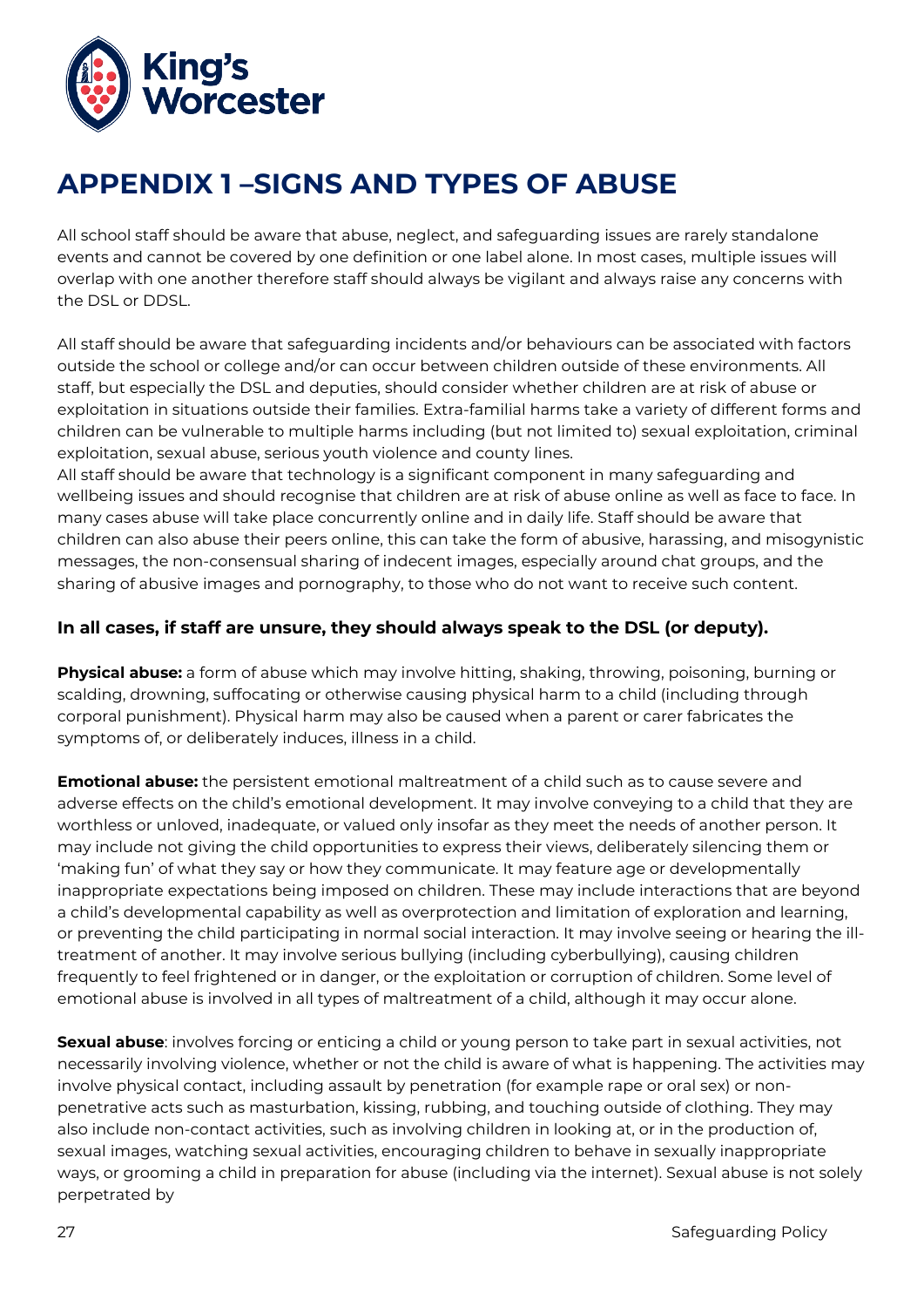

adult males. Women can also commit acts of sexual abuse, as can other children. Sexual abuse also includes sexual violence and sexual harassment (see below) which can occur between two children of any sex (also known as peer on peer abuse). This can also occur through a group of children sexually assaulting or sexually harassing a single child or group of children. Sexual violence are sexual offences under the Sexual Offences Act 2003, such as rape, sexual assault, and assault by penetration. Schools should be aware that sexual assault covers a very wide range of behaviour so a single act of kissing someone without consent or touching someone's bottom/breasts/genitalia without consent, can still constitute sexual assault.

**Sexual harassment**: is 'unwanted conduct of a sexual nature' that can occur online and offline and both inside and outside of school. Sexual harassment is likely to violate a child's dignity, and/or make them feel intimidated, degraded, or humiliated and/or create a hostile, offensive or sexualised environment. Sexual harassment can include sexual comments, such as telling sexual stories, making lewd comments, making sexual remarks about clothes and appearance and calling someone sexualised names; sexual "jokes" or taunting; physical behaviour, such as deliberating brushing against someone, interfering with someone's clothes, or upskirting, and sharing of unwanted explicit content (for example displaying pictures, photos or drawings of a sexual nature); and online sexual harassment, which might include consensual or non-consensual sharing of sexual images and videos (often referred to as the sharing of nudes/semi-nudes, or sexting – see below); inappropriate sexual comments on social media; exploitation; coercion and threats. Online sexual harassment may be standalone, or part of a wider pattern of sexual harassment and/or sexual violence. Further information can be found in the SVSH advice.

**Child-on-child sexual violence and/or harassment**: Sexual violence and sexual harassment (as defined above) can occur between two children of any age and sex, from primary through to secondary stage and into colleges. It can occur through a group of children sexually assaulting or sexually harassing a single child or group of children. It is more likely that girls will be the victims of sexual violence and harassment, and it is more likely that it will be perpetrated by boys. It can however occur between children of any sex. Sexual violence and sexual harassment exist on a continuum and may overlap; they can occur online and face to face (both physically and verbally) and are never acceptable. Children who are victims of sexual violence and/or sexual harassment wherever it happens, will likely find the experience stressful and distressing. This will, in all likelihood, adversely affect their educational attainment and will be exacerbated if the alleged perpetrator(s) attends the same school or college. Further information can be found in the SVSH advice.

Sharing of nudes and/or semi-nudes: the sending or posting of nude or semi-nude images, videos, or live streams online by young people under the age of 18. This could be via social media, gaming platforms, chat apps or forums. It could also involve sharing between devices via services like Apple's AirDrop which works offline. The sharing of nudes and semi-nudes can happen publicly online, in 1:1 messaging or via group chats and closed social media accounts and may include images or footage of more than one child or young person.

Alternative terms used by children and young people may include 'dick pics' or 'pics' or may be referred to by adults or professionals as 'youth produced/involved sexual imagery', 'indecent imagery', 'image based sexual abuse' or 'sexting'.

The motivations for taking and sharing nude and semi-nude images, videos and live streams are not always sexually or criminally motivated. Such images may be created and shared consensually by young people who are in relationships, as well as between those who are not

28 Safeguarding Policy in a relationship. It is also possible for a young person in a consensual relationship to be coerced into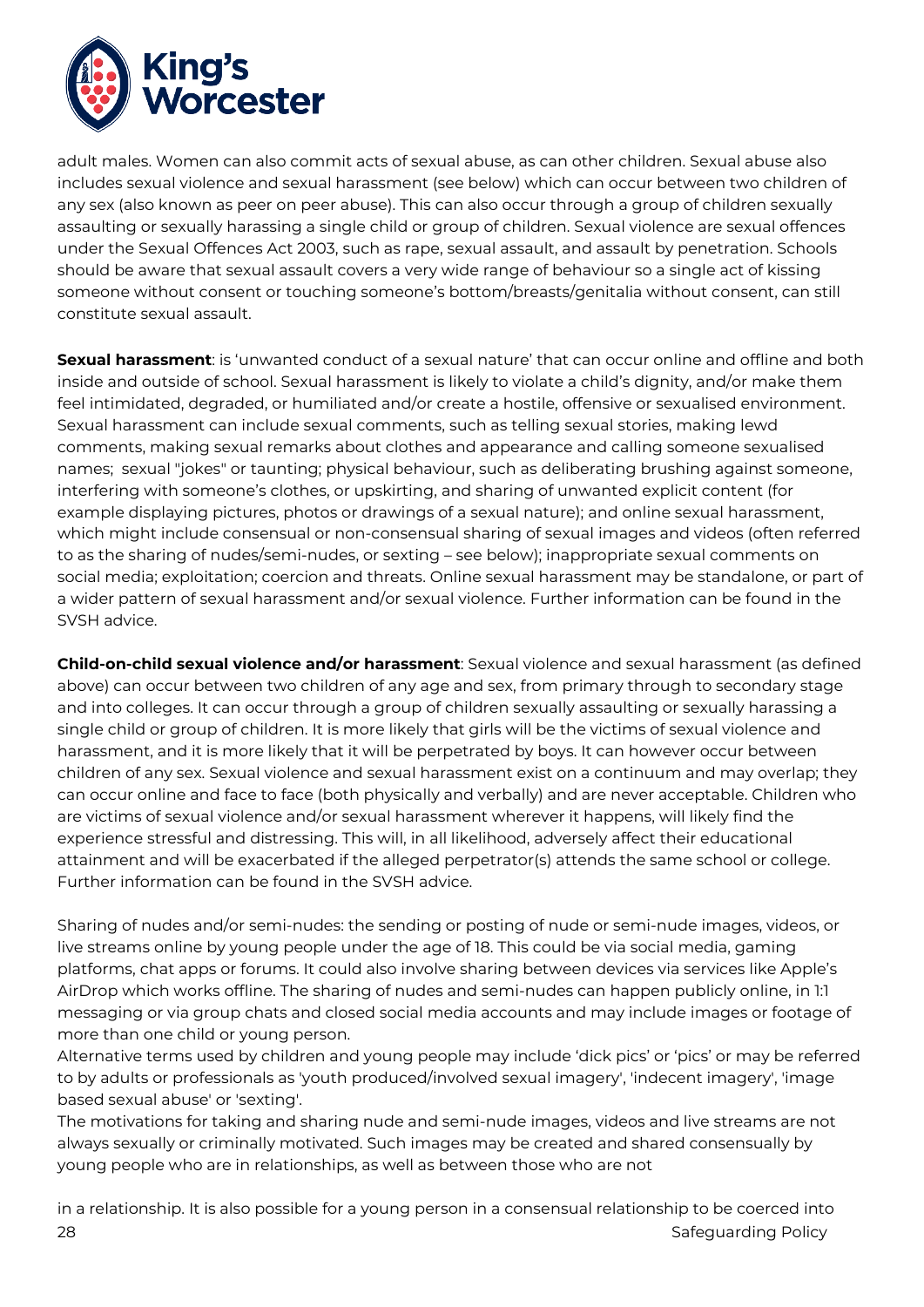

sharing an image with their partner. Incidents may also occur where:

- children and young people find nudes and semi-nudes online and share them claiming to be from a peer
- children and young people digitally manipulate an image of a young person into an existing nude online
- images created or shared are used to abuse peers e.g. by selling images online or obtaining images to share more widely without consent to publicly shame

For this reason, incidents can either be classified as 'aggravated' or 'experimental'. The DDCMS / UKIS guidance "*Sharing nudes and semi-nudes: advice for education settings working with children and young people*" sets out the classification of incidents, and how each should be handled.

**Upskirting:** is a criminal offence and typically involves taking a picture under a person's clothing (not necessarily a skirt) without their permission and/or knowledge, with the intention of viewing their genitals or buttocks (with or without underwear) to obtain sexual gratification, or cause the victim humiliation, distress or alarm. Anyone of any sex can be a victim.

**Neglect**: the persistent failure to meet a child's basic physical and/or psychological needs, likely to result in the serious impairment of the child's health or development. Neglect may occur during pregnancy as a result of maternal substance abuse. Once a child is born, neglect may involve a parent or carer failing to provide adequate food, clothing and shelter (including exclusion from home or abandonment); protect a child from physical and emotional harm or danger; ensure adequate supervision (including the use of inadequate care-givers); or ensure access to appropriate medical care or treatment. It may also include neglect of, or unresponsiveness to, a child's basic emotional needs.

**Serious violence**: indicators which may signal that children are at risk from, or are involved with serious violent crime include increased absence from school, a change in friendships or relationships with older individuals or groups, a significant decline in performance, signs of self-harm or a significant change in wellbeing, or signs of assault or unexplained injuries. Unexplained gifts or new possessions could also indicate that children have been approached by, or are involved with, individuals associated with criminal networks or gangs and may be at risk of criminal exploitation. All staff should be aware of the associated risks which increase the likelihood of involvement in serious violence (for example, being male, frequent absence from school or permanently excluded from school, experienced child maltreatment or having been involved in offending) and understand the measures in place to manage these.

**Specific safeguarding issues:** behaviours linked to drug taking, alcohol abuse, truanting and sexting put children in danger. Safeguarding issues can also manifest themselves via peer on peer abuse, such as abuse within intimate partner relationships, bullying (including cyberbullying), gender-based violence/sexual assaults, sextingand upskirting.

Safeguarding issues can also be linked to, for example, children missing education; child sexual exploitation; domestic violence; fabricated or induced illness; faith abuse (including ostracism of families); female genital mutilation; forced marriage; gangs and youth violence;

gender-based violence / violence against women and girls; hate; mental health; preventing radicalisation; relationship abuse; sexting; consensual and non-consensual sharing of nudes and seminudes; and trafficking.

29 Safeguarding Policy and the Safeguarding Policy and the Safeguarding Policy and the Safeguarding Policy and the Safeguarding Policy and the Safeguarding Policy and the Safeguarding Policy and the Safeguarding Policy and **Child sexual exploitation (CSE):** CSE is a form of child sexual abuse (see above) which occurs where an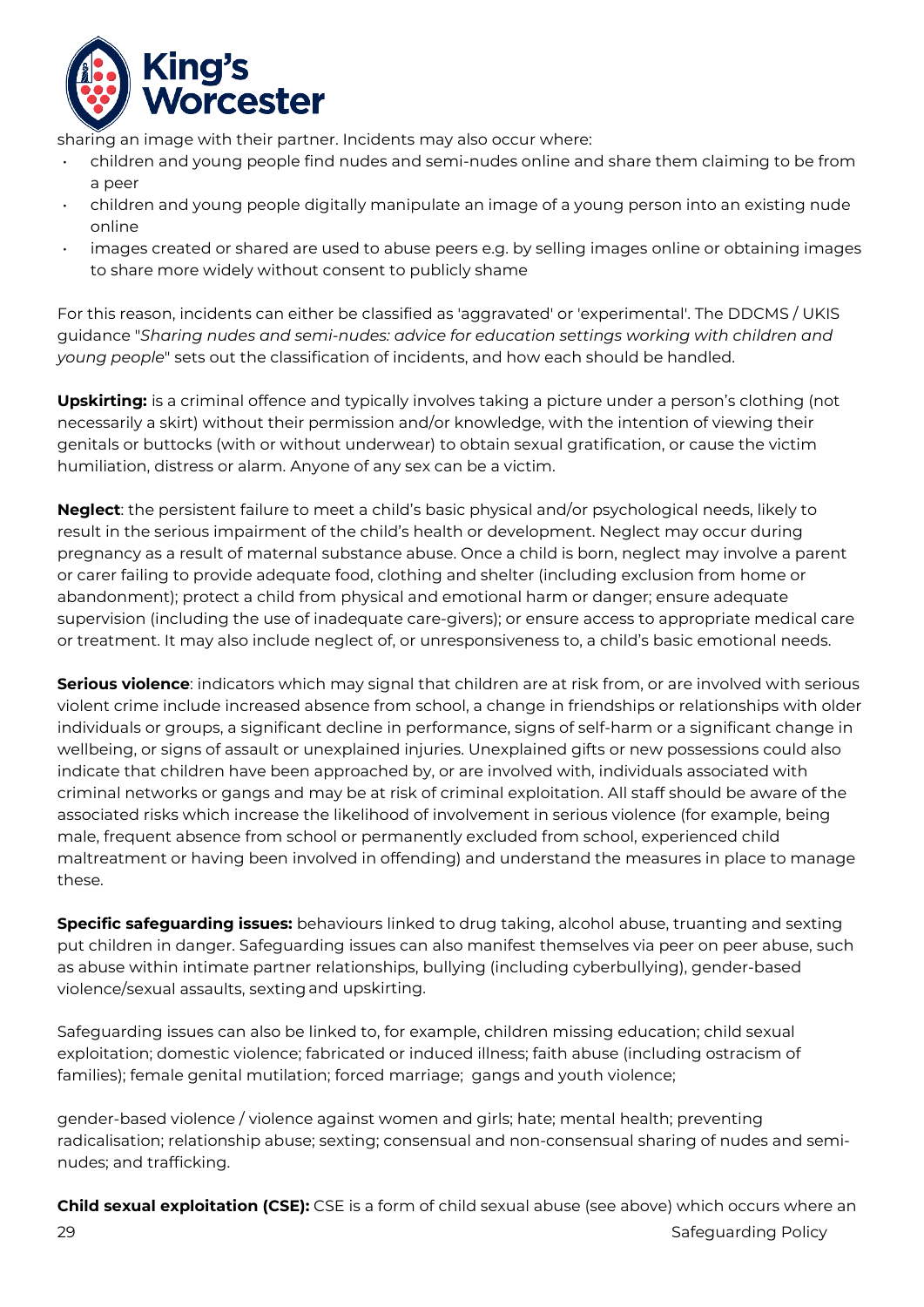

individual or group takes advantage of an imbalance of power to coerce, manipulate or deceive a child into sexual activity (a) in exchange for something the victim needs or wants (for example, money, gifts or affection), and/or (b) for the financial advantage or increased status of the perpetrator or facilitator. Whilst age may be the most obvious, this power imbalance can also be due to a range of other factors including gender, sexual identity, cognitive ability, physical strength, status, and access to economic or other resources.

The victim may have been sexually exploited even if the sexual activity appears consensual. CSE does not always involve physical contact; it can also occur through the use of technology. CSE can affect any child or young person (male or female) under the age of 18 years (including 16 and 17 year olds who can legally consent to have sex) who has been coerced into engaging in sexual activities. It can include both contact (penetrative and non-penetrative acts) and non-contact sexual activity and may occur without the child or young person's immediate knowledge (e.g. through others copying videos or images they have created and posted on social media). Some children may not realise they are being exploited e.g. they believe they are in a genuine romantic relationship.

CSE can be a one-off occurrence or a series of incidents over time and range from opportunistic to complex organised abuse. It can involve force and/or enticement-based methods of compliance and may, or may not, be accompanied by violence or threats of violence.

The below CCE indicators can also be indicators of CSE, as can:

- children who have older boyfriends or girlfriends, and
- children who suffer from sexually transmitted infections, display sexual behaviours beyond expected sexual development or become pregnant.

The DfE has published guidance on this entitled "*Child sexual exploitation: guide for practitioners"*. CSE may occur alone, or may overlap with CCE, and/or county lines, as well as other forms of abuse.

**Child criminal exploitation (CCE):** CCE is where an individual or group takes advantage of an imbalance of power to coerce, control, manipulate or deceive a child into any criminal activity (a) in exchange for something the victim needs or wants (for example, money, gifts or affection), and/or (b) for the financial or other advantage (such as increased status) of the perpetrator or facilitator and/or (c) through violence or the threat of violence. Whilst age may be the most obvious, this power imbalance can also be due to a range of other factors including gender, sexual identity, cognitive ability, physical strength, status, and access to economic or other resources.

The victim may have been criminally exploited even if the activity appears consensual. CCE does not always involve physical contact; it can also occur through the use of technology.

CCE can include children being forced to work in cannabis factories, being coerced into moving drugs or money across the country (county lines, see below), forced to shoplift or pickpocket. They can also be forced or manipulated into committing vehicle crime or threatening/committing serious violence to others.

Children can become trapped by this type of exploitation as perpetrators can threaten victims (and their families) with violence or entrap and coerce them into debt. They may be coerced into carrying weapons such as knives or begin to carry a knife for a sense of protection from harm from others.

Children can be exploited by adult males or females, as individuals or in groups. They may also be exploited by other children, who themselves may be experiencing exploitation – where this is the case,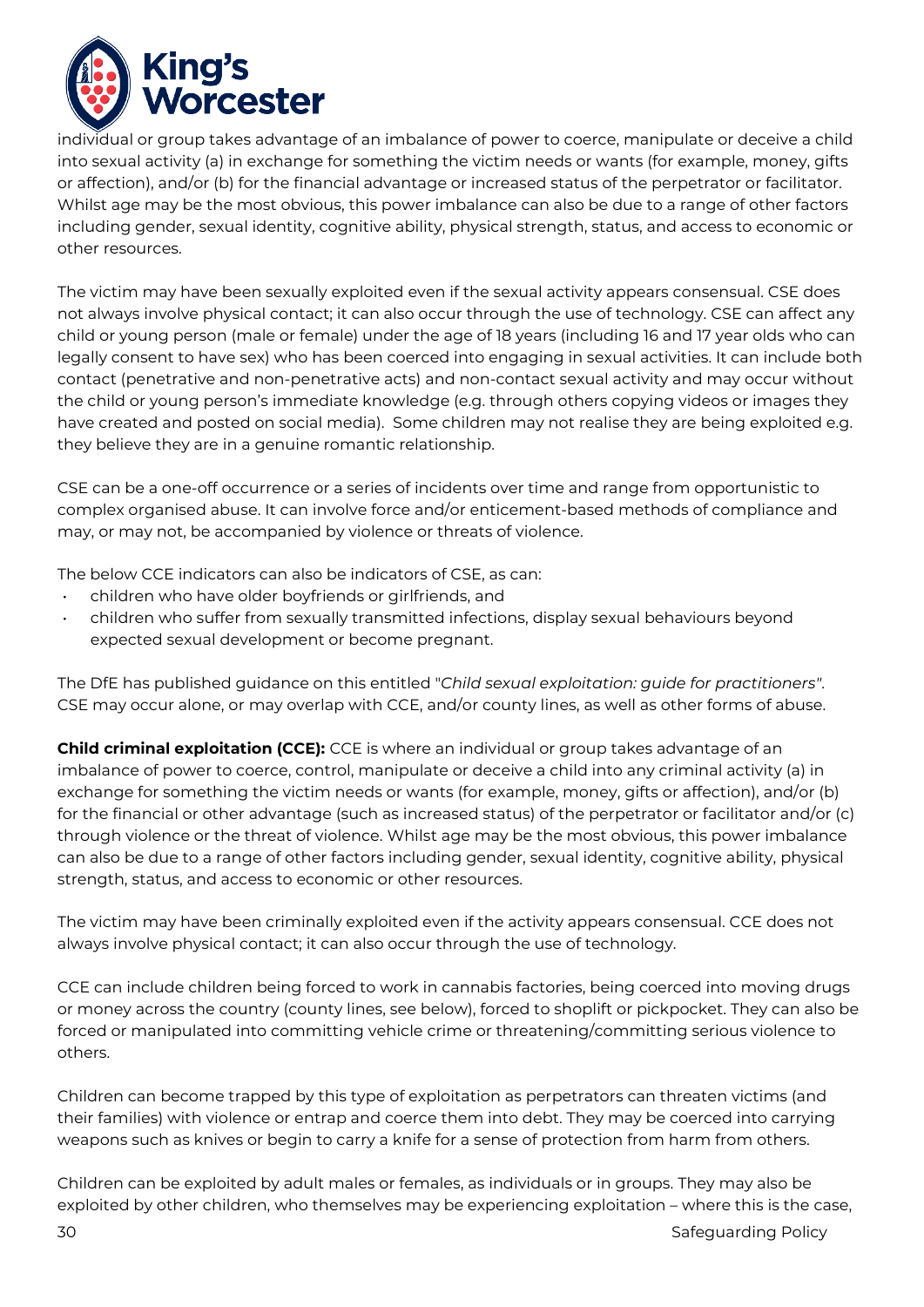

their vulnerability as victims is not always recognised by adults and professionals (especially when they are older children). It is important in these circumstances that the child perpetrator is also recognised as a victim.

Some of the following can be indicators of CCE:

- children who appear with unexplained gifts, money, or new possessions
- children who associate with other children involved in exploitation
- children who suffer from changes in emotional well-being
- children who misuse drugs and alcohol
- children who go missing for periods of time or regularly come home late, and
- children who regularly miss school or education or do not take part in education

The experience of girls who are criminally exploited can be very different to that of boys. The indicators may not be the same, however staff should be aware that girls are at risk of criminal exploitation too. It is also important to note that both boys and girls being criminally exploited may be at higher risk of sexual exploitation.

CCE may occur alone, or may overlap with CSE, and/or county lines, as well as other forms of abuse.

Children who have been exploited will need additional support to help maintain them in education.

**County lines**: County lines is a term used to describe gangs and organised criminal networks involved in exporting illegal drugs, using dedicated mobile phone lines or other form of "deal line".

This activity can happen locally as well as across the UK - no specified distance of travel is required. Children and vulnerable adults exploited to sell drugs and move and store drugs and money. Offenders will often use coercion, intimidation, violence (including sexual violence) and weapons to ensure compliance of victims. Children can be targeted and recruited into county lines in a number of locations including schools (mainstream and special), further and higher educational institutions, pupil referral units, children's homes and care homes. Children are increasingly being targeted and recruited online using social media. Children can easily become trapped by this type of exploitation as county lines gangs can manufacture drug debts which need to be worked off or threaten serious violence and kidnap towards victims (and their families) if they attempt to leave the county lines network.

A number of the ways of identifying indicators for CSE and CCE as detailed above may be applicable to where children are involved in county lines. Some additional specific indicators that may be present where a child is criminally exploited through involvement in county lines are children who:

- who go missing and are subsequently found in areas away from their home;
- that have been the victim or perpetrator of serious violence (e.g. knife crime);
- are involved in receiving requests for drugs via a phone line, moving drugs, handing over and collecting money for drugs;
- are exposed to techniques such as 'plugging', where drugs are concealed internally to avoid detection;
- are found in accommodation that they have no connection with, often called a 'trap house or cuckooing' or hotel room where there is drug activity;
- owe a 'debt bond' to their exploiters;
- have their bank accounts used to facilitate drug dealing.

Further information on the signs of a child's involvement in county lines is available in guidance published by the Home Office.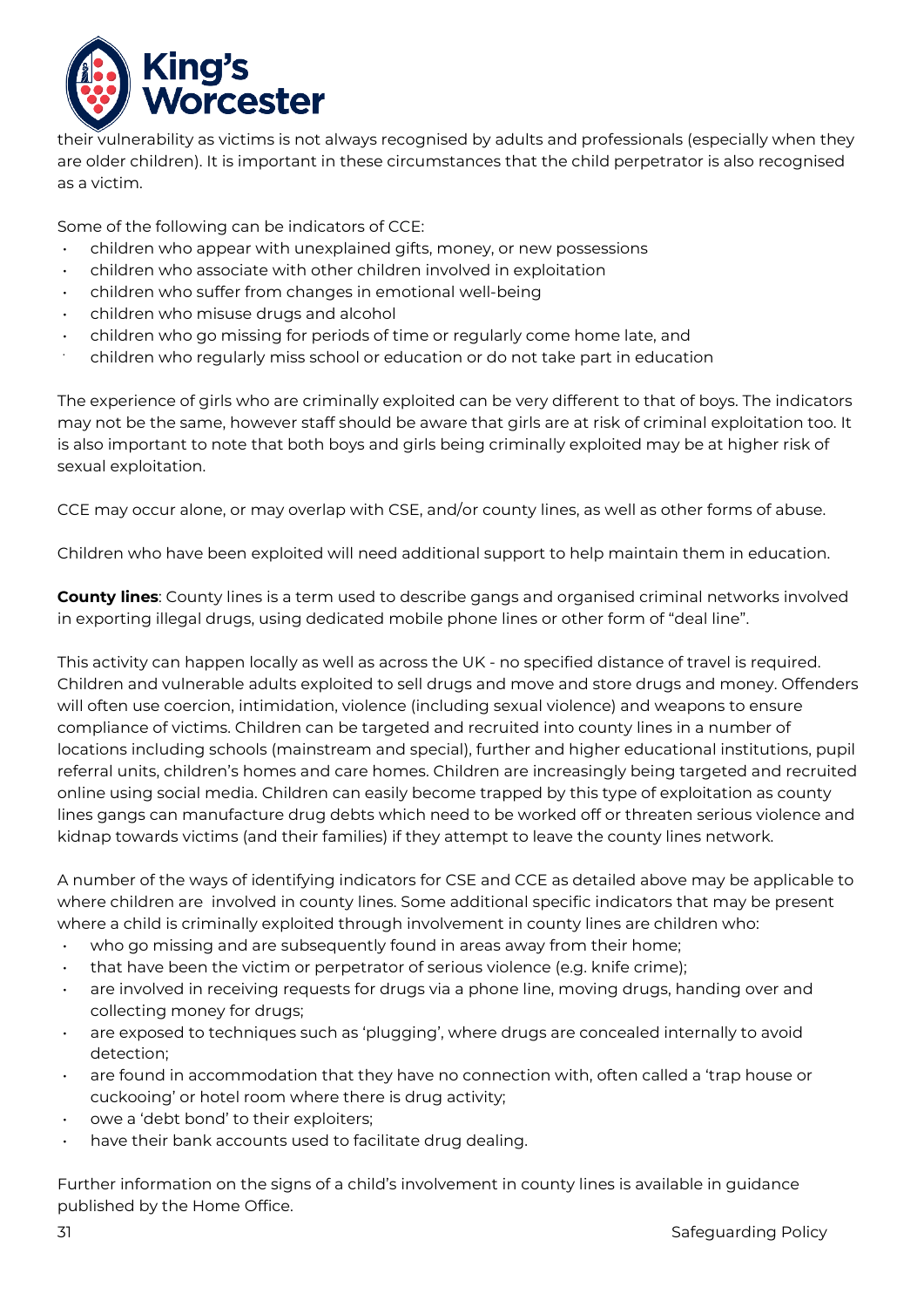

**Modern Slavery:** Modern slavery encompasses human trafficking and slavery, servitude and forced or compulsory labour. Exploitation can take many forms, including sexual exploitation, forced labour, slavery, servitude, forced criminality and the removal of organs. Further information on the signs that someone may be a victim of modern slavery, the support available to victims and how to refer them to the National Referral Mechanism is available in the statutory guidance "*Modern slavery: how to identify and support victims (June 2021)*"

**Cybercrime**: is criminal activity committed using computers and/or the internet. It is broadly categorised as either 'cyber-enabled' (crimes that can happen off-line but are enabled at scale and at speed on-line) or 'cyber dependent' (crimes that can be committed only by using a computer). Cyberdependent crimes include:

- unauthorised access to computers (illegal 'hacking'), for example accessing a school's computer network to look for test paper answers or change grades awarded;
- denial of Service (Dos or DDoS) attacks or 'booting'. These are attempts to make a computer, network, or website unavailable by overwhelming it with internet traffic from multiple sources; and,
- making, supplying, or obtaining malware (malicious software) such as viruses, spyware, ransomware, botnets, and Remote Access Trojans with the intent to commit further offence, including those above.

Children with particular skill and interest in computing and technology may inadvertently or deliberately stray into cyber-dependent crime.

If there are concerns about a child in this area, the DSL (or a deputy), should consider referring into the Cyber Choices programme. This is a nationwide police programme supported by the Home Office and led by the National Crime Agency, working with regional and local policing. It aims to intervene where young people are at risk of committing, or being drawn into, low level cyber-dependent offences and divert them to a more positive use of their skills and interests. Cyber Choices does not currently cover 'cyber-enabled' crime such as fraud, purchasing of illegal drugs on-line and child sexual abuse and exploitation, nor other areas of concern such as on-line bullying or general on-line safety.

Additional advice can be found at: Cyber Choices, 'NPCC- When to call the Police' and National Cyber Security Centre - NCSC.gov.uk

**Mental health**: all staff should be aware that mental health problems can, in some cases, be an indicator that a child has suffered or is at risk of suffering abuse, neglect or exploitation. Only appropriately trained professionals should attempt to make a diagnosis of a mental health problem. Staff, however, are well placed to observe children day-to-day and identify those whose behaviour suggests that they may be experiencing a mental health problem or be at risk of developing one.

Where children have suffered abuse and neglect, or potentially traumatic adverse childhood experiences, this can have a lasting impact throughout childhood, adolescence and into adulthood. It is key that staff are aware of how these children's experiences can impact on their mental health, behaviour, and education.

If staff have a mental health concern about a child that is also a safeguarding concern, immediate action should be taken, following this policy, and speaking to the DSL or a deputy.

**32** Safeguarding Policy The DfE has published advice and guidance on *Preventing and Tackling Bullying, and Mental Health*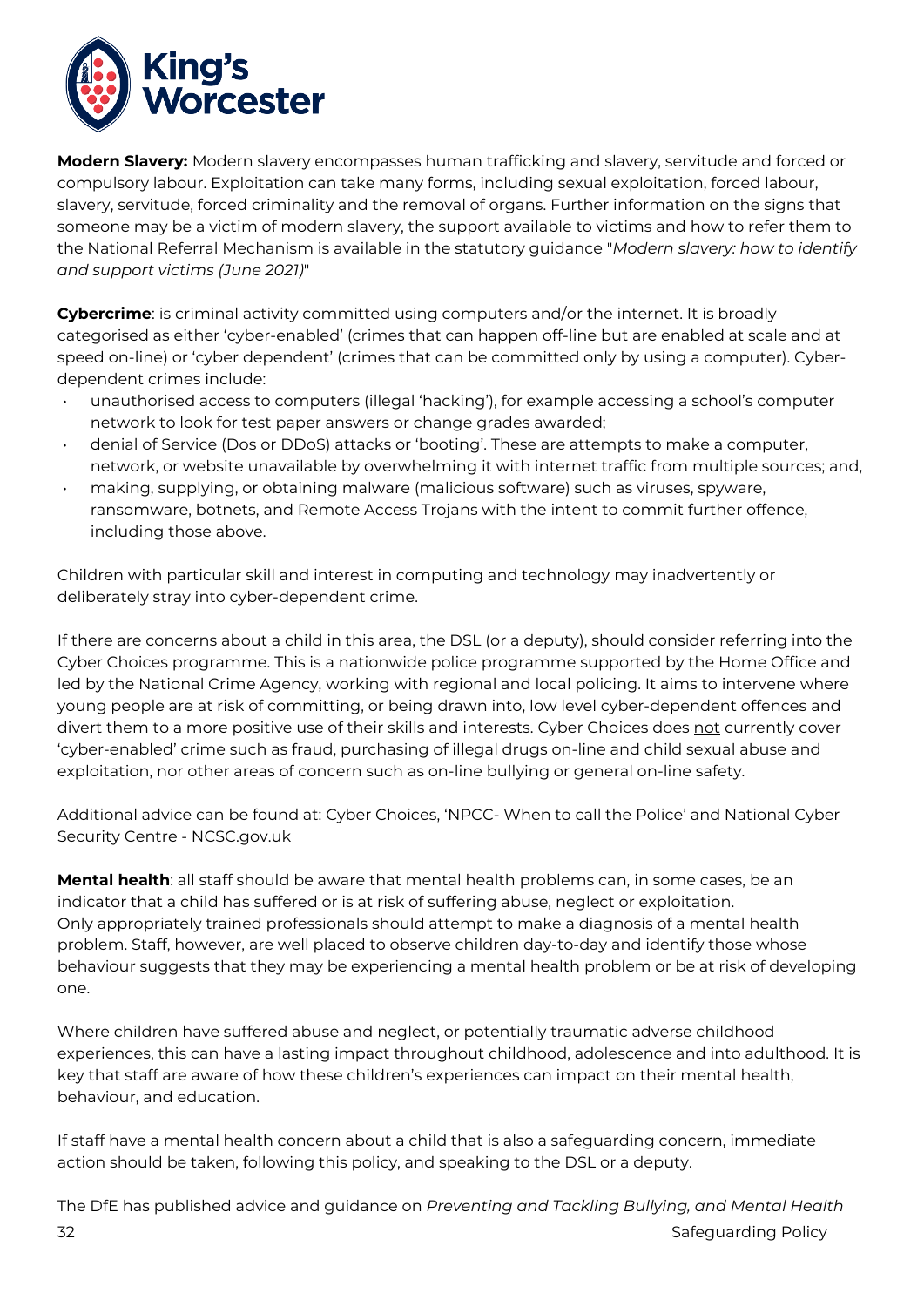

*and Behaviour in Schools*. In addition, Public Health England has produced a range of resources to support secondary and senior school teachers to promote positive health, wellbeing and resilience among young people including its guidance *Promoting Children and Young People's Emotional Health and Wellbeing*. Its resources include social media, forming positive relationships, smoking and alcohol.

**So called 'honour based' abuse:** encompasses crimes which have been committed to protect or defend the honour of the family and/or the community, including Female Genital Mutilation (FGM)], forced marriage, and practices such as breast ironing.

Abuse committed in the context of preserving "honour" often involves a wider network of family or community pressure and can include multiple perpetrators. It is important to be aware of this dynamic and additional risk factors when deciding what form of safeguarding action to take.

[FGM comprises all procedures involving partial or total removal of the external female genitalia or other injury to the female genital organs. Guidance on the warning signs that FGM may be about to take place, or may have already taken place, can also be found on pages 38-41 of the Multi-agency statutory guidance on FGM. To give an example of indications that a girl has already been subjected to FGM:

- A pupil may have difficulty walking, sitting, or standing and may even look uncomfortable.
- A pupil may have frequent urinary, menstrual or stomach problems or spend longer than normal in the bathroom due to difficulties urinating.
- There may be prolonged or repeated absences from school and/or noticeable behaviour changes (e.g. withdrawal or depression) on the pupil's return.
- A pupil is reluctant to undergo medical examination.

### *If staff have a concern that a pupil may be at risk of FGM, they should speak to the DSL (or deputy) who will (where appropriate) activate local safeguarding procedures, using existing national and local protocols for multi-agency liaison with Police and Children's*

Social Care.

There is a statutory duty on teachers to personally report to the Police where they discover (either through disclosure by the victim or visual evidence) that FGM appears to have been carried out on a girl under 18. Unless the teacher has a good reason not to, they should still consider and discuss any such case with the DSL and involve children's social care as appropriate. If the teacher is unsure whether this reporting duty applies, they should discuss their concerns with the DSL in accordance with this policy. Where a teacher suspects that a pupil is at risk (i.e. where the teacher does not discover that an act of FGM appears to have been carried out, either through disclosure by the victim or visual evidence) or it involves a pupil over 18, teachers should follow the school's local safeguarding procedures.

Further information can be found in the *Multi-agency statutory guidance on female genital mutilation and the FGM resource pack*, particularly section 13.

**Forced marriage:** Forcing a person into a marriage is a crime in England and Wales. A forced marriage is one entered into without the full and free consent of one or both parties and where violence, threats or any other form of coercion is used to cause a person to enter into a marriage. Threats can be physical or emotional and psychological.

**33** Safeguarding Policy and the set of the set of the set of the set of the set of the set of the set of the set of the set of the set of the set of the set of the set of the set of the set of the set of the set of the se A lack of full and free consent can be where a person does not consent or where they cannot consent (if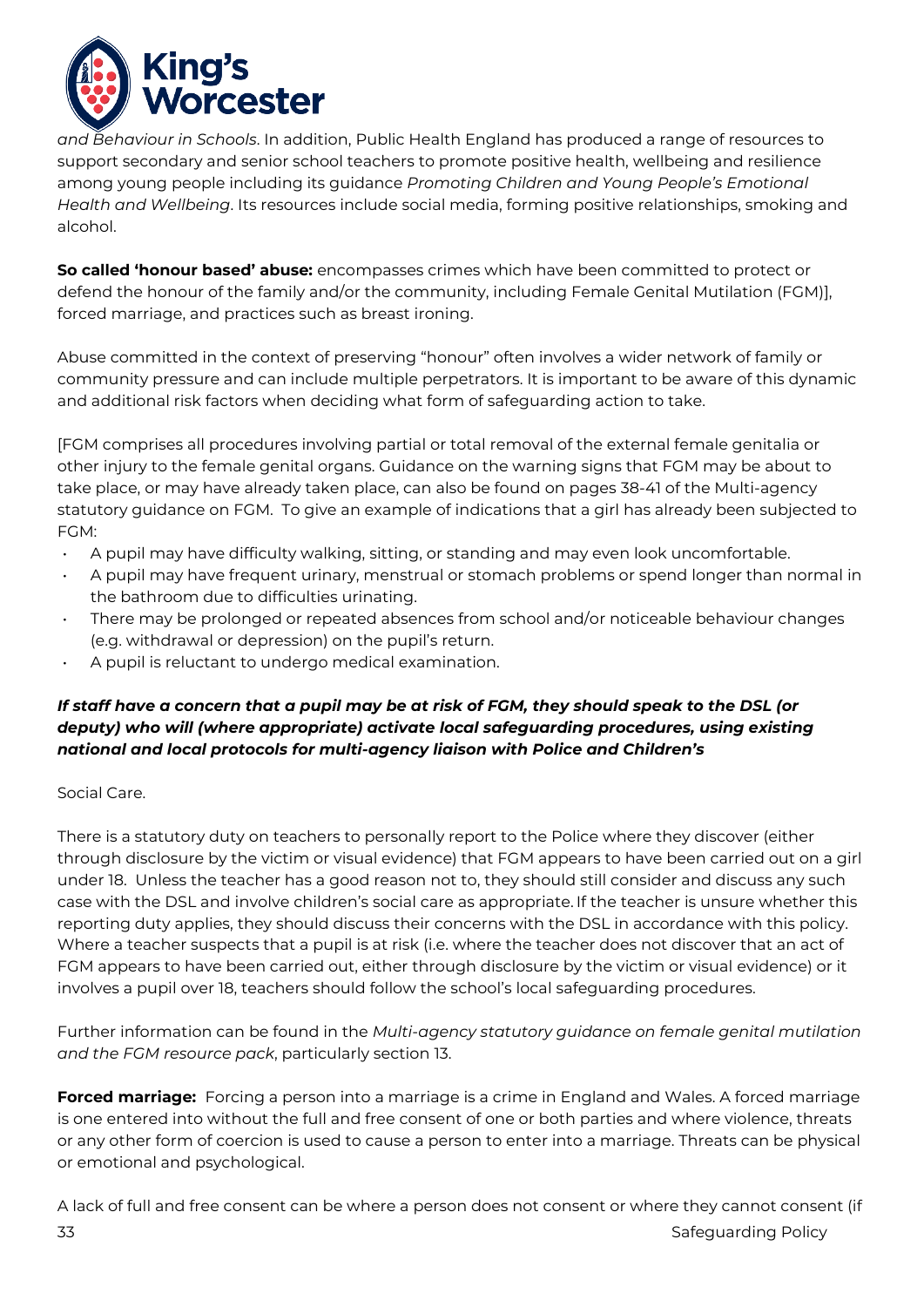

they have learning disabilities, for example). Nevertheless, some communities use religion and culture as a way to coerce a person into marriage. Schools and colleges can play an important role in safeguarding children from forced marriage. There are a range of potential indicators that a child may be at risk of forced marriage, details of which can be found on pages 13-14 of the Multi-agency guidelines: Handling cases of forced marriage. School staff can also contact the Forced Marriage Unit if they need advice or information: Contact: 020 7008 0151 or email [fmu@fco.gov.uk.](mailto:fmu@fco.gov.uk)

**Radicalisation:** Radicalisation refers to the process by which a person comes to support terrorism and forms of extremism. Extremism is vocal or active opposition to fundamental British values, including democracy, the rule of law, individual liberty and mutual respect and tolerance of different faiths and beliefs. It can also call for the death of members of the armed forces, whether in this country or overseas. Terrorism is an action that endangers or causes serious violence to a person/people; causes serious damage to property; or seriously interferes or disrupts an electronic system. The use or threat must be designed to influence the government or to intimidate the public and is made for the purpose of advancing a political, religious, or ideological cause.

There is no single way of identifying whether a child is likely to be susceptible to an extremist ideology. Background factors combined with specific influences such as family and friends may contribute to a child's vulnerability. Similarly, radicalisation can occur through many different methods (such as social media or the internet) and settings (such as within the home). As with other safeguarding risks, staff should be alert to changes in children's behaviour, which could indicate that they may be in need of help or protection. Staff should use their judgement in identifying children who might be at risk of radicalisation and act proportionately, which may include making a Prevent referral. Designated safeguarding leads and other senior leaders in colleges should familiar themselves with the Prevent duty guidance: for further education institutions in England and Wales. Staff should contact the DSL or the Deputy DSL, who should be aware of the local procedures in place, before making a Prevent referral.

In the event of a child leaving, the DSL should consider if it would be appropriate to share any information with the new school or college. For example, information that would allow the new school or college to continue supporting victims of abuse or those who are currently receiving support through the 'Channel' programme and have that support in place for when the child arrives at the new school.

#### **Special educational needs and/or disabilities (SEND), or pupils with certain health conditions**:

Pupils with SEND or certain health conditions can face additional safeguarding challenges. These children may not outwardly show signs of abuse and/or may have difficulties in communication about abuse or neglect, or bullying.

These can include:

- assumptions that indicators of possible abuse such as behaviour, mood and injury relate to the child's condition without further exploration;
- the potential for children with SEND or certain health conditions being disproportionally impacted by behaviours such as peer group isolation or bullying (including prejudice-based bullying), without outwardly showing any signs; and
- communication barriers and difficulties in managing or reporting these challenges.

Staff will support such pupils in expressing any concerns they may have and will be particularly vigilant to any signs or indicators of abuse, discussing this with the DSL as appropriate.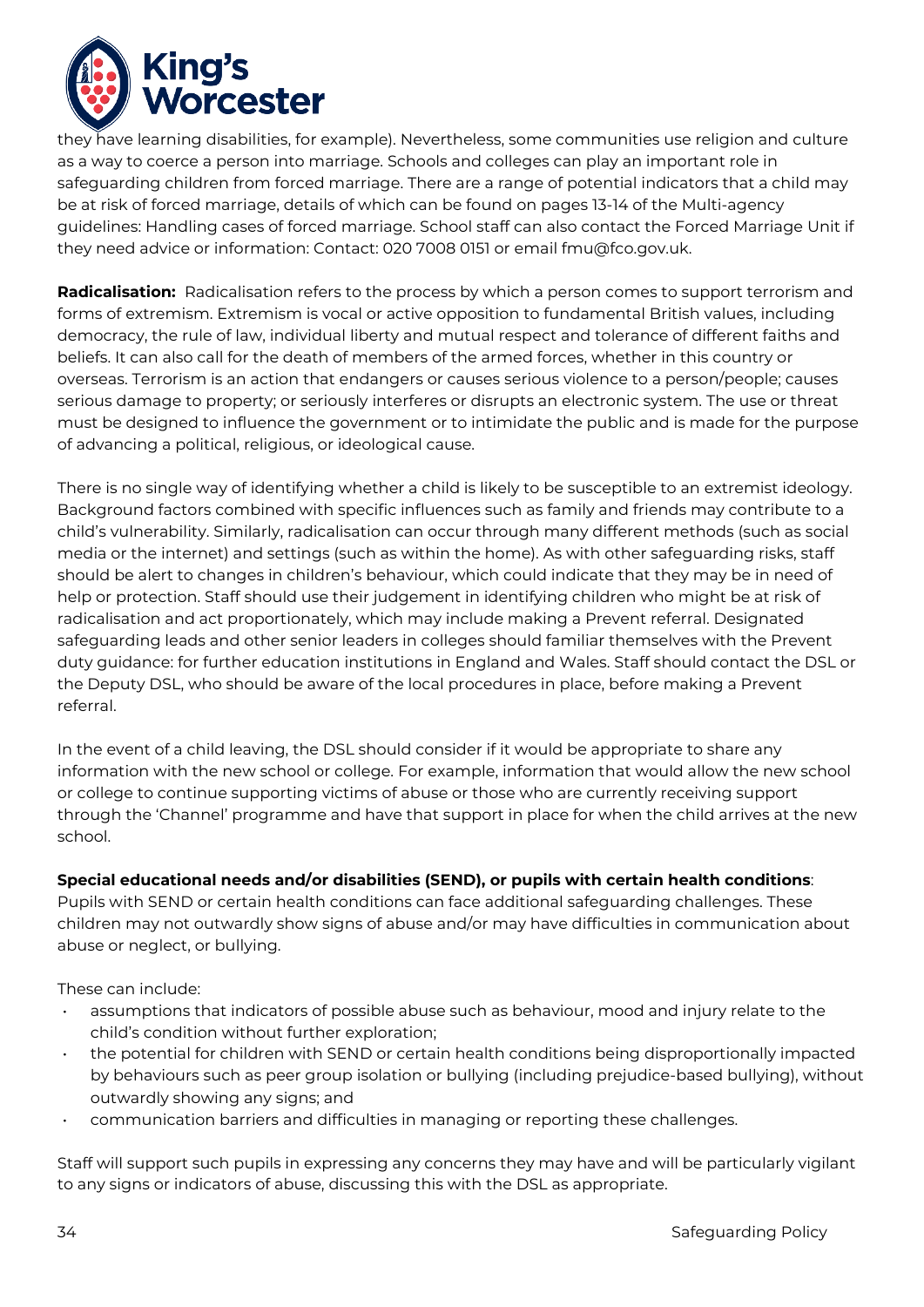

**Lesbian, gay, bi or trans ("LGBT"):** Children who are LGBT can be targeted by their peers. In some cases, a pupil who is perceived by their peers to be LGBT (whether they are or not) can be just as vulnerable as children who identify as LGBT.

**Domestic abuse:** The Domestic Abuse Act 2021 received Royal Assent on 29 April 2021. The Act introduces the first ever statutory definition of domestic abuse and recognises the impact of domestic abuse on children, as victims in their own right, if they see, hear, or experience the effects of abuse. The statutory definition of domestic abuse, based on the previous cross-government definition, ensures that different types of relationships are captured, including ex-partners and family members. The definition captures a range of different abusive behaviours, including physical, emotional, and economic abuse and coercive and controlling behaviour. Both the person who is carrying out the behaviour and the person to whom the behaviour is directed towards must be aged 16 or over and they must be "personally connected" (as defined in section 2 of the 2021 Act).

Types of domestic abuse include intimate partner violence, abuse by family members, teenage relationship abuse and child/adolescent to parent violence and abuse. Anyone can be a victim of domestic abuse, regardless of gender, age, ethnicity, socio- economic status, sexuality or background and domestic abuse can take place inside or outside of the home. The government will issue statutory guidance to provide further information for those working with domestic abuse victims and perpetrators, including the impact on children.

All children can witness and be adversely affected by domestic abuse in the context of their home life where domestic abuse occurs between family members. Experiencing domestic abuse and/or violence can have a serious, long lasting emotional and psychological impact on children. In some cases, a child may blame themselves for the abuse or may have had to leave

the family home as a result.

Young people can also experience domestic abuse within their own intimate relationships. This form of peer on peer abuse is sometimes referred to as 'teenage relationship abuse'. Depending on the age of the young people, this may not be recognised in law under the statutory definition of 'domestic abuse' (if one or both parties are under 16). However, as with any child under 18, where there are concerns about safety or welfare, child safeguarding procedures should be followed and both young victims and young perpetrators should be offered support. The Act's provisions, including the new definition, will be commenced over the coming months.

Domestic Abuse may lead to other safeguarding concerns and should therefore be managed under this policy.

**Homelessness:** Being homeless, or at risk of homelessness presents a real risk to a child's welfare. The school should be aware of potential indicators of homelessness including household debt, rent arrears, domestic abuse, and anti-social behaviour, as well as a family being asked to leave a property. If staff are made aware or suspect that a pupil may be at risk of homelessness they should talk to the DSL in the first instance. Whilst referrals to the Local Housing Authority should be progressed as appropriate, and in accordance with local procedures, this does not and should not replace a referral to the LADO where a child has been harmed or is at risk of harm, in accordance with this policy.

**Children who go missing from school:** A child going missing from school is a potential indicator of a range of safeguarding issues including abuse, neglect, sexual abuse, CSE and CCE. It can also be a sign of child criminal exploitation including involvement in county lines. It may indicate mental health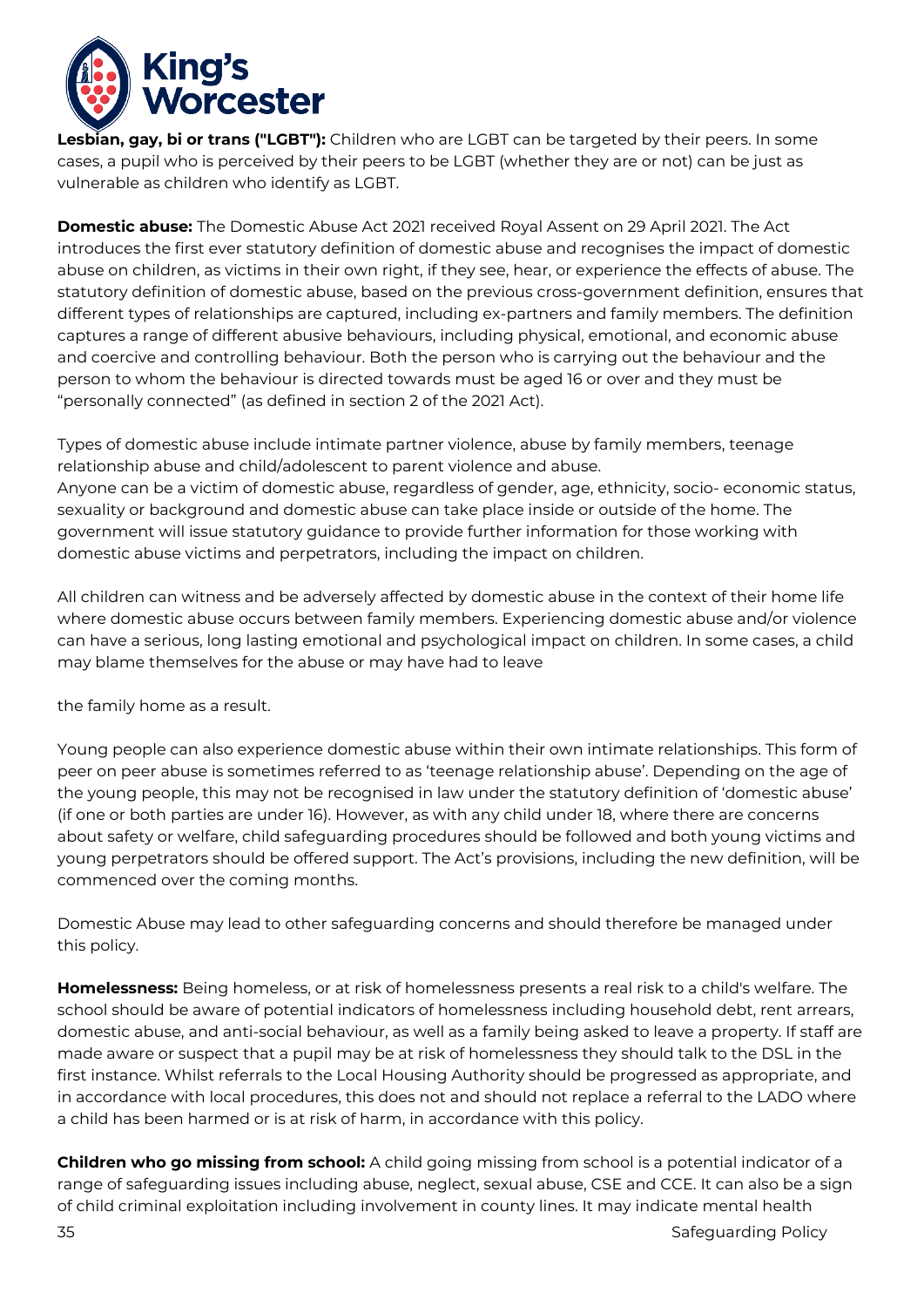

problems, risk of substance abuse, risk of travelling to conflict zones, risk of FGM, so-called 'honour' based abuse or risk of forced marriage. Staff must follow the school's procedures for dealing with children who go missing, particularly persistently.The school's procedure for dealing with children who go missing can be found in the attendance Policy. All unexplained absences will be followed up in accordance with this policy.

The school shall inform the local authority of any pupil who is going to be added to or deleted from the school's admission register at non-standard transition points in accordance with the requirements of the Education (Pupil Registration) (England) Regulations 2006 (as amended). This will assist the local authority to:

- fulfil its duty to identify children of compulsory school age who are missing from education; and
- follow up with any child who might be in danger of not receiving an education and who might be at risk of abuse, neglect, or radicalisation.

School attendance registers are carefully monitored to identify any trends. The school will inform the local authority of any pupil who fails to attend school regularly, or has been absent without the school's permission for a continuous period of 10 school days or more.

Action should be taken in accordance with this policy if any absence of a pupil from the school gives rise to a concern about their welfare. The school's policy supports identification of abuse and provides preventative measures against the risk of the child going missing in the future. This applies when issues are first emerging as well as where children are already known to the local authority children's social care and need a social worker.

#### **Child abduction and community safety incidents:** Child abduction is the unauthorised

removal or retention of a minor from a parent or anyone with legal responsibility for the child. Child abduction can be committed by parents or other family members; by people known but not related to the victim (such as neighbours, friends, and acquaintances); and by strangers. Other community safety incidents in the vicinity of a school can raise concerns amongst children and parents, for example, people loitering nearby or unknown adults engaging children in conversation.

As children get older and are granted more independence (for example, as they start walking to school on their own) it is important they are given practical advice on how to keep themselves safe. Many schools provide outdoor-safety lessons run by teachers or by local police staff.

It is important that lessons focus on building children's confidence and abilities rather than simply warning them about all strangers. Further information is available at: [www.actionagainstabduction.org](http://www.actionagainstabduction.org/) and [http://www.clevernevergoes.org](http://www.clevernevergoes.org/) 

**Children and the court system:** Children are sometimes required to give evidence in criminal courts, either for crimes committed against them or for crimes they have witnessed. There are two age appropriate guides to support children 5-11year olds and 12-17 year olds available on the gov.uk website.

The guides explain each step of the process and support and special measures that are available. There are diagrams illustrating the courtroom structure and the use of video links is explained.

Making child arrangements via the family courts following separation can be stressful and entrench conflict in families. This can be stressful for children. The Ministry of Justice has launched an online child arrangements information tool with clear and concise information on the dispute resolution service.